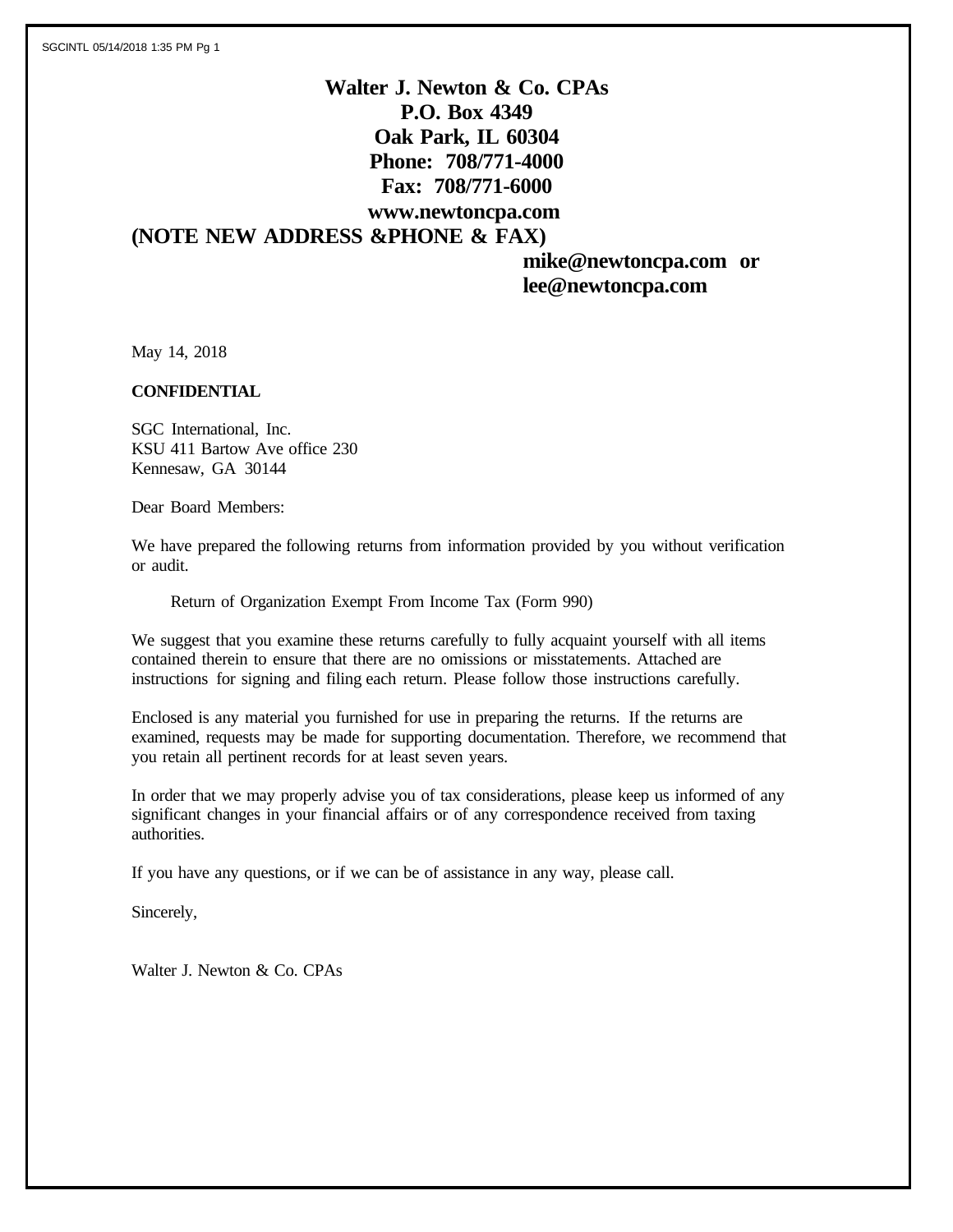# **Walter J. Newton & Co. CPAs P.O. Box 4349 Oak Park, IL 60304 Phone: 708/771-4000 Fax: 708/771-6000 www.newtoncpa.com (NOTE NEW ADDRESS &PHONE & FAX)**

 **mike@newtoncpa.com or lee@newtoncpa.com**

May 14, 2018

### **CONFIDENTIAL**

SGC International, Inc. KSU 411 Bartow Ave office 230 Kennesaw, GA 30144

For professional services rendered in connection with the preparation of the following tax forms for year ending 12/31/17.

Amount due  $\qquad \qquad$  \$ 700.00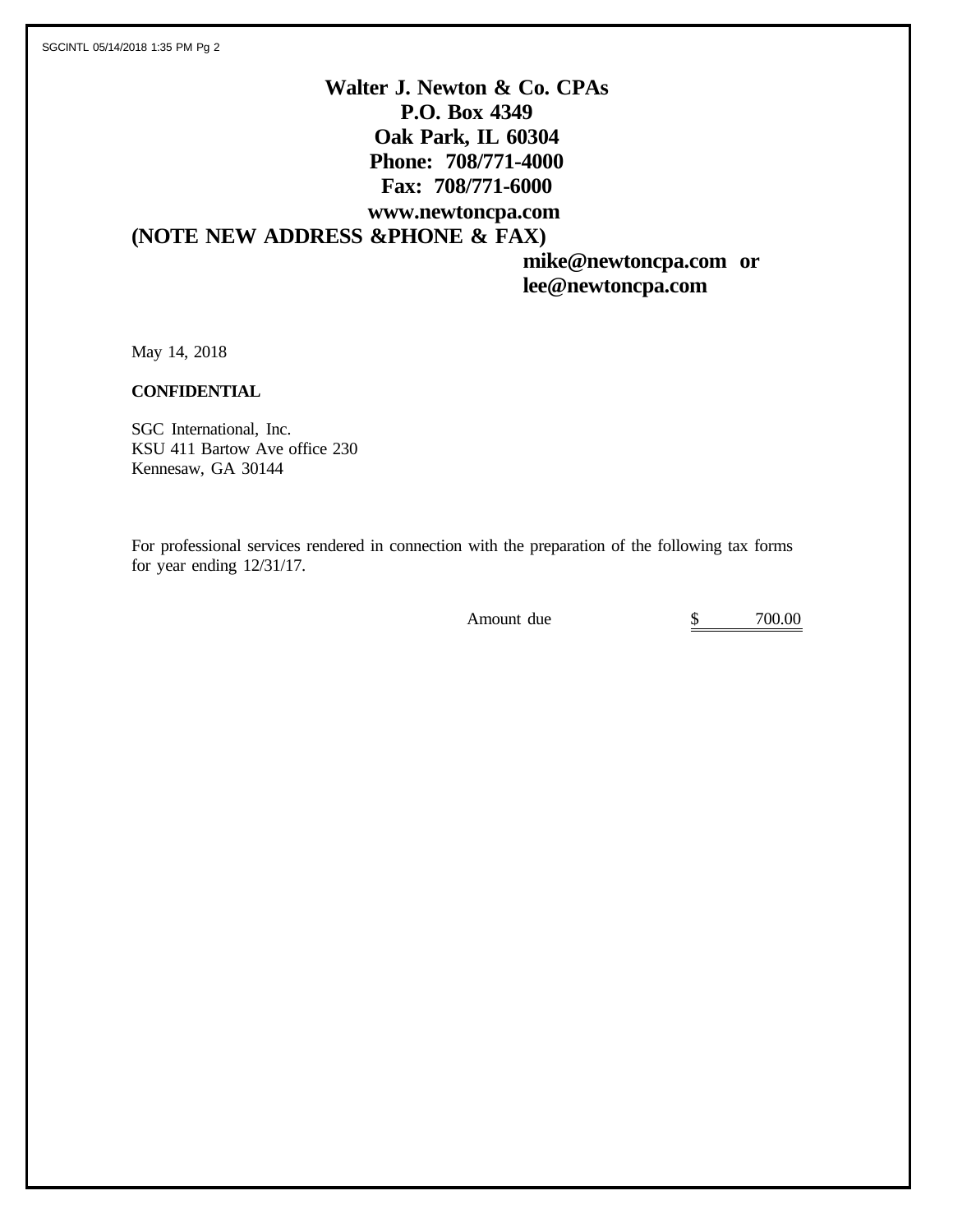# **Filing Instructions**

## **SGC International, Inc.**

# **Exempt Organization / Private Foundation Tax Return(s)**

## **Taxable Year Ended December 31, 2017**

### **Federal Filing Instructions**

None is required. Your Form 990 for the year ended 12/31/17 shows no balance due.

Your return is being filed electronically with the IRS and is not required to be mailed. If you mail a paper copy of your return to the IRS it will delay the processing of your return. Your electronically filed return is not complete without your signature. You are using a Personal Identification Number (PIN) for signing your return electronically. Form 8879-EO, IRS *e-file* Signature Authorization for an Exempt Organization should be signed and dated by an authorized officer of the organization and returned as soon as possible to:

> Walter J. Newton & Co. CPAs P.O. Box 4349 Oak Park, IL 60304

*Important:* **Your return will not be filed with the IRS until the signed Form 8879-EO has been received by this office.** If previously signed and returned no further action is required.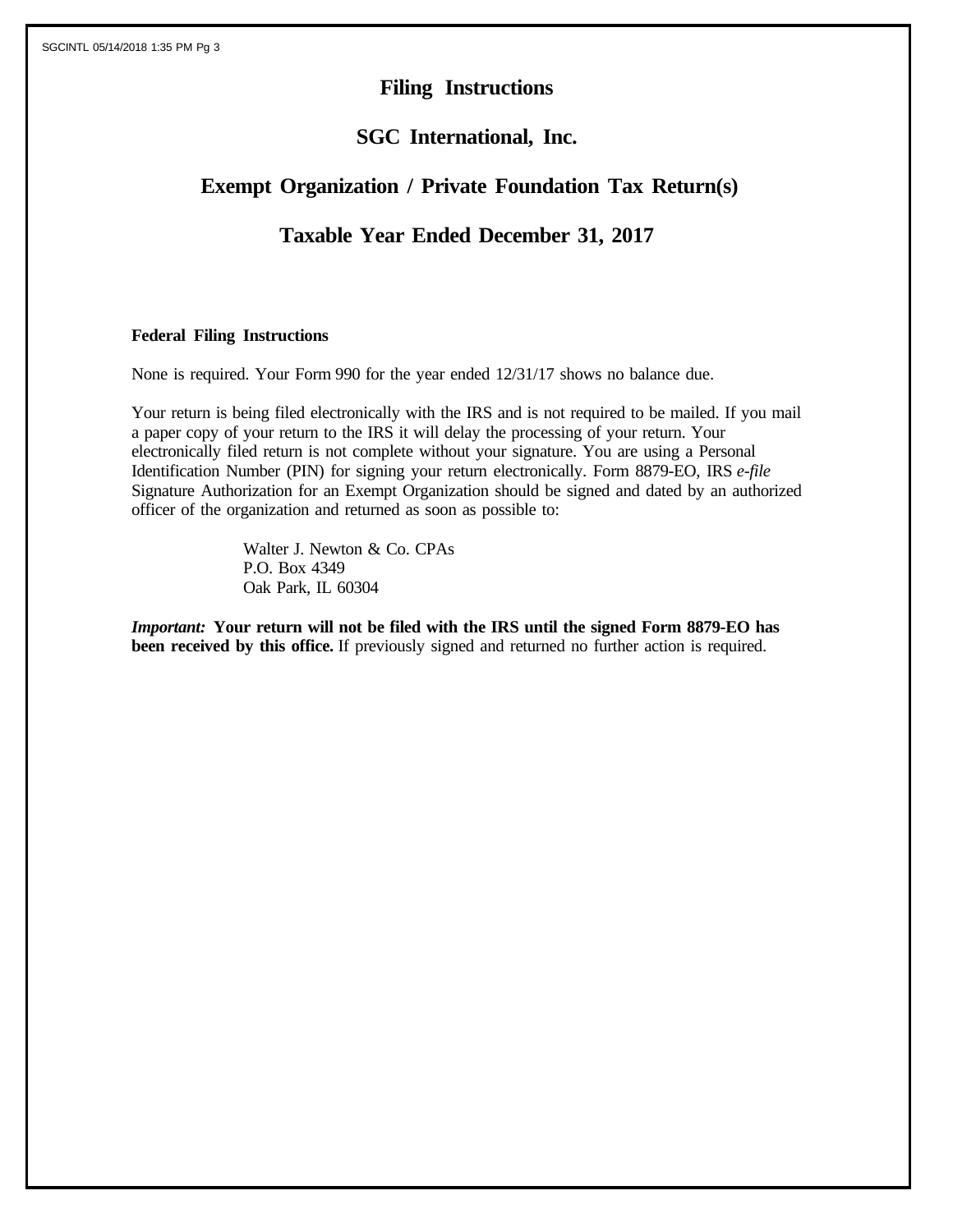|                                                 | <b>IRS</b> e-file Signature Authorization                                                                                                                                                                                                                                                                                                                                                                                                                                                                                                                                                                                                                                                                                                                                                                                                                                                                                                                                                                                                                                                                                                                                                                                                  |                 |                                                   |                        |
|-------------------------------------------------|--------------------------------------------------------------------------------------------------------------------------------------------------------------------------------------------------------------------------------------------------------------------------------------------------------------------------------------------------------------------------------------------------------------------------------------------------------------------------------------------------------------------------------------------------------------------------------------------------------------------------------------------------------------------------------------------------------------------------------------------------------------------------------------------------------------------------------------------------------------------------------------------------------------------------------------------------------------------------------------------------------------------------------------------------------------------------------------------------------------------------------------------------------------------------------------------------------------------------------------------|-----------------|---------------------------------------------------|------------------------|
| Form 8879-EO                                    | for an Exempt Organization                                                                                                                                                                                                                                                                                                                                                                                                                                                                                                                                                                                                                                                                                                                                                                                                                                                                                                                                                                                                                                                                                                                                                                                                                 |                 |                                                   | OMB No. 1545-1878      |
|                                                 | For calendar year 2017, or fiscal year beginning 2017, and ending 20                                                                                                                                                                                                                                                                                                                                                                                                                                                                                                                                                                                                                                                                                                                                                                                                                                                                                                                                                                                                                                                                                                                                                                       |                 |                                                   |                        |
| Department of the Treasury                      | u Do not send to the IRS. Keep for your records.                                                                                                                                                                                                                                                                                                                                                                                                                                                                                                                                                                                                                                                                                                                                                                                                                                                                                                                                                                                                                                                                                                                                                                                           |                 |                                                   | 2017                   |
| Internal Revenue Service                        | u Go to www.irs.gov/Form8879EO for the latest information.                                                                                                                                                                                                                                                                                                                                                                                                                                                                                                                                                                                                                                                                                                                                                                                                                                                                                                                                                                                                                                                                                                                                                                                 |                 |                                                   |                        |
| Name of exempt organization                     |                                                                                                                                                                                                                                                                                                                                                                                                                                                                                                                                                                                                                                                                                                                                                                                                                                                                                                                                                                                                                                                                                                                                                                                                                                            |                 | Employer identification number                    |                        |
|                                                 | SGC International, Inc.                                                                                                                                                                                                                                                                                                                                                                                                                                                                                                                                                                                                                                                                                                                                                                                                                                                                                                                                                                                                                                                                                                                                                                                                                    |                 | 30-0282747                                        |                        |
| Name and title of officer                       | Margot Myers                                                                                                                                                                                                                                                                                                                                                                                                                                                                                                                                                                                                                                                                                                                                                                                                                                                                                                                                                                                                                                                                                                                                                                                                                               |                 |                                                   |                        |
|                                                 | Treasurer                                                                                                                                                                                                                                                                                                                                                                                                                                                                                                                                                                                                                                                                                                                                                                                                                                                                                                                                                                                                                                                                                                                                                                                                                                  |                 |                                                   |                        |
| Part I                                          | Type of Return and Return Information (Whole Dollars Only)                                                                                                                                                                                                                                                                                                                                                                                                                                                                                                                                                                                                                                                                                                                                                                                                                                                                                                                                                                                                                                                                                                                                                                                 |                 |                                                   |                        |
|                                                 | Check the box for the return for which you are using this Form 8879-EO and enter the applicable amount, if any, from the return. If you<br>check the box on line 1a, 2a, 3a, 4a, or 5a, below, and the amount on that line for the return being filed with this form was blank, then                                                                                                                                                                                                                                                                                                                                                                                                                                                                                                                                                                                                                                                                                                                                                                                                                                                                                                                                                       |                 |                                                   |                        |
|                                                 | leave line 1b, 2b, 3b, 4b, or 5b, whichever is applicable, blank (do not enter -0-). But, if you entered -0- on the return, then enter -0- on                                                                                                                                                                                                                                                                                                                                                                                                                                                                                                                                                                                                                                                                                                                                                                                                                                                                                                                                                                                                                                                                                              |                 |                                                   |                        |
|                                                 | the applicable line below. Do not complete more than one line in Part I.                                                                                                                                                                                                                                                                                                                                                                                                                                                                                                                                                                                                                                                                                                                                                                                                                                                                                                                                                                                                                                                                                                                                                                   |                 |                                                   |                        |
| 1a Form 990 check here $\blacktriangleright$    | $X_0$ Total revenue, if any (Form 990, Part VIII, column (A), line 12) $\ldots$                                                                                                                                                                                                                                                                                                                                                                                                                                                                                                                                                                                                                                                                                                                                                                                                                                                                                                                                                                                                                                                                                                                                                            |                 | 1b                                                | 333,694                |
| 2a Form 990-EZ check here $\blacktriangleright$ | <b>b</b> Total revenue, if any (Form 990-EZ, line 9) $\ldots$ $\ldots$ $\ldots$ $\ldots$ $\ldots$ $\ldots$                                                                                                                                                                                                                                                                                                                                                                                                                                                                                                                                                                                                                                                                                                                                                                                                                                                                                                                                                                                                                                                                                                                                 |                 |                                                   | 2b                     |
| 3a Form 1120-POL check here                     |                                                                                                                                                                                                                                                                                                                                                                                                                                                                                                                                                                                                                                                                                                                                                                                                                                                                                                                                                                                                                                                                                                                                                                                                                                            |                 |                                                   |                        |
| 4a Form 990-PF check here ▶                     | <b>b</b> Tax based on investment income (Form 990-PF, Part VI, line 5)                                                                                                                                                                                                                                                                                                                                                                                                                                                                                                                                                                                                                                                                                                                                                                                                                                                                                                                                                                                                                                                                                                                                                                     |                 |                                                   | 4b                     |
| 5a Form 8868 check here $\blacktriangleright$   |                                                                                                                                                                                                                                                                                                                                                                                                                                                                                                                                                                                                                                                                                                                                                                                                                                                                                                                                                                                                                                                                                                                                                                                                                                            |                 |                                                   | 5b                     |
|                                                 |                                                                                                                                                                                                                                                                                                                                                                                                                                                                                                                                                                                                                                                                                                                                                                                                                                                                                                                                                                                                                                                                                                                                                                                                                                            |                 |                                                   |                        |
| Part II                                         | Declaration and Signature Authorization of Officer                                                                                                                                                                                                                                                                                                                                                                                                                                                                                                                                                                                                                                                                                                                                                                                                                                                                                                                                                                                                                                                                                                                                                                                         |                 |                                                   |                        |
| Officer's PIN: check one box only               | to send the organization's return to the IRS and to receive from the IRS (a) an acknowledgement of receipt or reason for rejection of<br>the transmission, (b) the reason for any delay in processing the return or refund, and (c) the date of any refund. If applicable, I<br>authorize the U.S. Treasury and its designated Financial Agent to initiate an electronic funds withdrawal (direct debit) entry to the<br>financial institution account indicated in the tax preparation software for payment of the organization's federal taxes owed on this<br>return, and the financial institution to debit the entry to this account. To revoke a payment, I must contact the U.S. Treasury Financial<br>Agent at 1-888-353-4537 no later than 2 business days prior to the payment (settlement) date. I also authorize the financial institutions<br>involved in the processing of the electronic payment of taxes to receive confidential information necessary to answer inquiries and<br>resolve issues related to the payment. I have selected a personal identification number (PIN) as my signature for the organization's<br>electronic return and, if applicable, the organization's consent to electronic funds withdrawal. |                 |                                                   |                        |
|                                                 |                                                                                                                                                                                                                                                                                                                                                                                                                                                                                                                                                                                                                                                                                                                                                                                                                                                                                                                                                                                                                                                                                                                                                                                                                                            | to enter my PIN |                                                   | as my signature        |
|                                                 | ERO firm name                                                                                                                                                                                                                                                                                                                                                                                                                                                                                                                                                                                                                                                                                                                                                                                                                                                                                                                                                                                                                                                                                                                                                                                                                              |                 | Enter five numbers, but<br>do not enter all zeros |                        |
| ΙX                                              | on the organization's tax year 2017 electronically filed return. If I have indicated within this return that a copy of the return is<br>being filed with a state agency(ies) regulating charities as part of the IRS Fed/State program, I also authorize the aforementioned<br>ERO to enter my PIN on the return's disclosure consent screen.<br>As an officer of the organization, I will enter my PIN as my signature on the organization's tax year 2017 electronically filed return.<br>If I have indicated within this return that a copy of the return is being filed with a state agency(ies) regulating charities as part of<br>the IRS Fed/State program, I will enter my PIN on the return's disclosure consent screen.                                                                                                                                                                                                                                                                                                                                                                                                                                                                                                          |                 |                                                   |                        |
|                                                 |                                                                                                                                                                                                                                                                                                                                                                                                                                                                                                                                                                                                                                                                                                                                                                                                                                                                                                                                                                                                                                                                                                                                                                                                                                            |                 | 05/03/18                                          |                        |
| Officer's signature<br>Part III                 | <b>Certification and Authentication</b>                                                                                                                                                                                                                                                                                                                                                                                                                                                                                                                                                                                                                                                                                                                                                                                                                                                                                                                                                                                                                                                                                                                                                                                                    | Date            |                                                   |                        |
|                                                 | ERO's EFIN/PIN. Enter your six-digit electronic filing identification                                                                                                                                                                                                                                                                                                                                                                                                                                                                                                                                                                                                                                                                                                                                                                                                                                                                                                                                                                                                                                                                                                                                                                      |                 |                                                   |                        |
|                                                 | number (EFIN) followed by your five-digit self-selected PIN.                                                                                                                                                                                                                                                                                                                                                                                                                                                                                                                                                                                                                                                                                                                                                                                                                                                                                                                                                                                                                                                                                                                                                                               |                 |                                                   | 15412560603            |
|                                                 |                                                                                                                                                                                                                                                                                                                                                                                                                                                                                                                                                                                                                                                                                                                                                                                                                                                                                                                                                                                                                                                                                                                                                                                                                                            |                 |                                                   | Do not enter all zeros |
|                                                 |                                                                                                                                                                                                                                                                                                                                                                                                                                                                                                                                                                                                                                                                                                                                                                                                                                                                                                                                                                                                                                                                                                                                                                                                                                            |                 |                                                   |                        |
|                                                 | I certify that the above numeric entry is my PIN, which is my signature on the 2017 electronically filed return for the organization<br>indicated above. I confirm that I am submitting this return in accordance with the requirements of Pub. 4163, Modernized e-File (MeF)<br>Information for Authorized IRS e-file Providers for Business Returns.                                                                                                                                                                                                                                                                                                                                                                                                                                                                                                                                                                                                                                                                                                                                                                                                                                                                                     |                 |                                                   |                        |
| Y<br>ERO's signature                            | Lee Schwarzbach                                                                                                                                                                                                                                                                                                                                                                                                                                                                                                                                                                                                                                                                                                                                                                                                                                                                                                                                                                                                                                                                                                                                                                                                                            | Date            | 05/03/18                                          |                        |
|                                                 |                                                                                                                                                                                                                                                                                                                                                                                                                                                                                                                                                                                                                                                                                                                                                                                                                                                                                                                                                                                                                                                                                                                                                                                                                                            |                 |                                                   |                        |
|                                                 | <b>ERO Must Retain This Form - See Instructions</b>                                                                                                                                                                                                                                                                                                                                                                                                                                                                                                                                                                                                                                                                                                                                                                                                                                                                                                                                                                                                                                                                                                                                                                                        |                 |                                                   |                        |
|                                                 | Do Not Submit This Form to the IRS Unless Requested To Do So                                                                                                                                                                                                                                                                                                                                                                                                                                                                                                                                                                                                                                                                                                                                                                                                                                                                                                                                                                                                                                                                                                                                                                               |                 |                                                   |                        |
|                                                 | For Paperwork Reduction Act Notice, see back of form.                                                                                                                                                                                                                                                                                                                                                                                                                                                                                                                                                                                                                                                                                                                                                                                                                                                                                                                                                                                                                                                                                                                                                                                      |                 |                                                   | Form 8879-EO (2017)    |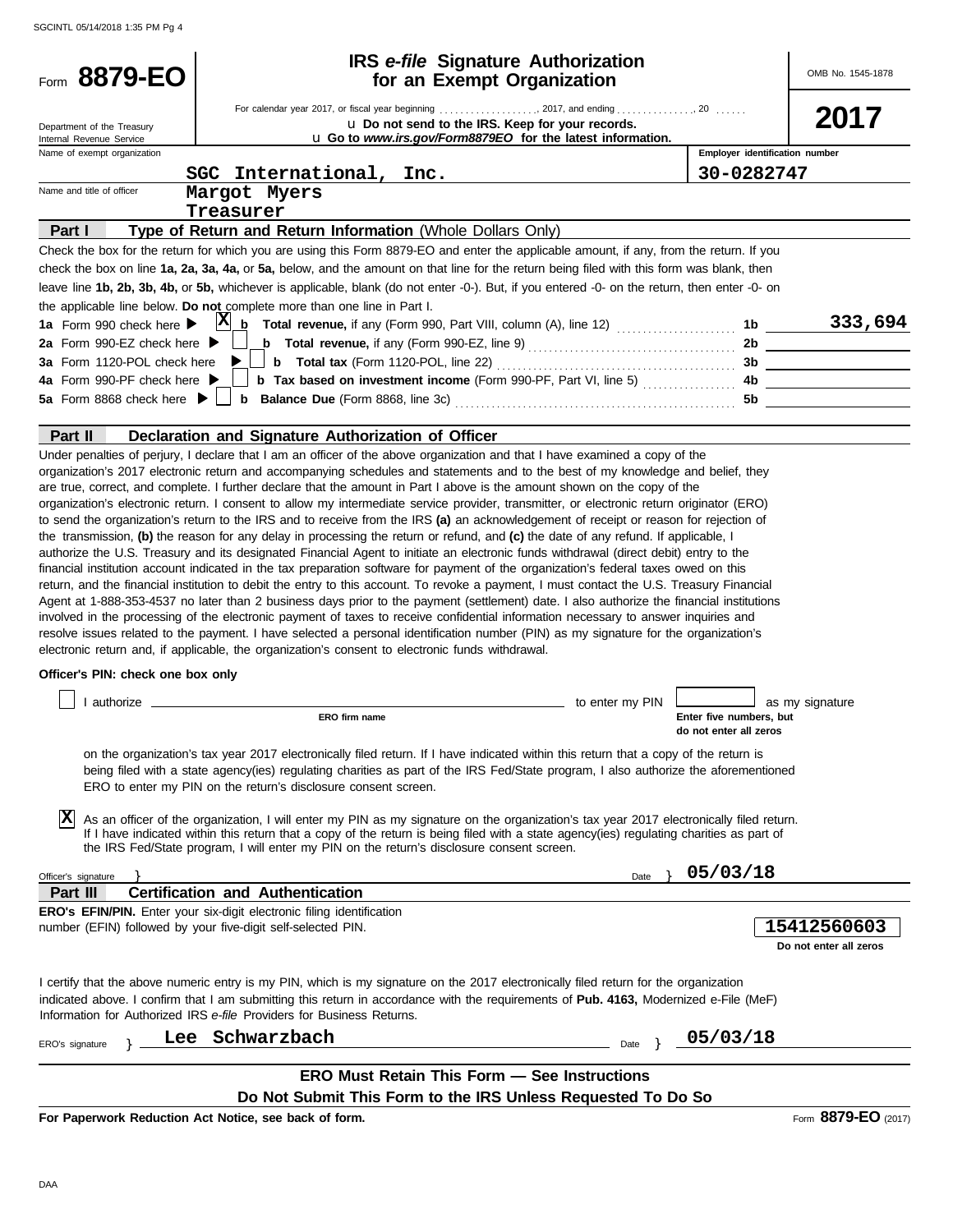Form

Department of the Treasury<br>Internal Revenue Service

**u** Go to *www.irs.gov/Form990* for instructions and the latest information. **u** Do not enter social security numbers on this form as it may be made public. **990 1990 2017 2018 Depend of Organization Exempt From Income Tax 1947(a)(1)** of the Internal Revenue Code (except private foundations)

OMB No. 1545-0047

| LU I I |                       |
|--------|-----------------------|
|        | <b>Open to Public</b> |
|        | <b>Inspection</b>     |

|                                                                                         |                                 | and ending<br>For the 2017 calendar year, or tax year beginning                                                                                                            |                                               |                          |                                            |  |  |  |  |  |  |
|-----------------------------------------------------------------------------------------|---------------------------------|----------------------------------------------------------------------------------------------------------------------------------------------------------------------------|-----------------------------------------------|--------------------------|--------------------------------------------|--|--|--|--|--|--|
| C Name of organization<br>D Employer identification number<br>Check if applicable:<br>в |                                 |                                                                                                                                                                            |                                               |                          |                                            |  |  |  |  |  |  |
| SGC International, Inc.<br>Address change                                               |                                 |                                                                                                                                                                            |                                               |                          |                                            |  |  |  |  |  |  |
|                                                                                         | Name change                     | Doing business as                                                                                                                                                          |                                               |                          | 30-0282747                                 |  |  |  |  |  |  |
|                                                                                         |                                 | Number and street (or P.O. box if mail is not delivered to street address)<br>KSU 411 Bartow Ave office 230                                                                | Room/suite                                    | E Telephone number       | 708-771-4000                               |  |  |  |  |  |  |
|                                                                                         | Initial return<br>Final return/ | City or town, state or province, country, and ZIP or foreign postal code                                                                                                   |                                               |                          |                                            |  |  |  |  |  |  |
|                                                                                         | terminated                      |                                                                                                                                                                            |                                               |                          |                                            |  |  |  |  |  |  |
|                                                                                         | Amended return                  | GA 30144<br>Kennesaw<br>F Name and address of principal officer:                                                                                                           |                                               | G Gross receipts \$      | 333,694                                    |  |  |  |  |  |  |
|                                                                                         | Application pending             |                                                                                                                                                                            | H(a) Is this a group return for subordinates? |                          | x <br>Yes<br>No                            |  |  |  |  |  |  |
|                                                                                         |                                 | Margot Myers                                                                                                                                                               |                                               |                          | No<br>Yes                                  |  |  |  |  |  |  |
|                                                                                         |                                 | 411 Bartow Ave # 230                                                                                                                                                       | H(b) Are all subordinates included?           |                          | If "No," attach a list. (see instructions) |  |  |  |  |  |  |
|                                                                                         |                                 | GA 30144<br>Kennesaw                                                                                                                                                       |                                               |                          |                                            |  |  |  |  |  |  |
|                                                                                         | Tax-exempt status:              | $ \mathbf{X} $ 501(c)(3)<br>) $t$ (insert no.)<br>$501(c)$ (<br>4947(a)(1) or<br>527                                                                                       |                                               |                          |                                            |  |  |  |  |  |  |
|                                                                                         | Website: U                      | sgcinternational.org                                                                                                                                                       | H(c) Group exemption number <b>U</b>          |                          |                                            |  |  |  |  |  |  |
|                                                                                         | Form of organization:           | IХ<br>Corporation<br>Trust<br>Other <b>u</b><br>Association                                                                                                                | L Year of formation:                          |                          | M State of legal domicile:                 |  |  |  |  |  |  |
|                                                                                         | Part I                          | <b>Summary</b>                                                                                                                                                             |                                               |                          |                                            |  |  |  |  |  |  |
|                                                                                         |                                 | 1 Briefly describe the organization's mission or most significant activities:                                                                                              |                                               |                          |                                            |  |  |  |  |  |  |
|                                                                                         |                                 | To advance the public appreciation & interest in the Graphic Arts medium                                                                                                   |                                               |                          |                                            |  |  |  |  |  |  |
|                                                                                         |                                 | and create a forum for an exchange among Graphic Arts professionals.                                                                                                       |                                               |                          |                                            |  |  |  |  |  |  |
| Governance                                                                              |                                 |                                                                                                                                                                            |                                               |                          |                                            |  |  |  |  |  |  |
|                                                                                         |                                 | 2 Check this box $\mathbf{u}$   if the organization discontinued its operations or disposed of more than 25% of its net assets.                                            |                                               |                          |                                            |  |  |  |  |  |  |
| ಯ                                                                                       |                                 | 3 Number of voting members of the governing body (Part VI, line 1a)                                                                                                        |                                               | 3                        | 5                                          |  |  |  |  |  |  |
|                                                                                         |                                 |                                                                                                                                                                            |                                               | $\overline{\mathbf{4}}$  | 5                                          |  |  |  |  |  |  |
| Activities                                                                              |                                 |                                                                                                                                                                            |                                               | 5                        | $\mathbf 1$                                |  |  |  |  |  |  |
|                                                                                         |                                 | 6 Total number of volunteers (estimate if necessary)                                                                                                                       |                                               | 6                        | 0                                          |  |  |  |  |  |  |
|                                                                                         |                                 |                                                                                                                                                                            |                                               | 7a                       | 0                                          |  |  |  |  |  |  |
|                                                                                         |                                 |                                                                                                                                                                            |                                               | 7b                       | $\Omega$                                   |  |  |  |  |  |  |
|                                                                                         |                                 |                                                                                                                                                                            | Prior Year                                    |                          | Current Year                               |  |  |  |  |  |  |
|                                                                                         |                                 |                                                                                                                                                                            |                                               | 401,845                  | 1,101<br>332,311                           |  |  |  |  |  |  |
| Revenue                                                                                 |                                 | 9 Program service revenue (Part VIII, line 2g)                                                                                                                             |                                               | 157                      | 282                                        |  |  |  |  |  |  |
|                                                                                         |                                 |                                                                                                                                                                            |                                               |                          |                                            |  |  |  |  |  |  |
|                                                                                         |                                 | 11 Other revenue (Part VIII, column (A), lines 5, 6d, 8c, 9c, 10c, and 11e)                                                                                                |                                               |                          | 333,694                                    |  |  |  |  |  |  |
|                                                                                         |                                 | 12 Total revenue – add lines 8 through 11 (must equal Part VIII, column (A), line 12)                                                                                      |                                               | 402,002                  |                                            |  |  |  |  |  |  |
|                                                                                         |                                 | 13 Grants and similar amounts paid (Part IX, column (A), lines 1-3)                                                                                                        |                                               |                          |                                            |  |  |  |  |  |  |
|                                                                                         |                                 | 14 Benefits paid to or for members (Part IX, column (A), line 4)                                                                                                           |                                               | 25,088                   |                                            |  |  |  |  |  |  |
|                                                                                         |                                 | 15 Salaries, other compensation, employee benefits (Part IX, column (A), lines 5-10)                                                                                       |                                               |                          | 39,324                                     |  |  |  |  |  |  |
| xpenses                                                                                 |                                 | 0                                                                                                                                                                          |                                               |                          |                                            |  |  |  |  |  |  |
| ш                                                                                       |                                 | <b>b</b> Total fundraising expenses (Part IX, column (D), line 25) $\mathbf{u}$                                                                                            |                                               |                          |                                            |  |  |  |  |  |  |
|                                                                                         |                                 | 17 Other expenses (Part IX, column (A), lines 11a-11d, 11f-24e)                                                                                                            |                                               | 267,852<br>292,940       | 354,452<br>393,776                         |  |  |  |  |  |  |
|                                                                                         |                                 | 18 Total expenses. Add lines 13-17 (must equal Part IX, column (A), line 25) [                                                                                             |                                               | 109,062                  |                                            |  |  |  |  |  |  |
|                                                                                         |                                 | 19 Revenue less expenses. Subtract line 18 from line 12                                                                                                                    | Beginning of Current Year                     |                          | $-60,082$<br>End of Year                   |  |  |  |  |  |  |
| Net Assets or<br>Fund Balances                                                          |                                 | 20 Total assets (Part X, line 16)                                                                                                                                          |                                               | 419,939                  | 359,857                                    |  |  |  |  |  |  |
|                                                                                         |                                 | 21 Total liabilities (Part X, line 26)                                                                                                                                     |                                               |                          |                                            |  |  |  |  |  |  |
|                                                                                         |                                 |                                                                                                                                                                            |                                               | 419,939                  | 359,857                                    |  |  |  |  |  |  |
|                                                                                         | Part II                         | <b>Signature Block</b>                                                                                                                                                     |                                               |                          |                                            |  |  |  |  |  |  |
|                                                                                         |                                 | Under penalties of perjury, I declare that I have examined this return, including accompanying schedules and statements, and to the best of my knowledge and belief, it is |                                               |                          |                                            |  |  |  |  |  |  |
|                                                                                         |                                 | true, correct, and complete. Declaration of preparer (other than officer) is based on all information of which preparer has any knowledge.                                 |                                               |                          |                                            |  |  |  |  |  |  |
|                                                                                         |                                 |                                                                                                                                                                            |                                               |                          |                                            |  |  |  |  |  |  |
| <b>Sign</b>                                                                             |                                 | Signature of officer                                                                                                                                                       |                                               | Date                     |                                            |  |  |  |  |  |  |
| Here                                                                                    |                                 | Treasurer<br>Margot<br>Myers                                                                                                                                               |                                               |                          |                                            |  |  |  |  |  |  |
|                                                                                         |                                 | Type or print name and title                                                                                                                                               |                                               |                          |                                            |  |  |  |  |  |  |
|                                                                                         |                                 | Preparer's signature<br>Print/Type preparer's name                                                                                                                         | Date                                          | Check                    | PTIN                                       |  |  |  |  |  |  |
| Paid                                                                                    |                                 | Lee Schwarzbach<br>Lee Schwarzbach                                                                                                                                         |                                               | $05/14/18$ self-employed | P00639673                                  |  |  |  |  |  |  |
|                                                                                         | Preparer                        | Walter J. Newton & Co. CPAs<br>Firm's name                                                                                                                                 |                                               | Firm's $EIN$ }           | 45-2131468                                 |  |  |  |  |  |  |
|                                                                                         | <b>Use Only</b>                 | P.O. Box 4349                                                                                                                                                              |                                               |                          |                                            |  |  |  |  |  |  |
|                                                                                         |                                 | Oak Park, IL<br>60304<br>Firm's address                                                                                                                                    |                                               | Phone no.                | 708-771-4000                               |  |  |  |  |  |  |
|                                                                                         |                                 | May the IRS discuss this return with the preparer shown above? (see instructions)                                                                                          |                                               |                          | $ \mathbf{X} $ Yes<br>No                   |  |  |  |  |  |  |

| Sign     |             | Signature of officer         |                                                                                   |       |                      |           |      |              | Date                     |              |     |
|----------|-------------|------------------------------|-----------------------------------------------------------------------------------|-------|----------------------|-----------|------|--------------|--------------------------|--------------|-----|
| Here     |             | Type or print name and title | Margot Myers                                                                      |       |                      | Treasurer |      |              |                          |              |     |
|          |             | Print/Type preparer's name   |                                                                                   |       | Preparer's signature |           | Date |              | Check                    | PTIN         |     |
| Paid     | Lee         | Schwarzbach                  |                                                                                   | Lee   | Schwarzbach          |           |      |              | $05/14/18$ self-employed | P00639673    |     |
| Preparer | Firm's name |                              | Walter J.                                                                         |       | Newton & Co. CPAs    |           |      | Firm's $EIN$ |                          | 45-2131468   |     |
| Use Only |             | Firm's address               | P.O. Box 4349<br>Oak Park, IL                                                     | 60304 |                      |           |      | Phone no.    |                          | 708-771-4000 |     |
|          |             |                              | May the IRS discuss this return with the preparer shown above? (see instructions) |       |                      |           |      |              |                          | X  Yes       | No  |
|          |             |                              | Fee Denomicals Deduction, Act Notice, and the concrete inctrustions               |       |                      |           |      |              |                          |              | 000 |

**FOI**<br>DAA **For Paperwork Reduction Act Notice, see the separate instructions.**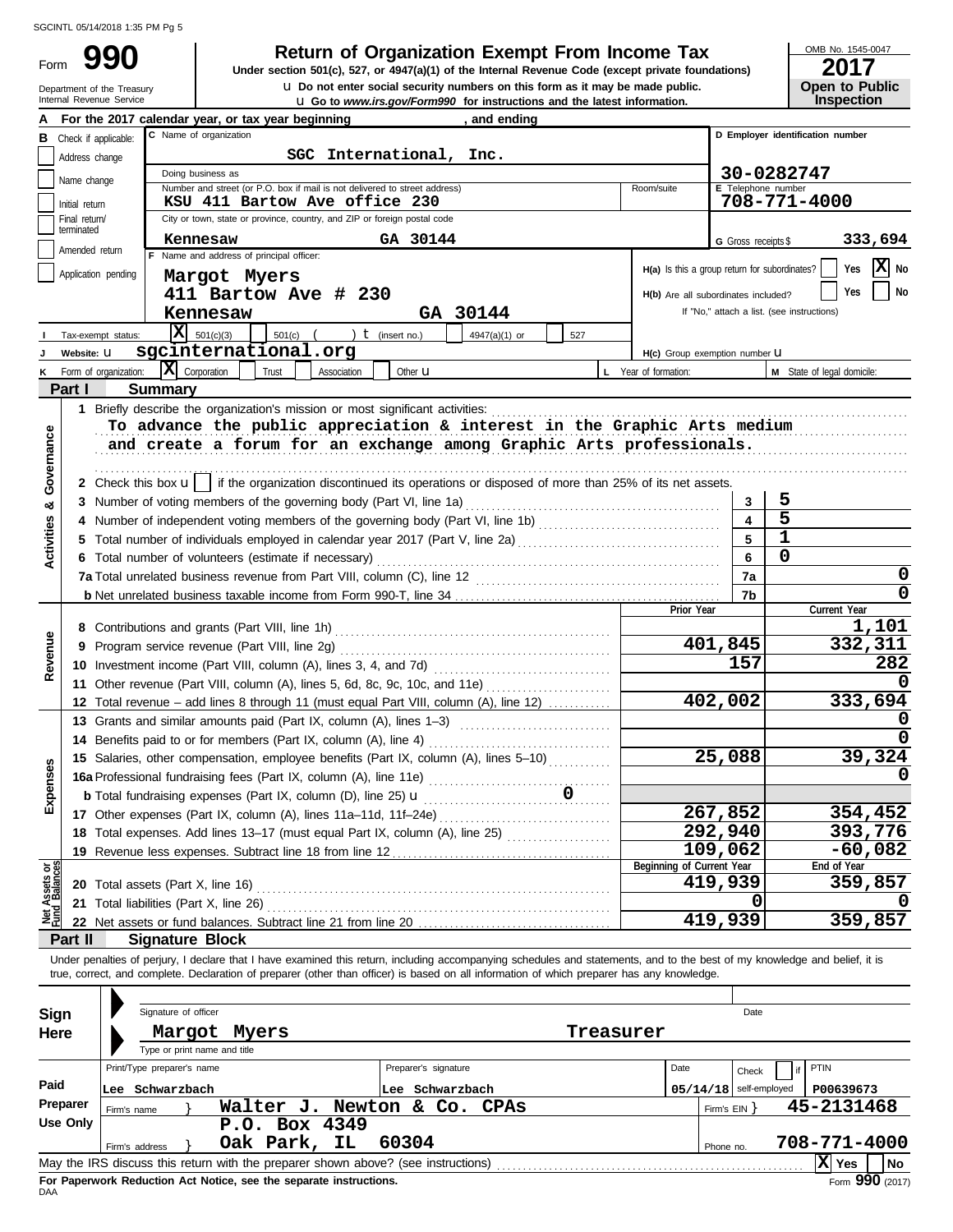|   |                                     | Form 990 (2017) SGC International, Inc.              |                                                                             |                                                                                                                                                                                                                                                              | 30-0282747                                                                                                                                                        | Page 2                              |
|---|-------------------------------------|------------------------------------------------------|-----------------------------------------------------------------------------|--------------------------------------------------------------------------------------------------------------------------------------------------------------------------------------------------------------------------------------------------------------|-------------------------------------------------------------------------------------------------------------------------------------------------------------------|-------------------------------------|
|   | Part III                            |                                                      | <b>Statement of Program Service Accomplishments</b>                         |                                                                                                                                                                                                                                                              | Check if Schedule O contains a response or note to any line in this Part III [11] [11] [11] [11] [11] [11] [1                                                     |                                     |
|   |                                     | 1 Briefly describe the organization's mission:       |                                                                             |                                                                                                                                                                                                                                                              | To advance the public appreciation & interest in the Graphic Arts medium<br>and create a forum for an exchange among Graphic Arts professionals.                  |                                     |
| 3 |                                     | If "Yes," describe these new services on Schedule O. |                                                                             | 2 Did the organization undertake any significant program services during the year which were not listed on the<br>Did the organization cease conducting, or make significant changes in how it conducts, any program                                         |                                                                                                                                                                   | Yes $\overline{X}$ No               |
|   | services?                           | If "Yes," describe these changes on Schedule O.      |                                                                             |                                                                                                                                                                                                                                                              |                                                                                                                                                                   | $\sqrt{}$ Yes $\boxed{\text{X}}$ No |
| 4 |                                     |                                                      | the total expenses, and revenue, if any, for each program service reported. | Describe the organization's program service accomplishments for each of its three largest program services, as measured by<br>expenses. Section 501(c)(3) and 501(c)(4) organizations are required to report the amount of grants and allocations to others, |                                                                                                                                                                   |                                     |
|   |                                     |                                                      |                                                                             |                                                                                                                                                                                                                                                              | ) (Revenue \$<br>To advance the public appreciation & interest in the Graphic Arts medium<br>and create a forum for an exchange among Graphic Arts professionals. |                                     |
|   |                                     |                                                      |                                                                             |                                                                                                                                                                                                                                                              |                                                                                                                                                                   |                                     |
|   |                                     |                                                      |                                                                             |                                                                                                                                                                                                                                                              |                                                                                                                                                                   |                                     |
|   |                                     |                                                      |                                                                             |                                                                                                                                                                                                                                                              |                                                                                                                                                                   |                                     |
|   |                                     |                                                      |                                                                             |                                                                                                                                                                                                                                                              |                                                                                                                                                                   |                                     |
|   |                                     |                                                      |                                                                             |                                                                                                                                                                                                                                                              |                                                                                                                                                                   |                                     |
|   |                                     |                                                      |                                                                             |                                                                                                                                                                                                                                                              |                                                                                                                                                                   |                                     |
|   |                                     |                                                      |                                                                             |                                                                                                                                                                                                                                                              |                                                                                                                                                                   |                                     |
|   |                                     |                                                      |                                                                             |                                                                                                                                                                                                                                                              |                                                                                                                                                                   |                                     |
|   |                                     |                                                      |                                                                             |                                                                                                                                                                                                                                                              |                                                                                                                                                                   |                                     |
|   |                                     |                                                      |                                                                             |                                                                                                                                                                                                                                                              |                                                                                                                                                                   |                                     |
|   | 4c (Code: ) (Expenses \$            |                                                      |                                                                             | including grants of \$                                                                                                                                                                                                                                       | ) (Revenue \$                                                                                                                                                     |                                     |
|   |                                     |                                                      |                                                                             |                                                                                                                                                                                                                                                              |                                                                                                                                                                   |                                     |
|   |                                     |                                                      |                                                                             |                                                                                                                                                                                                                                                              |                                                                                                                                                                   |                                     |
|   |                                     |                                                      |                                                                             |                                                                                                                                                                                                                                                              |                                                                                                                                                                   |                                     |
|   |                                     |                                                      |                                                                             |                                                                                                                                                                                                                                                              |                                                                                                                                                                   |                                     |
|   |                                     |                                                      |                                                                             |                                                                                                                                                                                                                                                              |                                                                                                                                                                   |                                     |
|   | (Expenses \$                        | 4d Other program services (Describe in Schedule O.)  | including grants of \$                                                      |                                                                                                                                                                                                                                                              | (Revenue \$                                                                                                                                                       |                                     |
|   | 4e Total program service expenses u |                                                      | 372,584                                                                     |                                                                                                                                                                                                                                                              |                                                                                                                                                                   |                                     |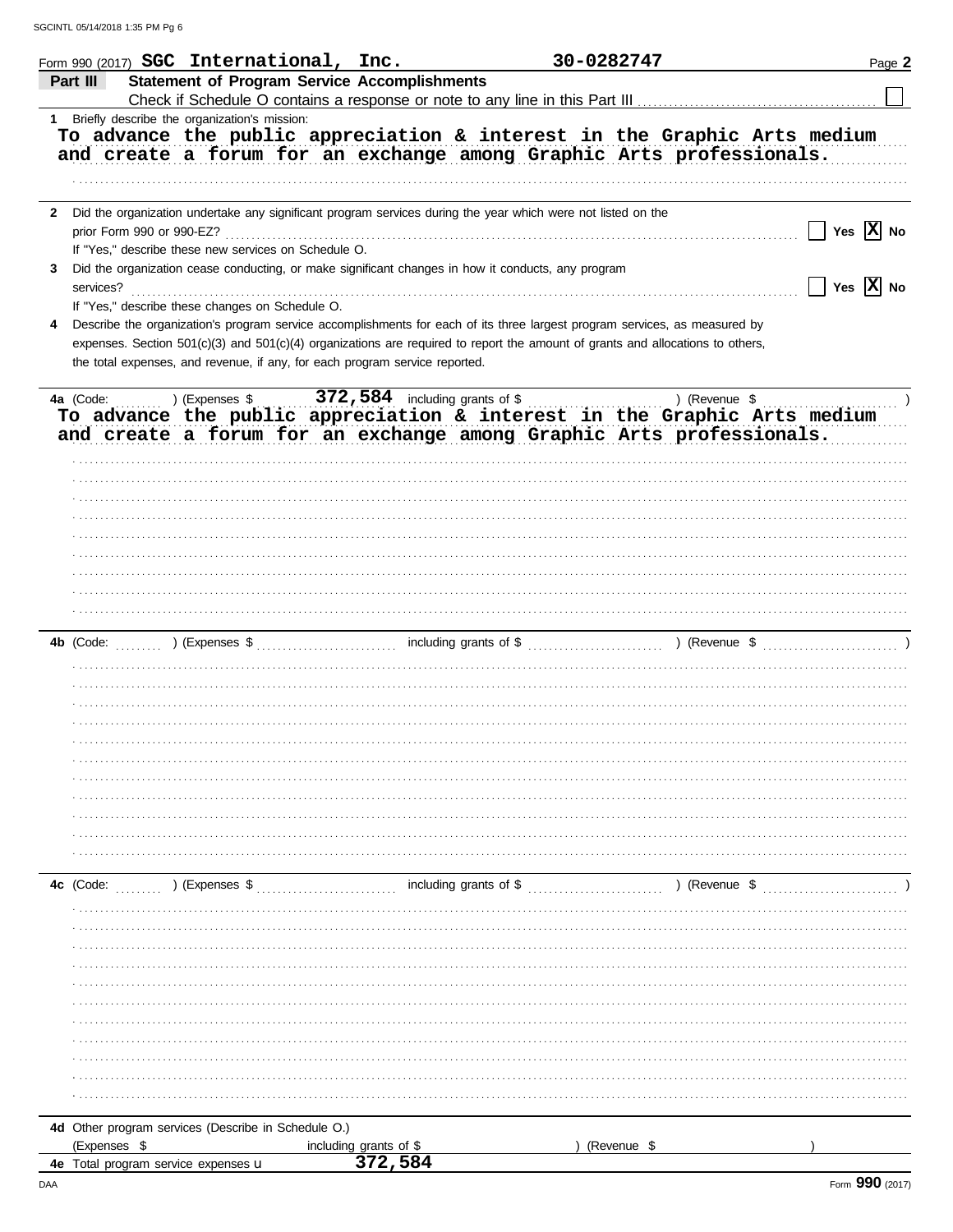| Form 990 (2017) SGC International, Inc.                  | 30-0282747 | Page 3 |
|----------------------------------------------------------|------------|--------|
| <b>Checklist of Required Schedules</b><br><b>Part IV</b> |            |        |

| 1   | Is the organization described in section $501(c)(3)$ or $4947(a)(1)$ (other than a private foundation)? If "Yes,"<br>complete Schedule A                                                   | 1               | Yes<br>X | No          |
|-----|--------------------------------------------------------------------------------------------------------------------------------------------------------------------------------------------|-----------------|----------|-------------|
| 2   | Is the organization required to complete Schedule B, Schedule of Contributors (see instructions)?                                                                                          | $\mathbf{2}$    |          | X           |
| 3   | Did the organization engage in direct or indirect political campaign activities on behalf of or in opposition to<br>candidates for public office? If "Yes," complete Schedule C, Part I    | 3               |          | x           |
| 4   | Section 501(c)(3) organizations. Did the organization engage in lobbying activities, or have a section 501(h)                                                                              |                 |          |             |
|     | election in effect during the tax year? If "Yes," complete Schedule C, Part II                                                                                                             | 4               |          | x           |
| 5   | Is the organization a section $501(c)(4)$ , $501(c)(5)$ , or $501(c)(6)$ organization that receives membership dues,                                                                       |                 |          |             |
|     | assessments, or similar amounts as defined in Revenue Procedure 98-19? If "Yes," complete Schedule C,                                                                                      |                 |          | x           |
| 6   | Part III<br>Did the organization maintain any donor advised funds or any similar funds or accounts for which donors                                                                        | 5               |          |             |
|     | have the right to provide advice on the distribution or investment of amounts in such funds or accounts? If                                                                                |                 |          |             |
|     | "Yes," complete Schedule D, Part I                                                                                                                                                         | 6               |          | x           |
| 7   | Did the organization receive or hold a conservation easement, including easements to preserve open space,                                                                                  |                 |          |             |
|     | the environment, historic land areas, or historic structures? If "Yes," complete Schedule D, Part II                                                                                       | 7               |          | x           |
| 8   | Did the organization maintain collections of works of art, historical treasures, or other similar assets? If "Yes,"                                                                        |                 |          |             |
|     | complete Schedule D, Part III                                                                                                                                                              | 8               |          | x           |
| 9   | Did the organization report an amount in Part X, line 21, for escrow or custodial account liability, serve as a                                                                            |                 |          |             |
|     | custodian for amounts not listed in Part X; or provide credit counseling, debt management, credit repair, or                                                                               |                 |          |             |
|     | debt negotiation services? If "Yes," complete Schedule D, Part IV                                                                                                                          | 9               |          | X.          |
| 10  | Did the organization, directly or through a related organization, hold assets in temporarily restricted                                                                                    |                 |          |             |
|     | endowments, permanent endowments, or quasi-endowments? If "Yes," complete Schedule D, Part V                                                                                               | 10              |          | x           |
| 11  | If the organization's answer to any of the following questions is "Yes," then complete Schedule D, Parts VI,                                                                               |                 |          |             |
|     | VII, VIII, IX, or X as applicable.                                                                                                                                                         |                 |          |             |
| a   | Did the organization report an amount for land, buildings, and equipment in Part X, line 10? If "Yes,"<br>complete Schedule D, Part VI                                                     | 11a             | x        |             |
| b   | Did the organization report an amount for investments—other securities in Part X, line 12 that is 5% or more                                                                               |                 |          |             |
|     | of its total assets reported in Part X, line 16? If "Yes," complete Schedule D, Part VII                                                                                                   | 11b             |          | X.          |
| c.  | Did the organization report an amount for investments—program related in Part X, line 13 that is 5% or more                                                                                |                 |          |             |
|     | of its total assets reported in Part X, line 16? If "Yes," complete Schedule D, Part VIII                                                                                                  | 11c             |          | x           |
| d   | Did the organization report an amount for other assets in Part X, line 15 that is 5% or more of its total assets                                                                           |                 |          |             |
|     | reported in Part X, line 16? If "Yes," complete Schedule D, Part IX                                                                                                                        | 11d             | X        |             |
| е   | Did the organization report an amount for other liabilities in Part X, line 25? If "Yes," complete Schedule D, Part X                                                                      | 11e             |          | X           |
| f   | Did the organization's separate or consolidated financial statements for the tax year include a footnote that addresses                                                                    |                 |          |             |
|     | the organization's liability for uncertain tax positions under FIN 48 (ASC 740)? If "Yes," complete Schedule D, Part X                                                                     | 11f             |          | X           |
|     | 12a Did the organization obtain separate, independent audited financial statements for the tax year? If "Yes," complete                                                                    |                 |          |             |
|     |                                                                                                                                                                                            | 12a             |          | x           |
| b   | Was the organization included in consolidated, independent audited financial statements for the tax year? If                                                                               |                 |          |             |
|     | "Yes," and if the organization answered "No" to line 12a, then completing Schedule D, Parts XI and XII is optional                                                                         | 12 <sub>b</sub> |          | X           |
| 13  |                                                                                                                                                                                            | 13              |          | $\mathbf x$ |
| 14a |                                                                                                                                                                                            | 14a             |          | X           |
| b   | Did the organization have aggregate revenues or expenses of more than \$10,000 from grantmaking,                                                                                           |                 |          |             |
|     | fundraising, business, investment, and program service activities outside the United States, or aggregate                                                                                  |                 |          |             |
|     |                                                                                                                                                                                            | 14b             |          | X           |
| 15  | Did the organization report on Part IX, column (A), line 3, more than \$5,000 of grants or other assistance to or                                                                          |                 |          | X           |
| 16  | for any foreign organization? If "Yes," complete Schedule F, Parts II and IV<br>Did the organization report on Part IX, column (A), line 3, more than \$5,000 of aggregate grants or other | 15              |          |             |
|     | assistance to or for foreign individuals? If "Yes," complete Schedule F, Parts III and IV                                                                                                  | 16              |          | X           |
| 17  | Did the organization report a total of more than \$15,000 of expenses for professional fundraising services on                                                                             |                 |          |             |
|     |                                                                                                                                                                                            | 17              |          | X           |
| 18  | Did the organization report more than \$15,000 total of fundraising event gross income and contributions on                                                                                |                 |          |             |
|     | Part VIII, lines 1c and 8a? If "Yes," complete Schedule G, Part II                                                                                                                         | 18              |          | X           |
| 19  | Did the organization report more than \$15,000 of gross income from gaming activities on Part VIII, line 9a?                                                                               |                 |          |             |
|     |                                                                                                                                                                                            | 19              |          | X.          |

Form **990** (2017)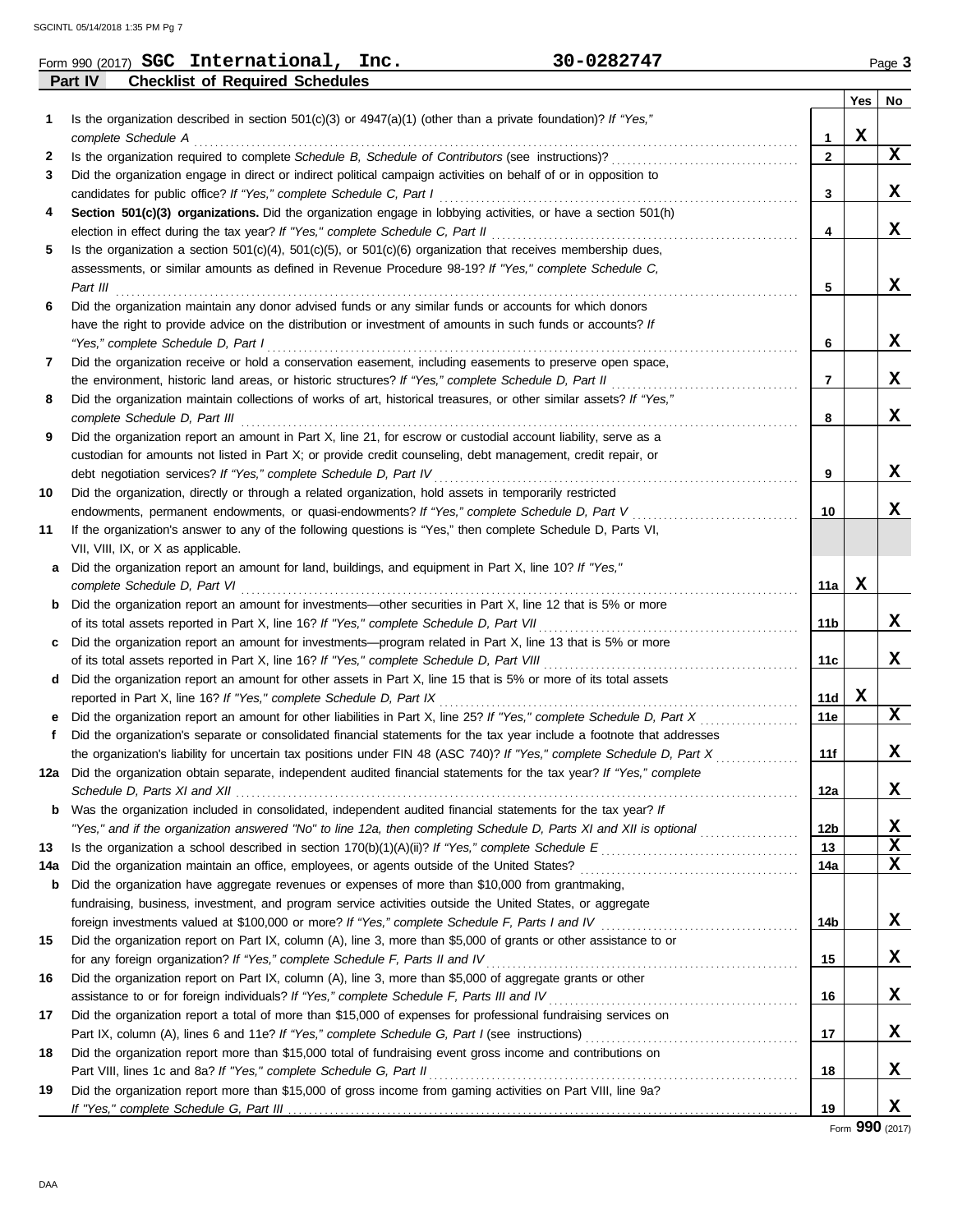|          | 30-0282747<br>Form 990 (2017) <b>SGC</b> International, Inc.                                                                           |                 |     | Page 4                  |
|----------|----------------------------------------------------------------------------------------------------------------------------------------|-----------------|-----|-------------------------|
|          | Part IV<br><b>Checklist of Required Schedules (continued)</b>                                                                          |                 |     |                         |
|          |                                                                                                                                        |                 | Yes | No                      |
| 20a      | Did the organization operate one or more hospital facilities? If "Yes," complete Schedule H                                            | 20a             |     | x                       |
| b        |                                                                                                                                        | 20b             |     |                         |
| 21       | Did the organization report more than \$5,000 of grants or other assistance to any domestic organization or                            |                 |     |                         |
|          | domestic government on Part IX, column (A), line 1? If "Yes," complete Schedule I, Parts I and II                                      | 21              |     | X                       |
| 22       | Did the organization report more than \$5,000 of grants or other assistance to or for domestic individuals on                          |                 |     |                         |
|          | Part IX, column (A), line 2? If "Yes," complete Schedule I, Parts I and III                                                            | 22              |     | X                       |
| 23       | Did the organization answer "Yes" to Part VII, Section A, line 3, 4, or 5 about compensation of the                                    |                 |     |                         |
|          | organization's current and former officers, directors, trustees, key employees, and highest compensated                                |                 |     |                         |
|          | employees? If "Yes," complete Schedule J                                                                                               | 23              |     | X                       |
|          | 24a Did the organization have a tax-exempt bond issue with an outstanding principal amount of more than                                |                 |     |                         |
|          | \$100,000 as of the last day of the year, that was issued after December 31, 2002? If "Yes," answer lines 24b                          |                 |     |                         |
|          | through 24d and complete Schedule K. If "No," go to line 25a                                                                           | 24a             |     | X                       |
| b        | Did the organization invest any proceeds of tax-exempt bonds beyond a temporary period exception?                                      | 24b             |     |                         |
| c        | Did the organization maintain an escrow account other than a refunding escrow at any time during the year                              |                 |     |                         |
|          | to defease any tax-exempt bonds?                                                                                                       | 24c             |     |                         |
|          | d Did the organization act as an "on behalf of" issuer for bonds outstanding at any time during the year?                              | 24d             |     |                         |
|          | 25a Section 501(c)(3), 501(c)(4), and 501(c)(29) organizations. Did the organization engage in an excess benefit                       |                 |     |                         |
|          | transaction with a disqualified person during the year? If "Yes," complete Schedule L, Part I                                          | 25a             |     | X                       |
| b        | Is the organization aware that it engaged in an excess benefit transaction with a disqualified person in a prior                       |                 |     |                         |
|          | year, and that the transaction has not been reported on any of the organization's prior Forms 990 or 990-EZ?                           |                 |     |                         |
|          | If "Yes," complete Schedule L, Part I                                                                                                  | 25b             |     | X                       |
| 26       | Did the organization report any amount on Part X, line 5, 6, or 22 for receivables from or payables to any                             |                 |     |                         |
|          | current or former officers, directors, trustees, key employees, highest compensated employees, or                                      |                 |     | X                       |
|          | disqualified persons? If "Yes," complete Schedule L, Part II                                                                           | 26              |     |                         |
| 27       | Did the organization provide a grant or other assistance to an officer, director, trustee, key employee,                               |                 |     |                         |
|          | substantial contributor or employee thereof, a grant selection committee member, or to a 35% controlled                                |                 |     | X                       |
|          | entity or family member of any of these persons? If "Yes," complete Schedule L, Part III                                               | 27              |     |                         |
| 28       | Was the organization a party to a business transaction with one of the following parties (see Schedule L,                              |                 |     |                         |
|          | Part IV instructions for applicable filing thresholds, conditions, and exceptions):                                                    |                 |     | X                       |
| а        | A current or former officer, director, trustee, or key employee? If "Yes," complete Schedule L, Part IV                                | 28a             |     |                         |
| b        | A family member of a current or former officer, director, trustee, or key employee? If "Yes," complete                                 |                 |     | x                       |
|          | Schedule L, Part IV<br>An entity of which a current or former officer, director, trustee, or key employee (or a family member thereof) | 28b             |     |                         |
| c        |                                                                                                                                        |                 |     | X                       |
|          | was an officer, director, trustee, or direct or indirect owner? If "Yes," complete Schedule L, Part IV                                 | 28c<br>29       |     | $\overline{\mathbf{X}}$ |
| 29<br>30 | Did the organization receive contributions of art, historical treasures, or other similar assets, or qualified                         |                 |     |                         |
|          | conservation contributions? If "Yes," complete Schedule M                                                                              | 30              |     | X                       |
| 31       | Did the organization liquidate, terminate, or dissolve and cease operations? If "Yes," complete Schedule N,                            |                 |     |                         |
|          | Part I                                                                                                                                 | 31              |     | X                       |
| 32       | Did the organization sell, exchange, dispose of, or transfer more than 25% of its net assets? If "Yes,"                                |                 |     |                         |
|          | complete Schedule N, Part II                                                                                                           | 32              |     | X                       |
| 33       | Did the organization own 100% of an entity disregarded as separate from the organization under Regulations                             |                 |     |                         |
|          | sections 301.7701-2 and 301.7701-3? If "Yes," complete Schedule R, Part I                                                              | 33              |     | X                       |
| 34       | Was the organization related to any tax-exempt or taxable entity? If "Yes," complete Schedule R, Part II, III,                         |                 |     |                         |
|          | or IV, and Part V, line 1                                                                                                              | 34              |     | х                       |
| 35a      |                                                                                                                                        | 35a             |     | $\mathbf x$             |
| b        | If "Yes" to line 35a, did the organization receive any payment from or engage in any transaction with a                                |                 |     |                         |
|          |                                                                                                                                        | 35 <sub>b</sub> |     |                         |
| 36       | Section 501(c)(3) organizations. Did the organization make any transfers to an exempt non-charitable                                   |                 |     |                         |
|          | related organization? If "Yes," complete Schedule R, Part V, line 2                                                                    | 36              |     | X                       |
| 37       | Did the organization conduct more than 5% of its activities through an entity that is not a related organization                       |                 |     |                         |
|          | and that is treated as a partnership for federal income tax purposes? If "Yes," complete Schedule R,                                   |                 |     |                         |
|          | Part VI                                                                                                                                | 37              |     | X                       |
| 38       | Did the organization complete Schedule O and provide explanations in Schedule O for Part VI, lines 11b and                             |                 |     |                         |
|          | 19? Note. All Form 990 filers are required to complete Schedule O.                                                                     | 38              |     | X                       |
|          |                                                                                                                                        |                 |     |                         |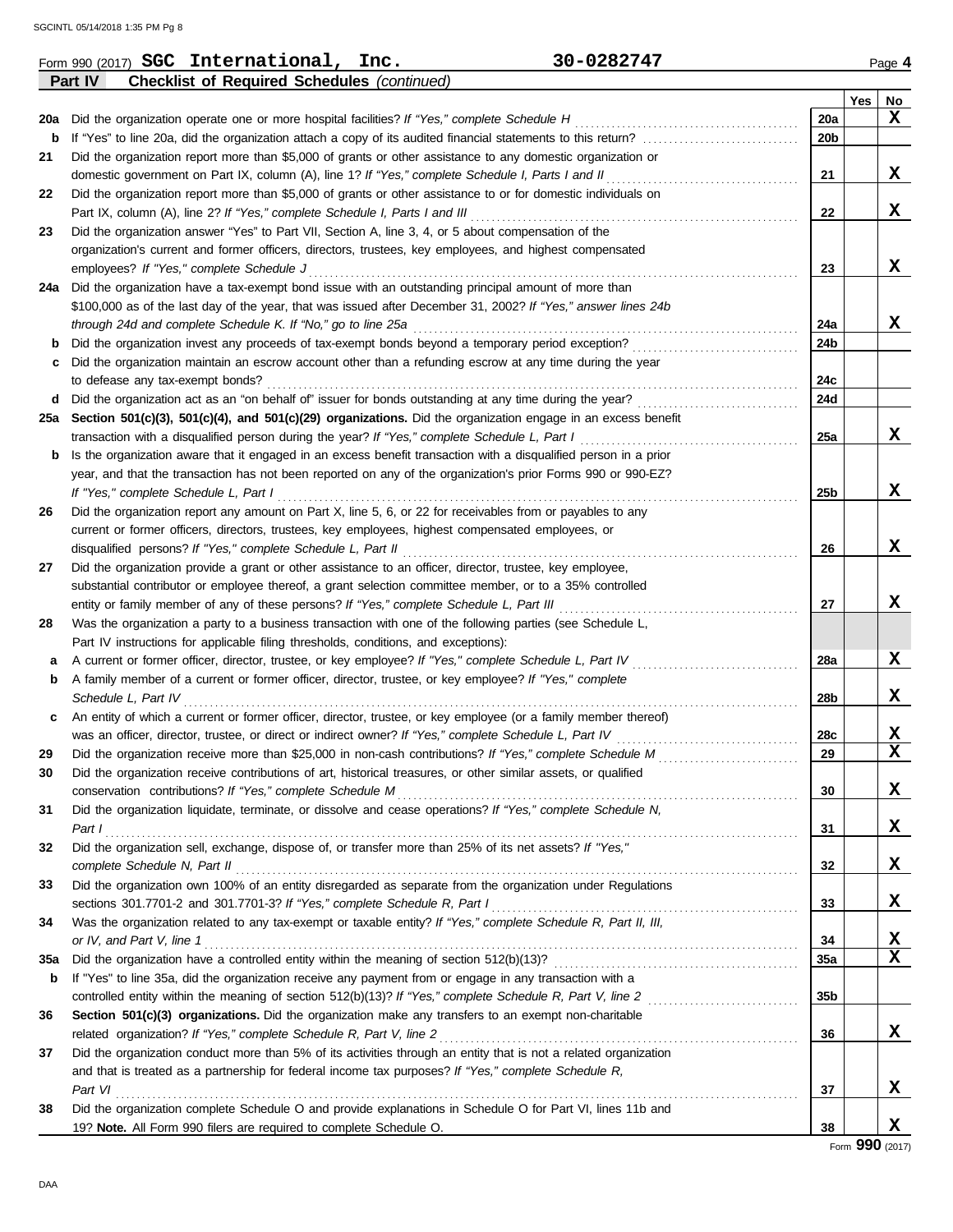|     | Form 990 (2017) SGC International, Inc.                                                                                                                                                                                                    | 30-0282747      |                     |                |     | Page 5 |
|-----|--------------------------------------------------------------------------------------------------------------------------------------------------------------------------------------------------------------------------------------------|-----------------|---------------------|----------------|-----|--------|
|     | Statements Regarding Other IRS Filings and Tax Compliance<br>Part V                                                                                                                                                                        |                 |                     |                |     |        |
|     | Check if Schedule O contains a response or note to any line in this Part V                                                                                                                                                                 |                 |                     |                |     |        |
|     |                                                                                                                                                                                                                                            |                 |                     |                | Yes | No     |
| 1а  | Enter the number reported in Box 3 of Form 1096. Enter -0- if not applicable                                                                                                                                                               | 1a              | 4<br>$\overline{0}$ |                |     |        |
| b   | Enter the number of Forms W-2G included in line 1a. Enter -0- if not applicable                                                                                                                                                            | 1 <sub>b</sub>  |                     |                |     |        |
| c   | Did the organization comply with backup withholding rules for reportable payments to vendors and                                                                                                                                           |                 |                     |                |     |        |
|     | reportable gaming (gambling) winnings to prize winners?                                                                                                                                                                                    |                 |                     | 1c             |     |        |
| 2a  | Enter the number of employees reported on Form W-3, Transmittal of Wage and Tax                                                                                                                                                            |                 | 1                   |                |     |        |
|     | Statements, filed for the calendar year ending with or within the year covered by this return                                                                                                                                              | 2a              |                     | 2b             | X   |        |
| b   | If at least one is reported on line 2a, did the organization file all required federal employment tax returns?<br>Note. If the sum of lines 1a and 2a is greater than 250, you may be required to e-file (see instructions)                |                 |                     |                |     |        |
| За  | Did the organization have unrelated business gross income of \$1,000 or more during the year?                                                                                                                                              |                 |                     | 3a             |     | x      |
| b   | If "Yes," has it filed a Form 990-T for this year? If "No" to line 3b, provide an explanation in Schedule O                                                                                                                                |                 |                     | 3b             |     |        |
| 4a  | At any time during the calendar year, did the organization have an interest in, or a signature or other authority                                                                                                                          |                 |                     |                |     |        |
|     | over, a financial account in a foreign country (such as a bank account, securities account, or other financial                                                                                                                             |                 |                     |                |     |        |
|     | account)?                                                                                                                                                                                                                                  |                 |                     | 4a             |     | X      |
| b   | If "Yes," enter the name of the foreign country: <b>u</b>                                                                                                                                                                                  |                 |                     |                |     |        |
|     | See instructions for filing requirements for FinCEN Form 114, Report of Foreign Bank and Financial Accounts                                                                                                                                |                 |                     |                |     |        |
|     | (FBAR).                                                                                                                                                                                                                                    |                 |                     |                |     |        |
| 5a  | Was the organization a party to a prohibited tax shelter transaction at any time during the tax year?                                                                                                                                      |                 |                     | 5a             |     | X      |
| b   | Did any taxable party notify the organization that it was or is a party to a prohibited tax shelter transaction?                                                                                                                           |                 |                     | 5 <sub>b</sub> |     | X      |
| c   | If "Yes" to line 5a or 5b, did the organization file Form 8886-T?                                                                                                                                                                          |                 |                     | 5c             |     |        |
| 6a  | Does the organization have annual gross receipts that are normally greater than \$100,000, and did the                                                                                                                                     |                 |                     |                |     |        |
|     | organization solicit any contributions that were not tax deductible as charitable contributions?                                                                                                                                           |                 |                     | 6a             |     | x      |
| b   | If "Yes," did the organization include with every solicitation an express statement that such contributions or                                                                                                                             |                 |                     |                |     |        |
|     | gifts were not tax deductible?                                                                                                                                                                                                             |                 |                     | 6b             |     |        |
| 7   | Organizations that may receive deductible contributions under section 170(c).                                                                                                                                                              |                 |                     |                |     |        |
| a   | Did the organization receive a payment in excess of \$75 made partly as a contribution and partly for goods                                                                                                                                |                 |                     |                |     |        |
|     | and services provided to the payor?                                                                                                                                                                                                        |                 |                     | 7a             |     |        |
| b   | If "Yes," did the organization notify the donor of the value of the goods or services provided?                                                                                                                                            |                 |                     | 7b             |     |        |
| c   | Did the organization sell, exchange, or otherwise dispose of tangible personal property for which it was                                                                                                                                   |                 |                     |                |     |        |
|     | required to file Form 8282?                                                                                                                                                                                                                |                 |                     | 7c             |     |        |
| d   | If "Yes," indicate the number of Forms 8282 filed during the year                                                                                                                                                                          | <b>7d</b>       |                     |                |     |        |
| е   | Did the organization receive any funds, directly or indirectly, to pay premiums on a personal benefit contract?                                                                                                                            |                 |                     | 7e             |     |        |
| f   | Did the organization, during the year, pay premiums, directly or indirectly, on a personal benefit contract?                                                                                                                               |                 |                     | 7f             |     |        |
|     | If the organization received a contribution of qualified intellectual property, did the organization file Form 8899 as required?                                                                                                           |                 |                     | 7g<br>7h       |     |        |
|     | If the organization received a contribution of cars, boats, airplanes, or other vehicles, did the organization file a Form 1098-C?<br>Sponsoring organizations maintaining donor advised funds. Did a donor advised fund maintained by the |                 |                     |                |     |        |
| 8   | sponsoring organization have excess business holdings at any time during the year?                                                                                                                                                         |                 |                     | 8              |     |        |
| 9   | Sponsoring organizations maintaining donor advised funds.                                                                                                                                                                                  |                 |                     |                |     |        |
| a   | Did the sponsoring organization make any taxable distributions under section 4966?                                                                                                                                                         |                 |                     | 9a             |     |        |
| b   | Did the sponsoring organization make a distribution to a donor, donor advisor, or related person?                                                                                                                                          |                 |                     | 9b             |     |        |
| 10  | Section 501(c)(7) organizations. Enter:                                                                                                                                                                                                    |                 |                     |                |     |        |
| а   | Initiation fees and capital contributions included on Part VIII, line 12                                                                                                                                                                   | 10a             |                     |                |     |        |
| b   | Gross receipts, included on Form 990, Part VIII, line 12, for public use of club facilities                                                                                                                                                | 10 <sub>b</sub> |                     |                |     |        |
| 11  | Section 501(c)(12) organizations. Enter:                                                                                                                                                                                                   |                 |                     |                |     |        |
| а   | Gross income from members or shareholders                                                                                                                                                                                                  | 11a             |                     |                |     |        |
| b   | Gross income from other sources (Do not net amounts due or paid to other sources                                                                                                                                                           |                 |                     |                |     |        |
|     | against amounts due or received from them.)                                                                                                                                                                                                | 11 <sub>b</sub> |                     |                |     |        |
| 12a | Section 4947(a)(1) non-exempt charitable trusts. Is the organization filing Form 990 in lieu of Form 1041?                                                                                                                                 |                 |                     | 12a            |     |        |
| b   | If "Yes," enter the amount of tax-exempt interest received or accrued during the year                                                                                                                                                      | 12b             |                     |                |     |        |
| 13  | Section 501(c)(29) qualified nonprofit health insurance issuers.                                                                                                                                                                           |                 |                     |                |     |        |
| a   | Is the organization licensed to issue qualified health plans in more than one state?                                                                                                                                                       |                 |                     | 13a            |     |        |
|     | Note. See the instructions for additional information the organization must report on Schedule O.                                                                                                                                          |                 |                     |                |     |        |
| b   | Enter the amount of reserves the organization is required to maintain by the states in which                                                                                                                                               |                 |                     |                |     |        |
|     |                                                                                                                                                                                                                                            | 13b             |                     |                |     |        |
| c   | Enter the amount of reserves on hand                                                                                                                                                                                                       | 13 <sub>c</sub> |                     |                |     |        |
| 14a | Did the organization receive any payments for indoor tanning services during the tax year?                                                                                                                                                 |                 |                     | 14a            |     | x      |
|     |                                                                                                                                                                                                                                            |                 |                     | 14b            |     |        |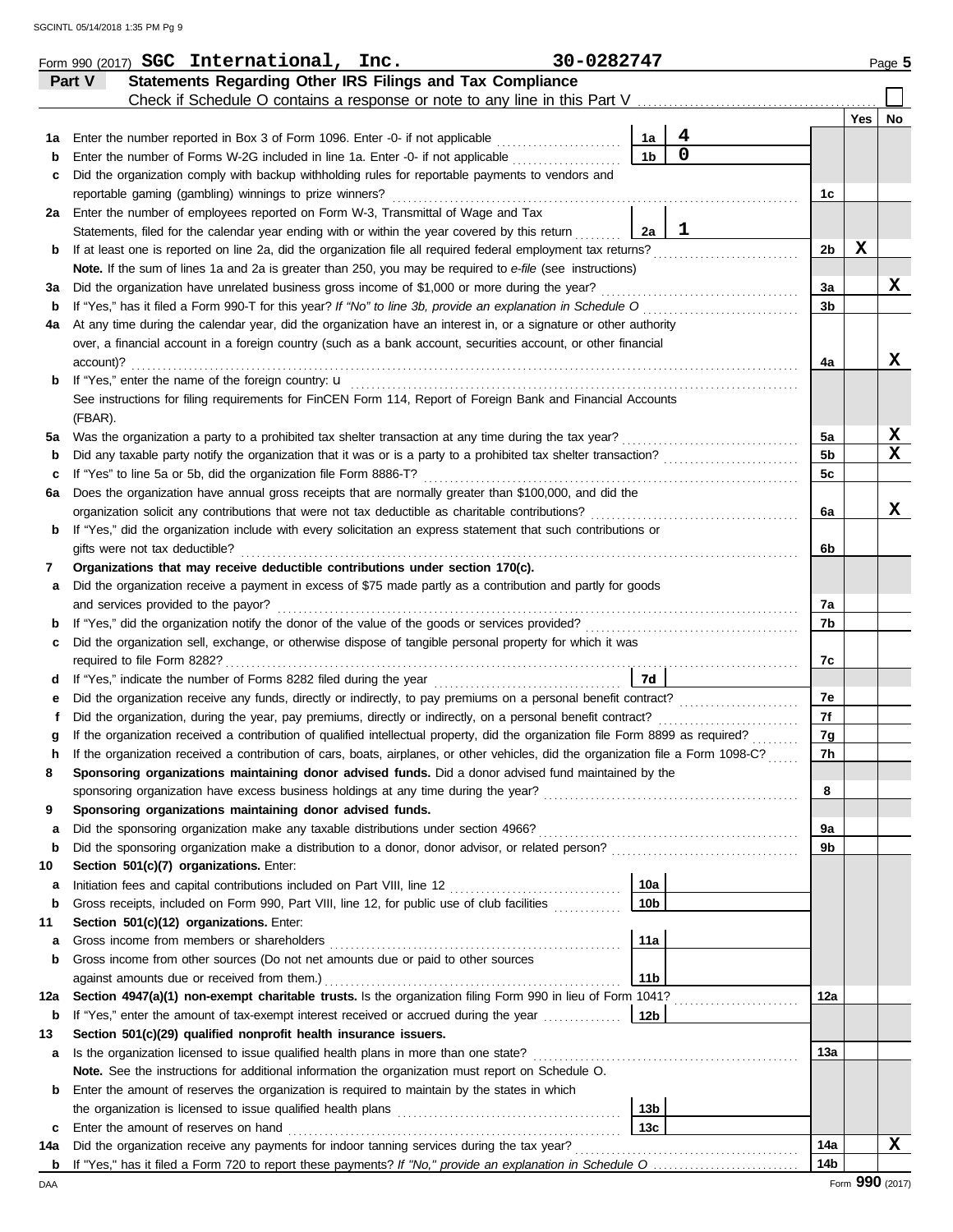|     | 30-0282747<br>Form 990 (2017) SGC International, Inc.                                                                               |    |   |                 |     | Page 6      |
|-----|-------------------------------------------------------------------------------------------------------------------------------------|----|---|-----------------|-----|-------------|
|     | Part VI<br>Governance, Management, and Disclosure For each "Yes" response to lines 2 through 7b below, and for a "No"               |    |   |                 |     |             |
|     | response to line 8a, 8b, or 10b below, describe the circumstances, processes, or changes in Schedule O. See instructions.           |    |   |                 |     |             |
|     |                                                                                                                                     |    |   |                 |     | ΙXΙ         |
|     | Section A. Governing Body and Management                                                                                            |    |   |                 |     |             |
|     |                                                                                                                                     |    |   |                 | Yes | No          |
| 1а  | Enter the number of voting members of the governing body at the end of the tax year                                                 | 1a | 5 |                 |     |             |
|     | If there are material differences in voting rights among members of the governing body, or                                          |    |   |                 |     |             |
|     | if the governing body delegated broad authority to an executive committee or similar                                                |    |   |                 |     |             |
|     | committee, explain in Schedule O.                                                                                                   |    |   |                 |     |             |
| b   | Enter the number of voting members included in line 1a, above, who are independent                                                  | 1b | 5 |                 |     |             |
| 2   | Did any officer, director, trustee, or key employee have a family relationship or a business relationship with                      |    |   |                 |     |             |
|     | any other officer, director, trustee, or key employee?                                                                              |    |   | 2               |     | X           |
| 3   | Did the organization delegate control over management duties customarily performed by or under the direct                           |    |   |                 |     |             |
|     | supervision of officers, directors, or trustees, or key employees to a management company or other person?                          |    |   | 3               |     | X           |
| 4   | Did the organization make any significant changes to its governing documents since the prior Form 990 was filed?                    |    |   | 4               |     | $\mathbf x$ |
| 5   | Did the organization become aware during the year of a significant diversion of the organization's assets?                          |    |   | 5               |     | X           |
| 6   | Did the organization have members or stockholders?                                                                                  |    |   | 6               |     | $\mathbf x$ |
| 7a  | Did the organization have members, stockholders, or other persons who had the power to elect or appoint                             |    |   |                 |     |             |
|     | one or more members of the governing body?                                                                                          |    |   | 7a              |     | X           |
| b   | Are any governance decisions of the organization reserved to (or subject to approval by) members,                                   |    |   |                 |     |             |
|     | stockholders, or persons other than the governing body?                                                                             |    |   | 7b              |     | x           |
| 8   | Did the organization contemporaneously document the meetings held or written actions undertaken during the year by the following:   |    |   |                 |     |             |
|     |                                                                                                                                     |    |   |                 | X   |             |
| а   | The governing body?                                                                                                                 |    |   | 8а              | X   |             |
| b   | Each committee with authority to act on behalf of the governing body?                                                               |    |   | 8b              |     |             |
| 9   | Is there any officer, director, trustee, or key employee listed in Part VII, Section A, who cannot be reached at                    |    |   |                 |     |             |
|     |                                                                                                                                     |    |   | 9               |     | x           |
|     | <b>Section B. Policies</b> (This Section B requests information about policies not required by the Internal Revenue Code.)          |    |   |                 |     |             |
|     |                                                                                                                                     |    |   |                 | Yes | No          |
| 10a | Did the organization have local chapters, branches, or affiliates?                                                                  |    |   | 10a             |     | X           |
| b   | If "Yes," did the organization have written policies and procedures governing the activities of such chapters,                      |    |   |                 |     |             |
|     | affiliates, and branches to ensure their operations are consistent with the organization's exempt purposes?                         |    |   | 10b             |     |             |
| 11a | Has the organization provided a complete copy of this Form 990 to all members of its governing body before filing the form?         |    |   | 11a             |     | x           |
| b   | Describe in Schedule O the process, if any, used by the organization to review this Form 990.                                       |    |   |                 |     |             |
| 12a | Did the organization have a written conflict of interest policy? If "No," go to line 13                                             |    |   | 12a             |     | x           |
| b   | Were officers, directors, or trustees, and key employees required to disclose annually interests that could give rise to conflicts? |    |   | 12b             |     |             |
| c   | Did the organization regularly and consistently monitor and enforce compliance with the policy? If "Yes,"                           |    |   |                 |     |             |
|     | describe in Schedule O how this was done                                                                                            |    |   | 12 <sub>c</sub> |     |             |
| 13  | Did the organization have a written whistleblower policy?                                                                           |    |   | 13              |     | X           |
| 14  | Did the organization have a written document retention and destruction policy?                                                      |    |   | 14              |     | X           |
| 15  | Did the process for determining compensation of the following persons include a review and approval by                              |    |   |                 |     |             |
|     | independent persons, comparability data, and contemporaneous substantiation of the deliberation and decision?                       |    |   |                 |     |             |
| a   | The organization's CEO, Executive Director, or top management official                                                              |    |   | 15a             |     | X           |
| b   | Other officers or key employees of the organization                                                                                 |    |   | 15b             |     | X           |
|     | If "Yes" to line 15a or 15b, describe the process in Schedule O (see instructions).                                                 |    |   |                 |     |             |
| 16a | Did the organization invest in, contribute assets to, or participate in a joint venture or similar arrangement                      |    |   |                 |     |             |
|     | with a taxable entity during the year?                                                                                              |    |   | 16a             |     | X           |
|     | If "Yes," did the organization follow a written policy or procedure requiring the organization to evaluate its                      |    |   |                 |     |             |
|     | participation in joint venture arrangements under applicable federal tax law, and take steps to safeguard the                       |    |   |                 |     |             |
|     |                                                                                                                                     |    |   | 16b             |     |             |
|     | <b>Section C. Disclosure</b>                                                                                                        |    |   |                 |     |             |
| 17  | List the states with which a copy of this Form 990 is required to be filed $\mathbf u$ None                                         |    |   |                 |     |             |
| 18  | Section 6104 requires an organization to make its Forms 1023 (or 1024 if applicable), 990, and 990-T (Section 501(c)(3)s only)      |    |   |                 |     |             |
|     | available for public inspection. Indicate how you made these available. Check all that apply.                                       |    |   |                 |     |             |
|     | IXI<br>Another's website     Upon request<br>Own website<br>Other (explain in Schedule O)                                           |    |   |                 |     |             |
|     |                                                                                                                                     |    |   |                 |     |             |
| 19  | Describe in Schedule O whether (and if so, how) the organization made its governing documents, conflict of interest policy, and     |    |   |                 |     |             |
|     | financial statements available to the public during the tax year.                                                                   |    |   |                 |     |             |
| 20  | State the name, address, and telephone number of the person who possesses the organization's books and records: u                   |    |   |                 |     |             |
|     | 411 Bartow Ave # 230<br>Margot Myers<br>GA 30144                                                                                    |    |   |                 |     |             |
|     | Kennesaw                                                                                                                            |    |   | 708-771-4000    |     |             |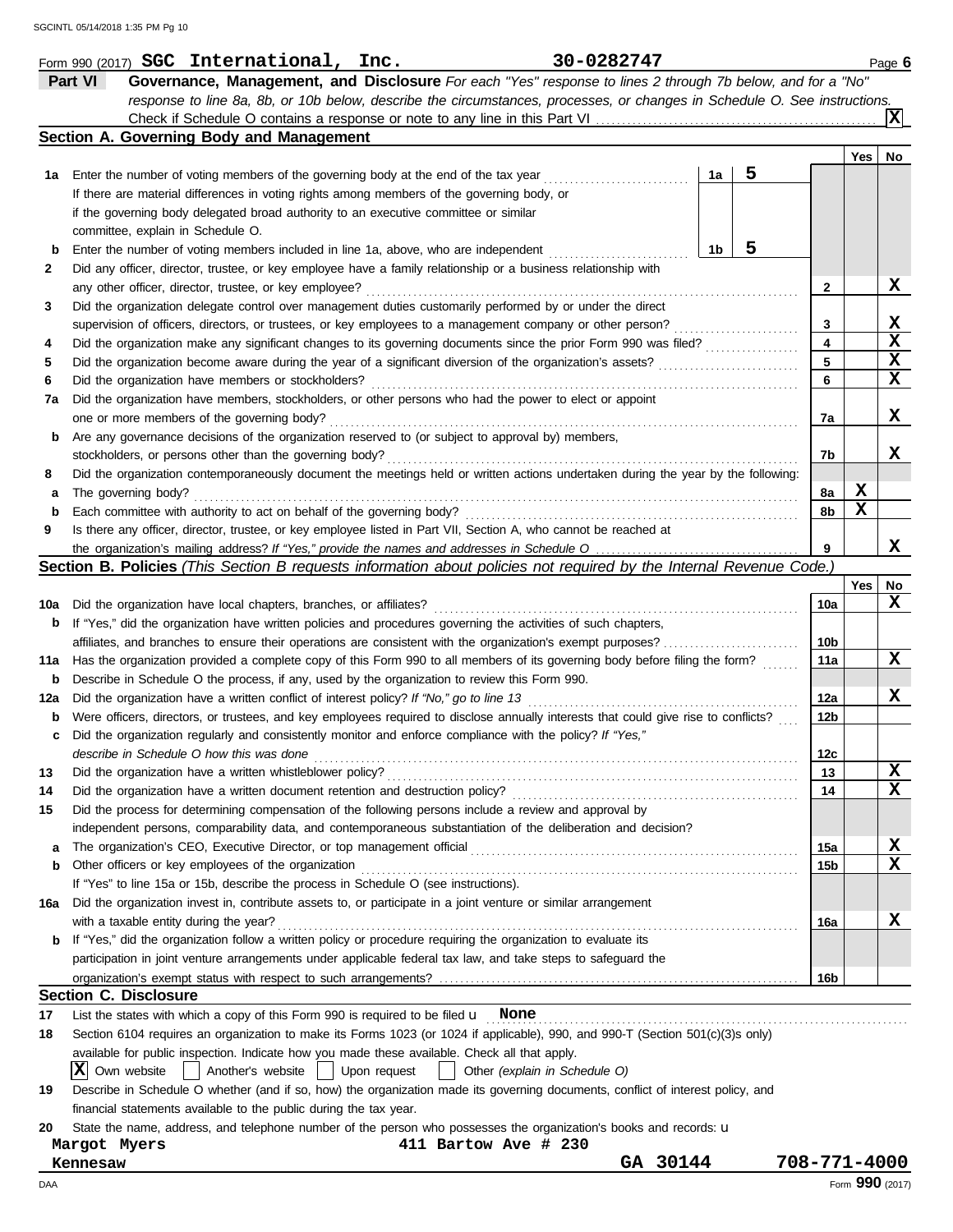| Form 990 (2017)          | SGC International, Inc.                                                                                            | 30-0282747                                                                                                                             | Page 7 |
|--------------------------|--------------------------------------------------------------------------------------------------------------------|----------------------------------------------------------------------------------------------------------------------------------------|--------|
| Part VII                 |                                                                                                                    | Compensation of Officers, Directors, Trustees, Key Employees, Highest Compensated Employees, and                                       |        |
|                          | <b>Independent Contractors</b>                                                                                     |                                                                                                                                        |        |
|                          |                                                                                                                    |                                                                                                                                        |        |
| Section A.               | Officers, Directors, Trustees, Key Employees, and Highest Compensated Employees                                    |                                                                                                                                        |        |
| organization's tax year. |                                                                                                                    | 1a Complete this table for all persons required to be listed. Report compensation for the calendar year ending with or within the      |        |
|                          | compensation. Enter -0- in columns $(D)$ , $(E)$ , and $(F)$ if no compensation was paid.                          | • List all of the organization's current officers, directors, trustees (whether individuals or organizations), regardless of amount of |        |
|                          | • List all of the organization's current key employees, if any. See instructions for definition of "key employee." |                                                                                                                                        |        |
|                          |                                                                                                                    | • List the organization's five current highest compensated employees (other than an officer, director, trustee, or key employee)       |        |

who received reportable compensation (Box 5 of Form W-2 and/or Box 7 of Form 1099-MISC) of more than \$100,000 from the organization and any related organizations. **•**

■ List all of the organization's **former** officers, key employees, and highest compensated employees who received more than<br> **•** 00.000 of reportable compensation from the ergonization and any related ergonizations \$100,000 of reportable compensation from the organization and any related organizations.

■ List all of the organization's **former directors or trustees** that received, in the capacity as a former director or trustee of the<br>paization, more than \$10,000 of reportable compensation from the organization and any r organization, more than \$10,000 of reportable compensation from the organization and any related organizations. List persons in the following order: individual trustees or directors; institutional trustees; officers; key employees; highest compensated employees; and former such persons.

 $\overline{X}$  Check this box if neither the organization nor any related organization compensated any current officer, director, or trustee.

| (A)<br>Name and Title | (B)<br>Average<br>hours per<br>week<br>(list any               |                                   |                       | Position    | (C)          | (do not check more than one<br>box, unless person is both an<br>officer and a director/trustee) |        | (D)<br>Reportable<br>compensation<br>from<br>the | (E)<br>Reportable<br>compensation from<br>related<br>organizations | (F)<br>Estimated<br>amount of<br>other<br>compensation   |
|-----------------------|----------------------------------------------------------------|-----------------------------------|-----------------------|-------------|--------------|-------------------------------------------------------------------------------------------------|--------|--------------------------------------------------|--------------------------------------------------------------------|----------------------------------------------------------|
|                       | hours for<br>related<br>organizations<br>below dotted<br>line) | Individual trustee<br>or director | Institutional trustee | Officer     | Key employee | Highest compensated<br>employee                                                                 | Former | organization<br>(W-2/1099-MISC)                  | (W-2/1099-MISC)                                                    | from the<br>organization<br>and related<br>organizations |
| (1) Charles Beneke    | 5.00                                                           |                                   |                       |             |              |                                                                                                 |        |                                                  |                                                                    |                                                          |
| President             | 0.00                                                           |                                   |                       | $\mathbf x$ |              |                                                                                                 |        | 0                                                | 0                                                                  | $\mathbf 0$                                              |
| (2) Margot Myers      | 5.00                                                           |                                   |                       |             |              |                                                                                                 |        |                                                  |                                                                    |                                                          |
| Treasurer             | 0.00                                                           |                                   |                       | $\mathbf x$ |              |                                                                                                 |        | 0                                                | 0                                                                  | $\pmb{0}$                                                |
| (3) Nancy Palmeri     |                                                                |                                   |                       |             |              |                                                                                                 |        |                                                  |                                                                    |                                                          |
| V.P.                  | 5.00<br>0.00                                                   |                                   |                       | $\mathbf x$ |              |                                                                                                 |        | 0                                                | 0                                                                  | $\pmb{0}$                                                |
| (4) Valerie Dibble    |                                                                |                                   |                       |             |              |                                                                                                 |        |                                                  |                                                                    |                                                          |
|                       | 5.00                                                           |                                   |                       |             |              |                                                                                                 |        |                                                  |                                                                    |                                                          |
| V.P.                  | 0.00                                                           |                                   |                       | $\mathbf x$ |              |                                                                                                 |        | 0                                                | 0                                                                  | $\mathbf 0$                                              |
| (5) Sarah Ellis       | 5.00                                                           |                                   |                       |             |              |                                                                                                 |        |                                                  |                                                                    |                                                          |
| Secretary             | 0.00                                                           |                                   |                       | $\mathbf x$ |              |                                                                                                 |        | 0                                                | 0                                                                  | $\mathbf 0$                                              |
| (6)                   |                                                                |                                   |                       |             |              |                                                                                                 |        |                                                  |                                                                    |                                                          |
| (7)                   |                                                                |                                   |                       |             |              |                                                                                                 |        |                                                  |                                                                    |                                                          |
|                       |                                                                |                                   |                       |             |              |                                                                                                 |        |                                                  |                                                                    |                                                          |
| (8)                   |                                                                |                                   |                       |             |              |                                                                                                 |        |                                                  |                                                                    |                                                          |
|                       |                                                                |                                   |                       |             |              |                                                                                                 |        |                                                  |                                                                    |                                                          |
| (9)                   |                                                                |                                   |                       |             |              |                                                                                                 |        |                                                  |                                                                    |                                                          |
|                       |                                                                |                                   |                       |             |              |                                                                                                 |        |                                                  |                                                                    |                                                          |
| (10)                  |                                                                |                                   |                       |             |              |                                                                                                 |        |                                                  |                                                                    |                                                          |
|                       |                                                                |                                   |                       |             |              |                                                                                                 |        |                                                  |                                                                    |                                                          |
| (11)                  |                                                                |                                   |                       |             |              |                                                                                                 |        |                                                  |                                                                    |                                                          |
|                       |                                                                |                                   |                       |             |              |                                                                                                 |        |                                                  |                                                                    |                                                          |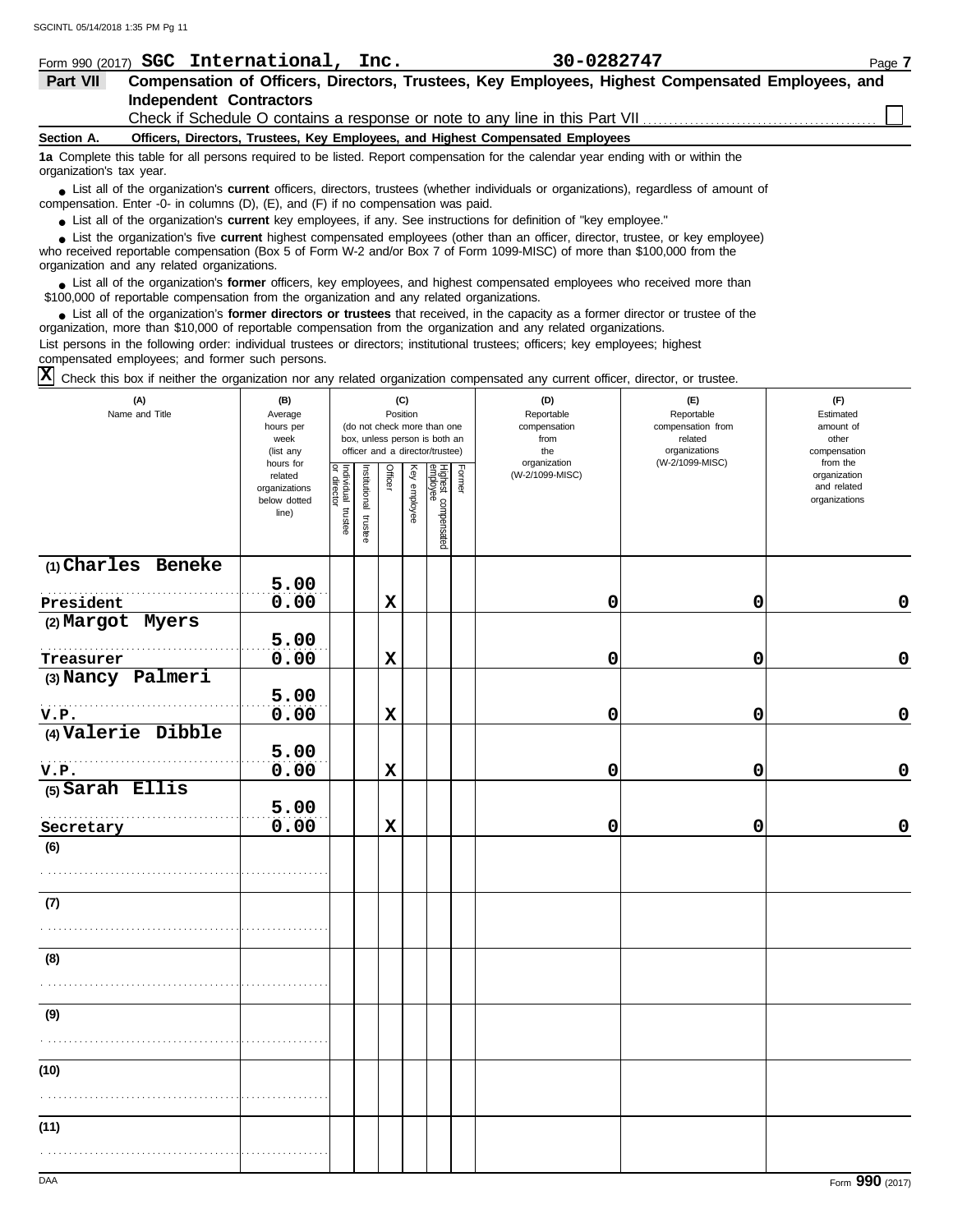| SGCINTL 05/14/2018 1:35 PM Pg 12<br>Form 990 (2017) <b>SGC</b><br>Part VII |                                                                                                                                                                       | International, Inc.                        |                         |                          |                 |                                                                                                 |                                 |                                                                                                                                                            | 30-0282747                                                                                                         |                                                                                                                                                                                                                                |                                                        |                                                          | Page 8              |
|----------------------------------------------------------------------------|-----------------------------------------------------------------------------------------------------------------------------------------------------------------------|--------------------------------------------|-------------------------|--------------------------|-----------------|-------------------------------------------------------------------------------------------------|---------------------------------|------------------------------------------------------------------------------------------------------------------------------------------------------------|--------------------------------------------------------------------------------------------------------------------|--------------------------------------------------------------------------------------------------------------------------------------------------------------------------------------------------------------------------------|--------------------------------------------------------|----------------------------------------------------------|---------------------|
| (A)<br>(B)<br>Name and title<br>Average<br>hours per<br>week<br>(list any  |                                                                                                                                                                       |                                            |                         |                          | (C)<br>Position | (do not check more than one<br>box, unless person is both an<br>officer and a director/trustee) |                                 | Section A. Officers, Directors, Trustees, Key Employees, and Highest Compensated Employees (continued)<br>(D)<br>Reportable<br>compensation<br>from<br>the | (F)<br>Reportable<br>compensation from<br>related<br>organizations                                                 |                                                                                                                                                                                                                                | (F)<br>Estimated<br>amount of<br>other<br>compensation |                                                          |                     |
| related<br>line)                                                           |                                                                                                                                                                       | hours for<br>organizations<br>below dotted | Individual 1<br>trustee | Institutional<br>trustee | Officer         | Key employee                                                                                    | Highest compensated<br>employee | Former                                                                                                                                                     | organization<br>(W-2/1099-MISC)                                                                                    | (W-2/1099-MISC)                                                                                                                                                                                                                |                                                        | from the<br>organization<br>and related<br>organizations |                     |
|                                                                            |                                                                                                                                                                       |                                            |                         |                          |                 |                                                                                                 |                                 |                                                                                                                                                            |                                                                                                                    |                                                                                                                                                                                                                                |                                                        |                                                          |                     |
|                                                                            |                                                                                                                                                                       |                                            |                         |                          |                 |                                                                                                 |                                 |                                                                                                                                                            |                                                                                                                    |                                                                                                                                                                                                                                |                                                        |                                                          |                     |
|                                                                            |                                                                                                                                                                       |                                            |                         |                          |                 |                                                                                                 |                                 |                                                                                                                                                            |                                                                                                                    |                                                                                                                                                                                                                                |                                                        |                                                          |                     |
|                                                                            |                                                                                                                                                                       |                                            |                         |                          |                 |                                                                                                 |                                 |                                                                                                                                                            |                                                                                                                    |                                                                                                                                                                                                                                |                                                        |                                                          |                     |
|                                                                            |                                                                                                                                                                       |                                            |                         |                          |                 |                                                                                                 |                                 |                                                                                                                                                            |                                                                                                                    |                                                                                                                                                                                                                                |                                                        |                                                          |                     |
|                                                                            |                                                                                                                                                                       |                                            |                         |                          |                 |                                                                                                 |                                 |                                                                                                                                                            |                                                                                                                    |                                                                                                                                                                                                                                |                                                        |                                                          |                     |
|                                                                            |                                                                                                                                                                       |                                            |                         |                          |                 |                                                                                                 |                                 |                                                                                                                                                            |                                                                                                                    |                                                                                                                                                                                                                                |                                                        |                                                          |                     |
|                                                                            |                                                                                                                                                                       |                                            |                         |                          |                 |                                                                                                 |                                 |                                                                                                                                                            |                                                                                                                    |                                                                                                                                                                                                                                |                                                        |                                                          |                     |
|                                                                            | Total from continuation sheets to Part VII, Section A                                                                                                                 |                                            |                         |                          |                 |                                                                                                 |                                 | u                                                                                                                                                          |                                                                                                                    |                                                                                                                                                                                                                                |                                                        |                                                          |                     |
| d                                                                          |                                                                                                                                                                       |                                            |                         |                          |                 |                                                                                                 |                                 |                                                                                                                                                            |                                                                                                                    |                                                                                                                                                                                                                                |                                                        |                                                          |                     |
| $\mathbf{2}$                                                               | reportable compensation from the organization $\bf{u}$ 0                                                                                                              |                                            |                         |                          |                 |                                                                                                 |                                 |                                                                                                                                                            | Total number of individuals (including but not limited to those listed above) who received more than \$100,000 of  |                                                                                                                                                                                                                                |                                                        |                                                          |                     |
|                                                                            |                                                                                                                                                                       |                                            |                         |                          |                 |                                                                                                 |                                 |                                                                                                                                                            |                                                                                                                    |                                                                                                                                                                                                                                |                                                        |                                                          | Yes<br>No           |
| 3                                                                          |                                                                                                                                                                       |                                            |                         |                          |                 |                                                                                                 |                                 |                                                                                                                                                            | Did the organization list any former officer, director, or trustee, key employee, or highest compensated           |                                                                                                                                                                                                                                |                                                        | 3                                                        | X                   |
| 4                                                                          |                                                                                                                                                                       |                                            |                         |                          |                 |                                                                                                 |                                 |                                                                                                                                                            | For any individual listed on line 1a, is the sum of reportable compensation and other compensation from the        |                                                                                                                                                                                                                                |                                                        |                                                          |                     |
|                                                                            |                                                                                                                                                                       |                                            |                         |                          |                 |                                                                                                 |                                 |                                                                                                                                                            | organization and related organizations greater than \$150,000? If "Yes," complete Schedule J for such              | individual construction of the construction of the construction of the construction of the construction of the construction of the construction of the construction of the construction of the construction of the constructio |                                                        | 4                                                        | x                   |
| 5                                                                          |                                                                                                                                                                       |                                            |                         |                          |                 |                                                                                                 |                                 |                                                                                                                                                            | Did any person listed on line 1a receive or accrue compensation from any unrelated organization or individual      |                                                                                                                                                                                                                                |                                                        | 5                                                        | x                   |
|                                                                            | Section B. Independent Contractors                                                                                                                                    |                                            |                         |                          |                 |                                                                                                 |                                 |                                                                                                                                                            |                                                                                                                    |                                                                                                                                                                                                                                |                                                        |                                                          |                     |
| 1                                                                          |                                                                                                                                                                       |                                            |                         |                          |                 |                                                                                                 |                                 |                                                                                                                                                            | Complete this table for your five highest compensated independent contractors that received more than \$100,000 of | compensation from the organization. Report compensation for the calendar year ending with or within the organization's tax year.                                                                                               |                                                        |                                                          |                     |
|                                                                            |                                                                                                                                                                       | (A)<br>Name and business address           |                         |                          |                 |                                                                                                 |                                 |                                                                                                                                                            |                                                                                                                    | (B)<br>Description of services                                                                                                                                                                                                 |                                                        |                                                          | (C)<br>Compensation |
|                                                                            |                                                                                                                                                                       |                                            |                         |                          |                 |                                                                                                 |                                 |                                                                                                                                                            |                                                                                                                    |                                                                                                                                                                                                                                |                                                        |                                                          |                     |
|                                                                            |                                                                                                                                                                       |                                            |                         |                          |                 |                                                                                                 |                                 |                                                                                                                                                            |                                                                                                                    |                                                                                                                                                                                                                                |                                                        |                                                          |                     |
|                                                                            |                                                                                                                                                                       |                                            |                         |                          |                 |                                                                                                 |                                 |                                                                                                                                                            |                                                                                                                    |                                                                                                                                                                                                                                |                                                        |                                                          |                     |
|                                                                            |                                                                                                                                                                       |                                            |                         |                          |                 |                                                                                                 |                                 |                                                                                                                                                            |                                                                                                                    |                                                                                                                                                                                                                                |                                                        |                                                          |                     |
|                                                                            |                                                                                                                                                                       |                                            |                         |                          |                 |                                                                                                 |                                 |                                                                                                                                                            |                                                                                                                    |                                                                                                                                                                                                                                |                                                        |                                                          |                     |
| 2                                                                          | Total number of independent contractors (including but not limited to those listed above) who<br>received more than \$100,000 of compensation from the organization u |                                            |                         |                          |                 |                                                                                                 |                                 |                                                                                                                                                            |                                                                                                                    | 0                                                                                                                                                                                                                              |                                                        |                                                          |                     |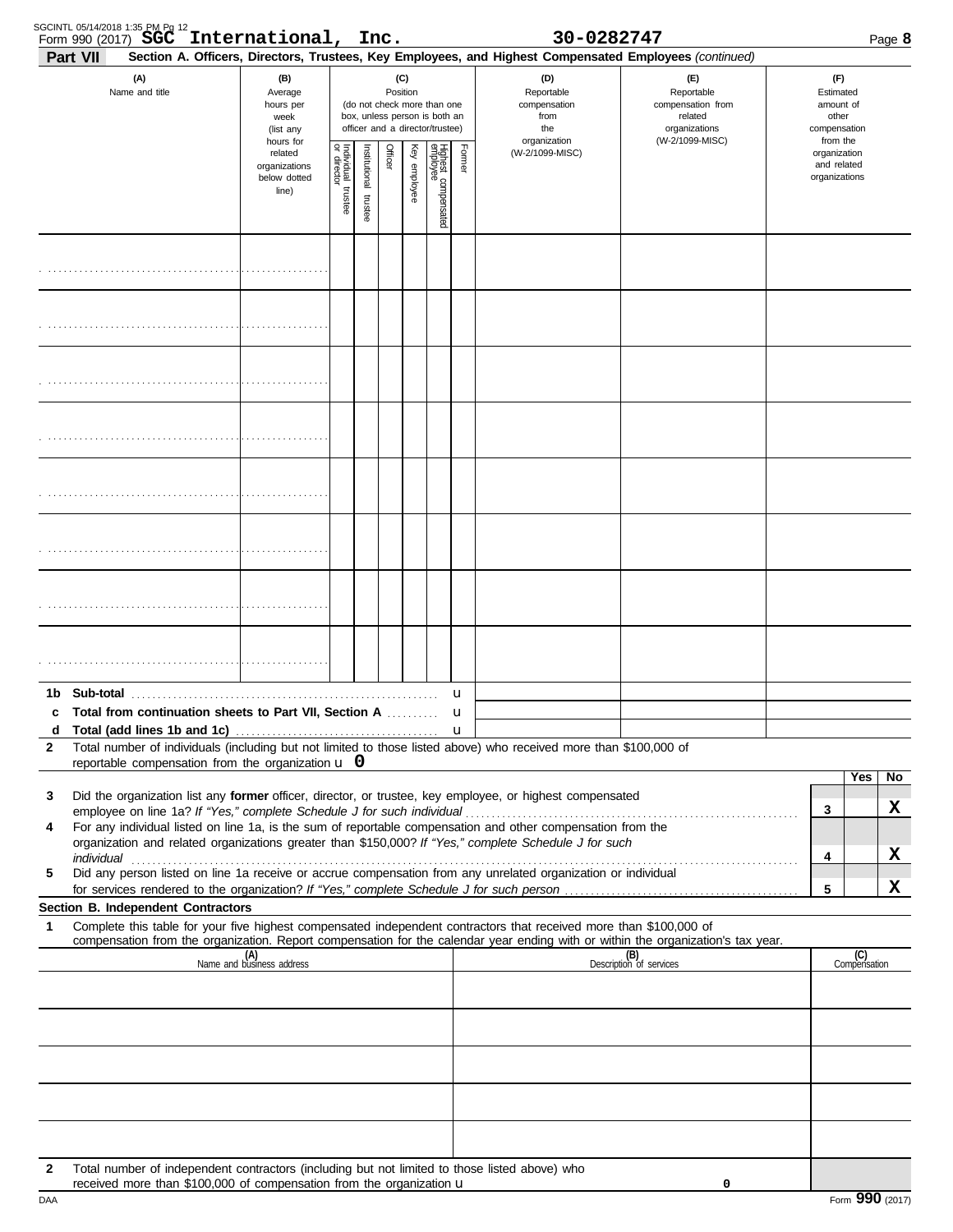## Form 990 (2017) Page **9 SGC International, Inc. 30-0282747**

| (C)<br>(D)<br>(A)<br>$(B)$<br>Related or<br>Revenue<br>Total revenue<br>Unrelated<br>excluded from tax<br>exempt<br>business<br>under sections<br>function<br>revenue<br>revenue<br>512-514<br>Service Revenue Contributions, Gifts, Grants<br>1a Federated campaigns<br>1a<br><b>b</b> Membership dues<br>1b<br>1 <sub>c</sub><br>c Fundraising events<br>1 <sub>d</sub><br>d Related organizations<br><b>e</b> Government grants (contributions)<br>1e<br>f All other contributions, gifts, grants,<br>and similar amounts not included above<br>1,101<br>1f<br>g Noncash contributions included in lines 1a-1f:<br>1,101<br>Busn. Code<br>322,161<br>322,161<br>Conference registration<br>2a<br>10,150<br>10,150<br>Membership dues<br>b<br>c<br>d<br>Program !<br>f All other program service revenue<br>332,311<br>$\mathbf{u}$<br>Investment income (including dividends, interest,<br>3<br>282<br>282<br>u<br>Income from investment of tax-exempt bond proceeds u<br>4<br>5<br>u<br>(i) Real<br>(ii) Personal<br>Gross rents<br>6a<br>Less: rental exps.<br>Rental inc. or (loss)<br>d<br>u<br><b>7a</b> Gross amount from<br>(i) Securities<br>(ii) Other<br>sales of assets<br>other than inventory<br><b>b</b> Less: cost or other<br>basis & sales exps.<br>c Gain or (loss)<br>u<br>8a Gross income from fundraising events<br><b>Other Revenue</b><br>(not including \$<br>.<br>of contributions reported on line 1c).<br>See Part IV, line $18$<br>a<br>b<br><b>b</b> Less: direct expenses<br>c Net income or (loss) from fundraising events  u<br>9a Gross income from gaming activities.<br>See Part IV, line $19$<br>al<br>b<br><b>b</b> Less: direct expenses<br>c Net income or (loss) from gaming activities  u<br>10a Gross sales of inventory, less<br>returns and allowances<br>al<br>b<br><b>b</b> Less: $cost$ of goods $sol$<br><b>c</b> Net income or (loss) from sales of inventory $\mathbf{u}$<br><b>Busn. Code</b><br>Miscellaneous Revenue<br>11a<br>b<br>с<br>d All other revenue<br>$\mathbf{u}$<br>12 Total revenue. See instructions. | Part VIII | <b>Statement of Revenue</b> |              |         |         |   |   |
|------------------------------------------------------------------------------------------------------------------------------------------------------------------------------------------------------------------------------------------------------------------------------------------------------------------------------------------------------------------------------------------------------------------------------------------------------------------------------------------------------------------------------------------------------------------------------------------------------------------------------------------------------------------------------------------------------------------------------------------------------------------------------------------------------------------------------------------------------------------------------------------------------------------------------------------------------------------------------------------------------------------------------------------------------------------------------------------------------------------------------------------------------------------------------------------------------------------------------------------------------------------------------------------------------------------------------------------------------------------------------------------------------------------------------------------------------------------------------------------------------------------------------------------------------------------------------------------------------------------------------------------------------------------------------------------------------------------------------------------------------------------------------------------------------------------------------------------------------------------------------------------------------------------------------------------------------------------------------------------------------------------------------------------------------------------------------|-----------|-----------------------------|--------------|---------|---------|---|---|
|                                                                                                                                                                                                                                                                                                                                                                                                                                                                                                                                                                                                                                                                                                                                                                                                                                                                                                                                                                                                                                                                                                                                                                                                                                                                                                                                                                                                                                                                                                                                                                                                                                                                                                                                                                                                                                                                                                                                                                                                                                                                              |           |                             |              |         |         |   |   |
|                                                                                                                                                                                                                                                                                                                                                                                                                                                                                                                                                                                                                                                                                                                                                                                                                                                                                                                                                                                                                                                                                                                                                                                                                                                                                                                                                                                                                                                                                                                                                                                                                                                                                                                                                                                                                                                                                                                                                                                                                                                                              |           |                             |              |         |         |   |   |
|                                                                                                                                                                                                                                                                                                                                                                                                                                                                                                                                                                                                                                                                                                                                                                                                                                                                                                                                                                                                                                                                                                                                                                                                                                                                                                                                                                                                                                                                                                                                                                                                                                                                                                                                                                                                                                                                                                                                                                                                                                                                              |           |                             |              |         |         |   |   |
|                                                                                                                                                                                                                                                                                                                                                                                                                                                                                                                                                                                                                                                                                                                                                                                                                                                                                                                                                                                                                                                                                                                                                                                                                                                                                                                                                                                                                                                                                                                                                                                                                                                                                                                                                                                                                                                                                                                                                                                                                                                                              |           |                             |              |         |         |   |   |
|                                                                                                                                                                                                                                                                                                                                                                                                                                                                                                                                                                                                                                                                                                                                                                                                                                                                                                                                                                                                                                                                                                                                                                                                                                                                                                                                                                                                                                                                                                                                                                                                                                                                                                                                                                                                                                                                                                                                                                                                                                                                              |           |                             |              |         |         |   |   |
|                                                                                                                                                                                                                                                                                                                                                                                                                                                                                                                                                                                                                                                                                                                                                                                                                                                                                                                                                                                                                                                                                                                                                                                                                                                                                                                                                                                                                                                                                                                                                                                                                                                                                                                                                                                                                                                                                                                                                                                                                                                                              |           |                             |              |         |         |   |   |
|                                                                                                                                                                                                                                                                                                                                                                                                                                                                                                                                                                                                                                                                                                                                                                                                                                                                                                                                                                                                                                                                                                                                                                                                                                                                                                                                                                                                                                                                                                                                                                                                                                                                                                                                                                                                                                                                                                                                                                                                                                                                              |           |                             |              |         |         |   |   |
|                                                                                                                                                                                                                                                                                                                                                                                                                                                                                                                                                                                                                                                                                                                                                                                                                                                                                                                                                                                                                                                                                                                                                                                                                                                                                                                                                                                                                                                                                                                                                                                                                                                                                                                                                                                                                                                                                                                                                                                                                                                                              |           |                             |              |         |         |   |   |
|                                                                                                                                                                                                                                                                                                                                                                                                                                                                                                                                                                                                                                                                                                                                                                                                                                                                                                                                                                                                                                                                                                                                                                                                                                                                                                                                                                                                                                                                                                                                                                                                                                                                                                                                                                                                                                                                                                                                                                                                                                                                              |           |                             |              |         |         |   |   |
|                                                                                                                                                                                                                                                                                                                                                                                                                                                                                                                                                                                                                                                                                                                                                                                                                                                                                                                                                                                                                                                                                                                                                                                                                                                                                                                                                                                                                                                                                                                                                                                                                                                                                                                                                                                                                                                                                                                                                                                                                                                                              |           |                             |              |         |         |   |   |
|                                                                                                                                                                                                                                                                                                                                                                                                                                                                                                                                                                                                                                                                                                                                                                                                                                                                                                                                                                                                                                                                                                                                                                                                                                                                                                                                                                                                                                                                                                                                                                                                                                                                                                                                                                                                                                                                                                                                                                                                                                                                              |           |                             |              |         |         |   |   |
|                                                                                                                                                                                                                                                                                                                                                                                                                                                                                                                                                                                                                                                                                                                                                                                                                                                                                                                                                                                                                                                                                                                                                                                                                                                                                                                                                                                                                                                                                                                                                                                                                                                                                                                                                                                                                                                                                                                                                                                                                                                                              |           |                             |              |         |         |   |   |
|                                                                                                                                                                                                                                                                                                                                                                                                                                                                                                                                                                                                                                                                                                                                                                                                                                                                                                                                                                                                                                                                                                                                                                                                                                                                                                                                                                                                                                                                                                                                                                                                                                                                                                                                                                                                                                                                                                                                                                                                                                                                              |           |                             |              |         |         |   |   |
|                                                                                                                                                                                                                                                                                                                                                                                                                                                                                                                                                                                                                                                                                                                                                                                                                                                                                                                                                                                                                                                                                                                                                                                                                                                                                                                                                                                                                                                                                                                                                                                                                                                                                                                                                                                                                                                                                                                                                                                                                                                                              |           |                             |              |         |         |   |   |
|                                                                                                                                                                                                                                                                                                                                                                                                                                                                                                                                                                                                                                                                                                                                                                                                                                                                                                                                                                                                                                                                                                                                                                                                                                                                                                                                                                                                                                                                                                                                                                                                                                                                                                                                                                                                                                                                                                                                                                                                                                                                              |           |                             |              |         |         |   |   |
|                                                                                                                                                                                                                                                                                                                                                                                                                                                                                                                                                                                                                                                                                                                                                                                                                                                                                                                                                                                                                                                                                                                                                                                                                                                                                                                                                                                                                                                                                                                                                                                                                                                                                                                                                                                                                                                                                                                                                                                                                                                                              |           |                             |              |         |         |   |   |
|                                                                                                                                                                                                                                                                                                                                                                                                                                                                                                                                                                                                                                                                                                                                                                                                                                                                                                                                                                                                                                                                                                                                                                                                                                                                                                                                                                                                                                                                                                                                                                                                                                                                                                                                                                                                                                                                                                                                                                                                                                                                              |           |                             |              |         |         |   |   |
|                                                                                                                                                                                                                                                                                                                                                                                                                                                                                                                                                                                                                                                                                                                                                                                                                                                                                                                                                                                                                                                                                                                                                                                                                                                                                                                                                                                                                                                                                                                                                                                                                                                                                                                                                                                                                                                                                                                                                                                                                                                                              |           |                             |              |         |         |   |   |
|                                                                                                                                                                                                                                                                                                                                                                                                                                                                                                                                                                                                                                                                                                                                                                                                                                                                                                                                                                                                                                                                                                                                                                                                                                                                                                                                                                                                                                                                                                                                                                                                                                                                                                                                                                                                                                                                                                                                                                                                                                                                              |           |                             |              |         |         |   |   |
|                                                                                                                                                                                                                                                                                                                                                                                                                                                                                                                                                                                                                                                                                                                                                                                                                                                                                                                                                                                                                                                                                                                                                                                                                                                                                                                                                                                                                                                                                                                                                                                                                                                                                                                                                                                                                                                                                                                                                                                                                                                                              |           |                             |              |         |         |   |   |
|                                                                                                                                                                                                                                                                                                                                                                                                                                                                                                                                                                                                                                                                                                                                                                                                                                                                                                                                                                                                                                                                                                                                                                                                                                                                                                                                                                                                                                                                                                                                                                                                                                                                                                                                                                                                                                                                                                                                                                                                                                                                              |           |                             |              |         |         |   |   |
|                                                                                                                                                                                                                                                                                                                                                                                                                                                                                                                                                                                                                                                                                                                                                                                                                                                                                                                                                                                                                                                                                                                                                                                                                                                                                                                                                                                                                                                                                                                                                                                                                                                                                                                                                                                                                                                                                                                                                                                                                                                                              |           |                             |              |         |         |   |   |
|                                                                                                                                                                                                                                                                                                                                                                                                                                                                                                                                                                                                                                                                                                                                                                                                                                                                                                                                                                                                                                                                                                                                                                                                                                                                                                                                                                                                                                                                                                                                                                                                                                                                                                                                                                                                                                                                                                                                                                                                                                                                              |           |                             |              |         |         |   |   |
|                                                                                                                                                                                                                                                                                                                                                                                                                                                                                                                                                                                                                                                                                                                                                                                                                                                                                                                                                                                                                                                                                                                                                                                                                                                                                                                                                                                                                                                                                                                                                                                                                                                                                                                                                                                                                                                                                                                                                                                                                                                                              |           |                             |              |         |         |   |   |
|                                                                                                                                                                                                                                                                                                                                                                                                                                                                                                                                                                                                                                                                                                                                                                                                                                                                                                                                                                                                                                                                                                                                                                                                                                                                                                                                                                                                                                                                                                                                                                                                                                                                                                                                                                                                                                                                                                                                                                                                                                                                              |           |                             |              |         |         |   |   |
|                                                                                                                                                                                                                                                                                                                                                                                                                                                                                                                                                                                                                                                                                                                                                                                                                                                                                                                                                                                                                                                                                                                                                                                                                                                                                                                                                                                                                                                                                                                                                                                                                                                                                                                                                                                                                                                                                                                                                                                                                                                                              |           |                             |              |         |         |   |   |
|                                                                                                                                                                                                                                                                                                                                                                                                                                                                                                                                                                                                                                                                                                                                                                                                                                                                                                                                                                                                                                                                                                                                                                                                                                                                                                                                                                                                                                                                                                                                                                                                                                                                                                                                                                                                                                                                                                                                                                                                                                                                              |           |                             |              |         |         |   |   |
|                                                                                                                                                                                                                                                                                                                                                                                                                                                                                                                                                                                                                                                                                                                                                                                                                                                                                                                                                                                                                                                                                                                                                                                                                                                                                                                                                                                                                                                                                                                                                                                                                                                                                                                                                                                                                                                                                                                                                                                                                                                                              |           |                             |              |         |         |   |   |
|                                                                                                                                                                                                                                                                                                                                                                                                                                                                                                                                                                                                                                                                                                                                                                                                                                                                                                                                                                                                                                                                                                                                                                                                                                                                                                                                                                                                                                                                                                                                                                                                                                                                                                                                                                                                                                                                                                                                                                                                                                                                              |           |                             |              |         |         |   |   |
|                                                                                                                                                                                                                                                                                                                                                                                                                                                                                                                                                                                                                                                                                                                                                                                                                                                                                                                                                                                                                                                                                                                                                                                                                                                                                                                                                                                                                                                                                                                                                                                                                                                                                                                                                                                                                                                                                                                                                                                                                                                                              |           |                             |              |         |         |   |   |
|                                                                                                                                                                                                                                                                                                                                                                                                                                                                                                                                                                                                                                                                                                                                                                                                                                                                                                                                                                                                                                                                                                                                                                                                                                                                                                                                                                                                                                                                                                                                                                                                                                                                                                                                                                                                                                                                                                                                                                                                                                                                              |           |                             |              |         |         |   |   |
|                                                                                                                                                                                                                                                                                                                                                                                                                                                                                                                                                                                                                                                                                                                                                                                                                                                                                                                                                                                                                                                                                                                                                                                                                                                                                                                                                                                                                                                                                                                                                                                                                                                                                                                                                                                                                                                                                                                                                                                                                                                                              |           |                             |              |         |         |   |   |
|                                                                                                                                                                                                                                                                                                                                                                                                                                                                                                                                                                                                                                                                                                                                                                                                                                                                                                                                                                                                                                                                                                                                                                                                                                                                                                                                                                                                                                                                                                                                                                                                                                                                                                                                                                                                                                                                                                                                                                                                                                                                              |           |                             |              |         |         |   |   |
|                                                                                                                                                                                                                                                                                                                                                                                                                                                                                                                                                                                                                                                                                                                                                                                                                                                                                                                                                                                                                                                                                                                                                                                                                                                                                                                                                                                                                                                                                                                                                                                                                                                                                                                                                                                                                                                                                                                                                                                                                                                                              |           |                             |              |         |         |   |   |
|                                                                                                                                                                                                                                                                                                                                                                                                                                                                                                                                                                                                                                                                                                                                                                                                                                                                                                                                                                                                                                                                                                                                                                                                                                                                                                                                                                                                                                                                                                                                                                                                                                                                                                                                                                                                                                                                                                                                                                                                                                                                              |           |                             |              |         |         |   |   |
|                                                                                                                                                                                                                                                                                                                                                                                                                                                                                                                                                                                                                                                                                                                                                                                                                                                                                                                                                                                                                                                                                                                                                                                                                                                                                                                                                                                                                                                                                                                                                                                                                                                                                                                                                                                                                                                                                                                                                                                                                                                                              |           |                             |              |         |         |   |   |
|                                                                                                                                                                                                                                                                                                                                                                                                                                                                                                                                                                                                                                                                                                                                                                                                                                                                                                                                                                                                                                                                                                                                                                                                                                                                                                                                                                                                                                                                                                                                                                                                                                                                                                                                                                                                                                                                                                                                                                                                                                                                              |           |                             |              |         |         |   |   |
|                                                                                                                                                                                                                                                                                                                                                                                                                                                                                                                                                                                                                                                                                                                                                                                                                                                                                                                                                                                                                                                                                                                                                                                                                                                                                                                                                                                                                                                                                                                                                                                                                                                                                                                                                                                                                                                                                                                                                                                                                                                                              |           |                             | $\mathbf{u}$ | 333,694 | 332,593 | 0 | 0 |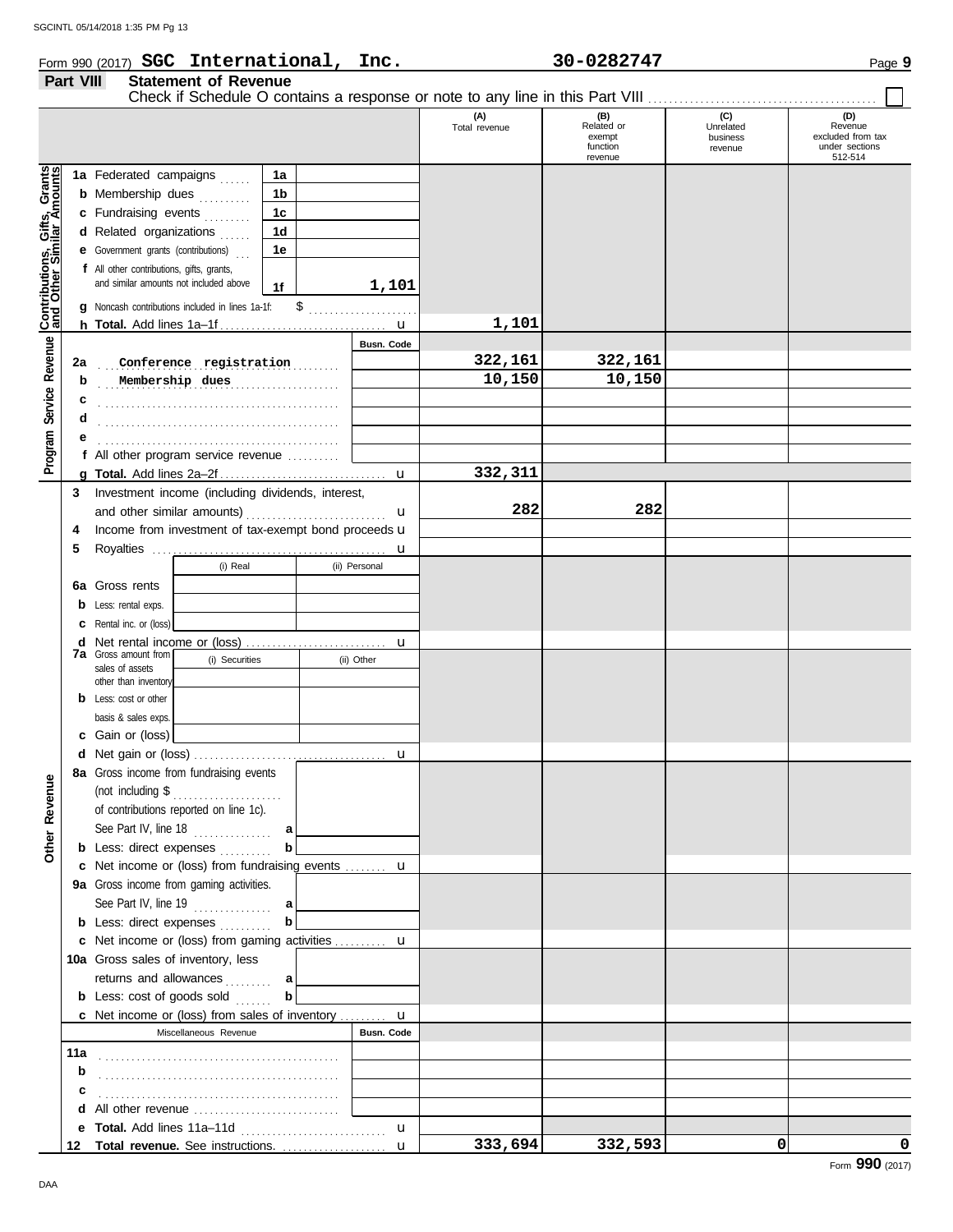### **Part IX Statement of Functional Expenses** Form 990 (2017) Page **10 SGC International, Inc. 30-0282747** *Section 501(c)(3) and 501(c)(4) organizations must complete all columns. All other organizations must complete column (A). Do not include amounts reported on lines 6b, 7b, 8b, 9b, and 10b of Part VIII.* **1 2 3 4 5 6 7 8 9 10 11 a** Management ................................ **b** Legal . . . . . . . . . . . . . . . . . . . . . . . . . . . . . . . . . . . . . . . . . **c** Accounting . . . . . . . . . . . . . . . . . . . . . . . . . . . . . . . . . . . **d** Lobbying . . . . . . . . . . . . . . . . . . . . . . . . . . . . . . . . . . . . . **e** Professional fundraising services. See Part IV, line 17 **f g** Other. (If line 11g amount exceeds 10% of line 25, column **12** Advertising and promotion . . . . . . . . . . . . . . . . . . **13 14 15 16 17** Grants and other assistance to domestic organizations and domestic governments. See Part IV, line 21 . . . . . . . . . . Grants and other assistance to domestic individuals. See Part IV, line 22 .............. Grants and other assistance to foreign organizations, foreign governments, and foreign individuals. See Part IV, lines 15 and 16 Benefits paid to or for members ............. Compensation of current officers, directors, trustees, and key employees . . . . . . . . . . . . . . . . Compensation not included above, to disqualified persons (as defined under section 4958(f)(1)) and persons described in section 4958(c)(3)(B) . . . . . . . . Other salaries and wages ................... Pension plan accruals and contributions (include section 401(k) and 403(b) employer contributions) Other employee benefits .................... Payroll taxes . . . . . . . . . . . . . . . . . . . . . . . . . . . . . . . . . Fees for services (non-employees): Investment management fees ................ Office expenses .............................. Information technology ...................... Royalties . . . . . . . . . . . . . . . . . . . . . . . . . . . . . . . . . . . . . Occupancy . . . . . . . . . . . . . . . . . . . . . . . . . . . . . . . . . . Travel . . . . . . . . . . . . . . . . . . . . . . . . . . . . . . . . . . . . . . . . **(A) (B) (C) (D)** Total expenses<br>
expenses Program service<br>  $\begin{array}{ccc}\n\bullet & \bullet & \bullet \\
\bullet & \bullet & \bullet \\
\bullet & \bullet & \bullet\n\end{array}$  Management and expenses general expenses (D)<br>Fundraising expenses Check if Schedule O contains a response or note to any line in this Part IX (A) amount, list line 11g expenses on Schedule O.) . . . . . . . . **39,324 25,561 13,763 3,845 3,845 7,175 3,587 3,588 15,766 15,766 3,028 1,817 1,211 7,513 4,883 2,630 24,122 24,122** SGCINTL 05/14/2018 1:35 PM Pg 14

| 20 | Interest                                                                                                                                                                                                   |         |         |        |   |
|----|------------------------------------------------------------------------------------------------------------------------------------------------------------------------------------------------------------|---------|---------|--------|---|
| 21 | Payments to affiliates                                                                                                                                                                                     |         |         |        |   |
| 22 | Depreciation, depletion, and amortization                                                                                                                                                                  |         |         |        |   |
| 23 | Insurance                                                                                                                                                                                                  | 2,540   | 2,540   |        |   |
| 24 | Other expenses. Itemize expenses not covered<br>above (List miscellaneous expenses in line 24e. If<br>line 24e amount exceeds 10% of line 25, column<br>(A) amount, list line 24e expenses on Schedule O.) |         |         |        |   |
| a  | Conference Expenses                                                                                                                                                                                        | 234,811 | 234,811 |        |   |
| b  | Honorariums & Stipends                                                                                                                                                                                     | 51,805  | 51,805  |        |   |
|    | Awards & Grants                                                                                                                                                                                            | 3,847   | 3,847   |        |   |
| d  |                                                                                                                                                                                                            |         |         |        |   |
| е  |                                                                                                                                                                                                            |         |         |        |   |
| 25 | Total functional expenses. Add lines 1 through 24e                                                                                                                                                         | 393,776 | 372,584 | 21,192 | 0 |
| 26 | Joint costs. Complete this line only if the<br>organization reported in column (B) joint costs<br>from a combined educational campaign and<br>fundraising solicitation. Check here $\mathbf{u}$            |         |         |        |   |

following SOP 98-2 (ASC 958-720)

**18**

Payments of travel or entertainment expenses for any federal, state, or local public officials Conferences, conventions, and meetings

**19**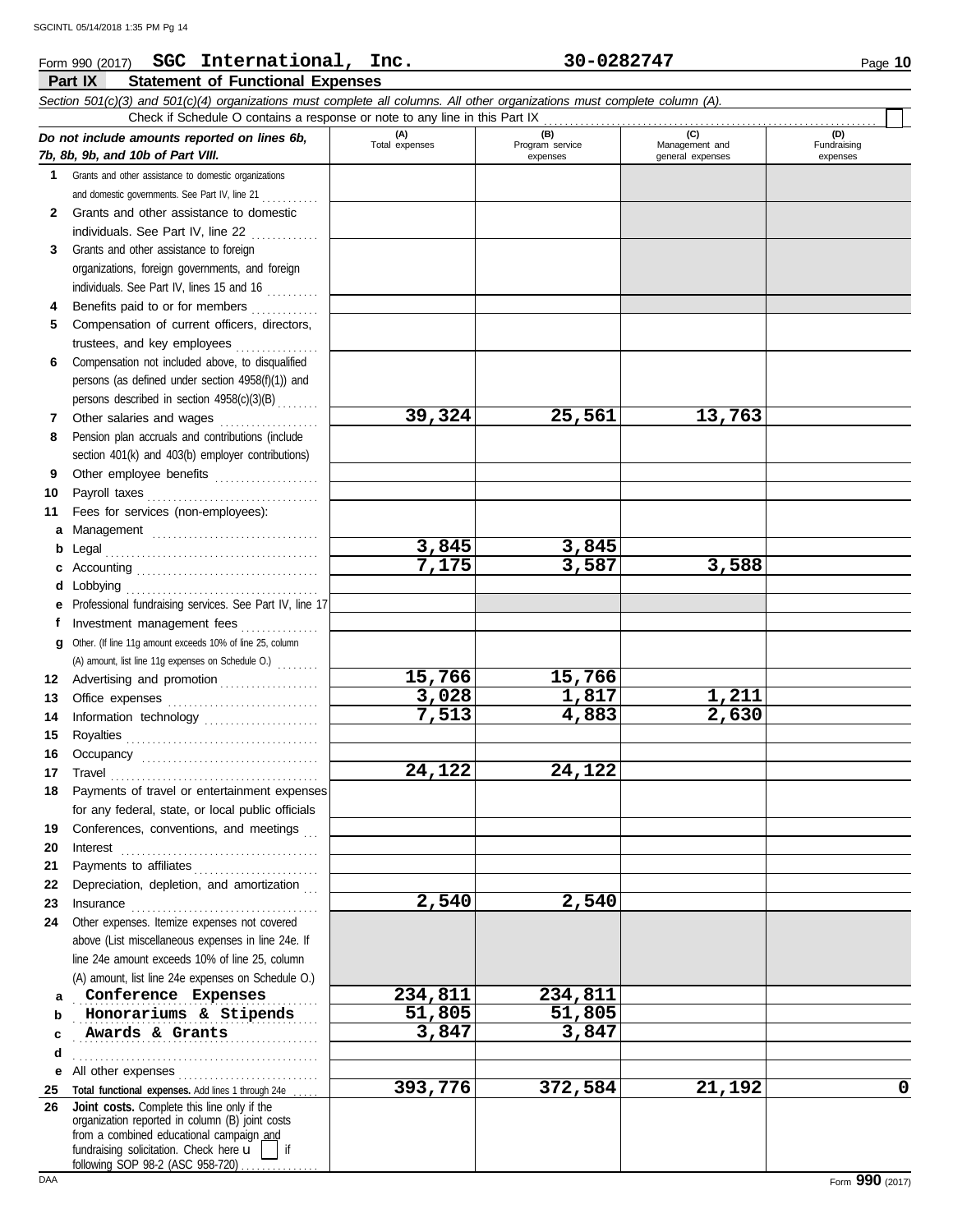**Part X Balance Sheet**

|  | Form 990 (2017) | <b>SGC</b> | International, | Inc. | 30-0282747 | Page |
|--|-----------------|------------|----------------|------|------------|------|
|--|-----------------|------------|----------------|------|------------|------|

### Check if Schedule O contains a response or note to any line in this Part X. **(A) (B)** Beginning of year | | End of year **181,516 1 135,134**<br>**218,423 2 203,630** Cash—non-interest bearing . . . . . . . . . . . . . . . . . . . . . . . . . . . . . . . . . . . . . . . . . . . . . . . . . . . . . . . . . . . . . . **1 1 218,423 203,630 2** 2 Savings and temporary cash investments **contain the container and the set of the set of the set of the set of the set of the set of the set of the set of the set of the set of the set of the set of the set of the set of 3 3** Pledges and grants receivable, net . . . . . . . . . . . . . . . . . . . . . . . . . . . . . . . . . . . . . . . . . . . . . . . . . . . . . . **4 4** Accounts receivable, net . . . . . . . . . . . . . . . . . . . . . . . . . . . . . . . . . . . . . . . . . . . . . . . . . . . . . . . . . . . . . . . . . **5** Loans and other receivables from current and former officers, directors, trustees, key employees, and highest compensated employees. Complete Part II of Schedule L . . . . . . . . . . . . . . . . . . . . . . . . . . . . . . . . . . . . . . . . . . . . . . . . . . . . . . . . . . **5 6** Loans and other receivables from other disqualified persons (as defined under section 4958(f)(1)), persons described in section 4958(c)(3)(B), and contributing employers and sponsoring organizations of section 501(c)(9) voluntary employees' beneficiary **6** organizations (see instructions). Complete Part II of Schedule L **Assets 7 7** Notes and loans receivable, net . . . . . . . . . . . . . . . . . . . . . . . . . . . . . . . . . . . . . . . . . . . . . . . . . . . . . . . . . . **8 8** Inventories for sale or use . . . . . . . . . . . . . . . . . . . . . . . . . . . . . . . . . . . . . . . . . . . . . . . . . . . . . . . . . . . . . . . . **9 9** Prepaid expenses and deferred charges . . . . . . . . . . . . . . . . . . . . . . . . . . . . . . . . . . . . . . . . . . . . . . . . . **10a** Land, buildings, and equipment: cost or **1,312** other basis. Complete Part VI of Schedule D . . . . . . . . 10a **219 1,093 10c b** Less: accumulated depreciation . . . . . . . . . . . . . . . . . . . . . . . **10b** Investments—publicly traded securities . . . . . . . . . . . . . . . . . . . . . . . . . . . . . . . . . . . . . . . . . . . . . . . . . . **11 11 12 12** Investments—other securities. See Part IV, line 11 . . . . . . . . . . . . . . . . . . . . . . . . . . . . . . . . . . . . . **13 13** Investments—program-related. See Part IV, line 11 . . . . . . . . . . . . . . . . . . . . . . . . . . . . . . . . . . . . . **14 14** Intangible assets . . . . . . . . . . . . . . . . . . . . . . . . . . . . . . . . . . . . . . . . . . . . . . . . . . . . . . . . . . . . . . . . . . . . . . . . . **20,000 20,000 15 15** Other assets. See Part IV, line 11 . . . . . . . . . . . . . . . . . . . . . . . . . . . . . . . . . . . . . . . . . . . . . . . . . . . . . . . **419,939 359,857 16 Total assets.** Add lines 1 through 15 (must equal line 34) . . . . . . . . . . . . . . . . . . . . . . . . . . . . . . **16** Accounts payable and accrued expenses . . . . . . . . . . . . . . . . . . . . . . . . . . . . . . . . . . . . . . . . . . . . . . . . **17 17 18 18** Grants payable . . . . . . . . . . . . . . . . . . . . . . . . . . . . . . . . . . . . . . . . . . . . . . . . . . . . . . . . . . . . . . . . . . . . . . . . . . . **19 19** Deferred revenue . . . . . . . . . . . . . . . . . . . . . . . . . . . . . . . . . . . . . . . . . . . . . . . . . . . . . . . . . . . . . . . . . . . . . . . . . **20 20** Tax-exempt bond liabilities . . . . . . . . . . . . . . . . . . . . . . . . . . . . . . . . . . . . . . . . . . . . . . . . . . . . . . . . . . . . . . . **21 21** Escrow or custodial account liability. Complete Part IV of Schedule D . . . . . . . . . . . . . . . . . . **22** Loans and other payables to current and former officers, directors, **Liabilities** trustees, key employees, highest compensated employees, and disqualified persons. Complete Part II of Schedule L . . . . . . . . . . . . . . . . . . . . . . . . . . . . . . . . . . . . **22 23 23** Secured mortgages and notes payable to unrelated third parties . . . . . . . . . . . . . . . . . . . . . . . . **24 24** Unsecured notes and loans payable to unrelated third parties . . . . . . . . . . . . . . . . . . . . . . . . . . . **25** Other liabilities (including federal income tax, payables to related third parties, and other liabilities not included on lines 17-24). Complete Part X of Schedule D . . . . . . . . . . . . . . . . . . . . . . . . . . . . . . . . . . . . . . . . . . . . . . . . . . . . . . . . . . . . . . . . . . . . . . . . . . . . **25 0 0 26** Total liabilities. Add lines 17 through 25 **26** Organizations that follow SFAS 117 (ASC 958), check here  $\mathbf{u} \left[ \mathbf{X} \right]$  and Net Assets or Fund Balances **Net Assets or Fund Balances complete lines 27 through 29, and lines 33 and 34.** Unrestricted net assets . . . . . . . . . . . . . . . . . . . . . . . . . . . . . . . . . . . . . . . . . . . . . . . . . . . . . . . . . . . . . . . . . . . **419,939 359,857 27 27** Temporarily restricted net assets . . . . . . . . . . . . . . . . . . . . . . . . . . . . . . . . . . . . . . . . . . . . . . . . . . . . . . . . **28 28 29 29** Permanently restricted net assets . . . . . . . . . . . . . . . . . . . . . . . . . . . . . . . . . . . . . . . . . . . . . . . . . . . . . . . **Organizations that do not follow SFAS 117 (ASC 958), check here** u **and complete lines 30 through 34.** Capital stock or trust principal, or current funds . . . . . . . . . . . . . . . . . . . . . . . . . . . . . . . . . . . . . . . . . . **30 30** Paid-in or capital surplus, or land, building, or equipment fund . . . . . . . . . . . . . . . . . . . . . . . . . . **31 31 32 32** Retained earnings, endowment, accumulated income, or other funds ................. Total net assets or fund balances . . . . . . . . . . . . . . . . . . . . . . . . . . . . . . . . . . . . . . . . . . . . . . . . . . . . . . . . **419,939 359,857 33 33** Total liabilities and net assets/fund balances .................................. **419,939 359,857 34 34**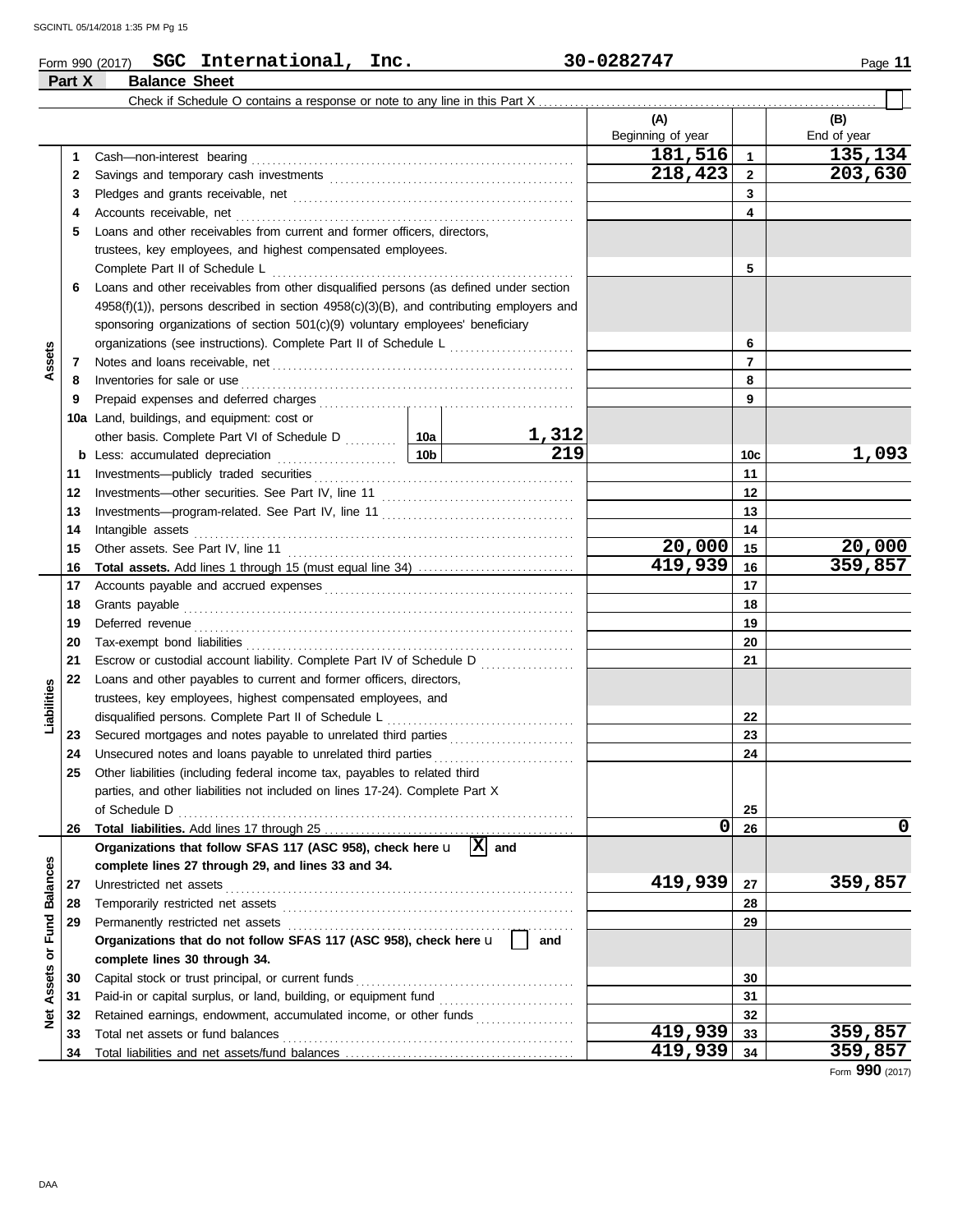|    | 30-0282747<br>Form 990 (2017) <b>SGC</b> International, Inc.                                                                                                                                                                   |                         |                |            | Page 12         |
|----|--------------------------------------------------------------------------------------------------------------------------------------------------------------------------------------------------------------------------------|-------------------------|----------------|------------|-----------------|
|    | <b>Reconciliation of Net Assets</b><br>Part XI                                                                                                                                                                                 |                         |                |            |                 |
|    |                                                                                                                                                                                                                                |                         |                |            |                 |
| 1  |                                                                                                                                                                                                                                |                         |                |            | 333,694         |
| 2  |                                                                                                                                                                                                                                | $\overline{2}$          |                |            | 393,776         |
| 3  |                                                                                                                                                                                                                                | 3                       |                |            | $-60,082$       |
| 4  |                                                                                                                                                                                                                                | $\overline{\mathbf{4}}$ |                |            | 419,939         |
| 5  |                                                                                                                                                                                                                                | 5                       |                |            |                 |
| 6  |                                                                                                                                                                                                                                | 6                       |                |            |                 |
| 7  | Investment expenses                                                                                                                                                                                                            | $\overline{7}$          |                |            |                 |
| 8  | Prior period adjustments entertainments and a series of the series of the series of the series of the series of the series of the series of the series of the series of the series of the series of the series of the series o | 8                       |                |            |                 |
| 9  |                                                                                                                                                                                                                                | 9                       |                |            |                 |
| 10 | Net assets or fund balances at end of year. Combine lines 3 through 9 (must equal Part X, line                                                                                                                                 |                         |                |            |                 |
|    |                                                                                                                                                                                                                                | 10                      |                |            | 359,857         |
|    | <b>Part XII</b><br><b>Financial Statements and Reporting</b>                                                                                                                                                                   |                         |                |            |                 |
|    |                                                                                                                                                                                                                                |                         |                |            |                 |
|    |                                                                                                                                                                                                                                |                         |                | <b>Yes</b> | No              |
| 1  | $ \mathbf{X} $ Cash<br>Accounting method used to prepare the Form 990:<br>Accrual<br>Other                                                                                                                                     |                         |                |            |                 |
|    | If the organization changed its method of accounting from a prior year or checked "Other," explain in                                                                                                                          |                         |                |            |                 |
|    | Schedule O.                                                                                                                                                                                                                    |                         |                |            |                 |
|    | 2a Were the organization's financial statements compiled or reviewed by an independent accountant?                                                                                                                             |                         | 2a             |            | х               |
|    | If "Yes," check a box below to indicate whether the financial statements for the year were compiled or                                                                                                                         |                         |                |            |                 |
|    | reviewed on a separate basis, consolidated basis, or both:                                                                                                                                                                     |                         |                |            |                 |
|    | Consolidated basis<br>Separate basis<br>Both consolidated and separate basis                                                                                                                                                   |                         |                |            |                 |
|    |                                                                                                                                                                                                                                |                         | 2 <sub>b</sub> |            | X               |
|    | If "Yes," check a box below to indicate whether the financial statements for the year were audited on a                                                                                                                        |                         |                |            |                 |
|    | separate basis, consolidated basis, or both:                                                                                                                                                                                   |                         |                |            |                 |
|    | Consolidated basis<br>Both consolidated and separate basis<br>Separate basis                                                                                                                                                   |                         |                |            |                 |
|    | c If "Yes" to line 2a or 2b, does the organization have a committee that assumes responsibility for oversight                                                                                                                  |                         |                |            |                 |
|    | of the audit, review, or compilation of its financial statements and selection of an independent accountant?                                                                                                                   |                         | 2c             |            |                 |
|    | If the organization changed either its oversight process or selection process during the tax year, explain in                                                                                                                  |                         |                |            |                 |
|    | Schedule O.                                                                                                                                                                                                                    |                         |                |            |                 |
|    | 3a As a result of a federal award, was the organization required to undergo an audit or audits as set forth in                                                                                                                 |                         |                |            |                 |
|    | the Single Audit Act and OMB Circular A-133?                                                                                                                                                                                   |                         | За             |            |                 |
|    | <b>b</b> If "Yes," did the organization undergo the required audit or audits? If the organization did not undergo the                                                                                                          |                         |                |            |                 |
|    |                                                                                                                                                                                                                                |                         | 3 <sub>b</sub> |            |                 |
|    |                                                                                                                                                                                                                                |                         |                |            | Form 990 (2017) |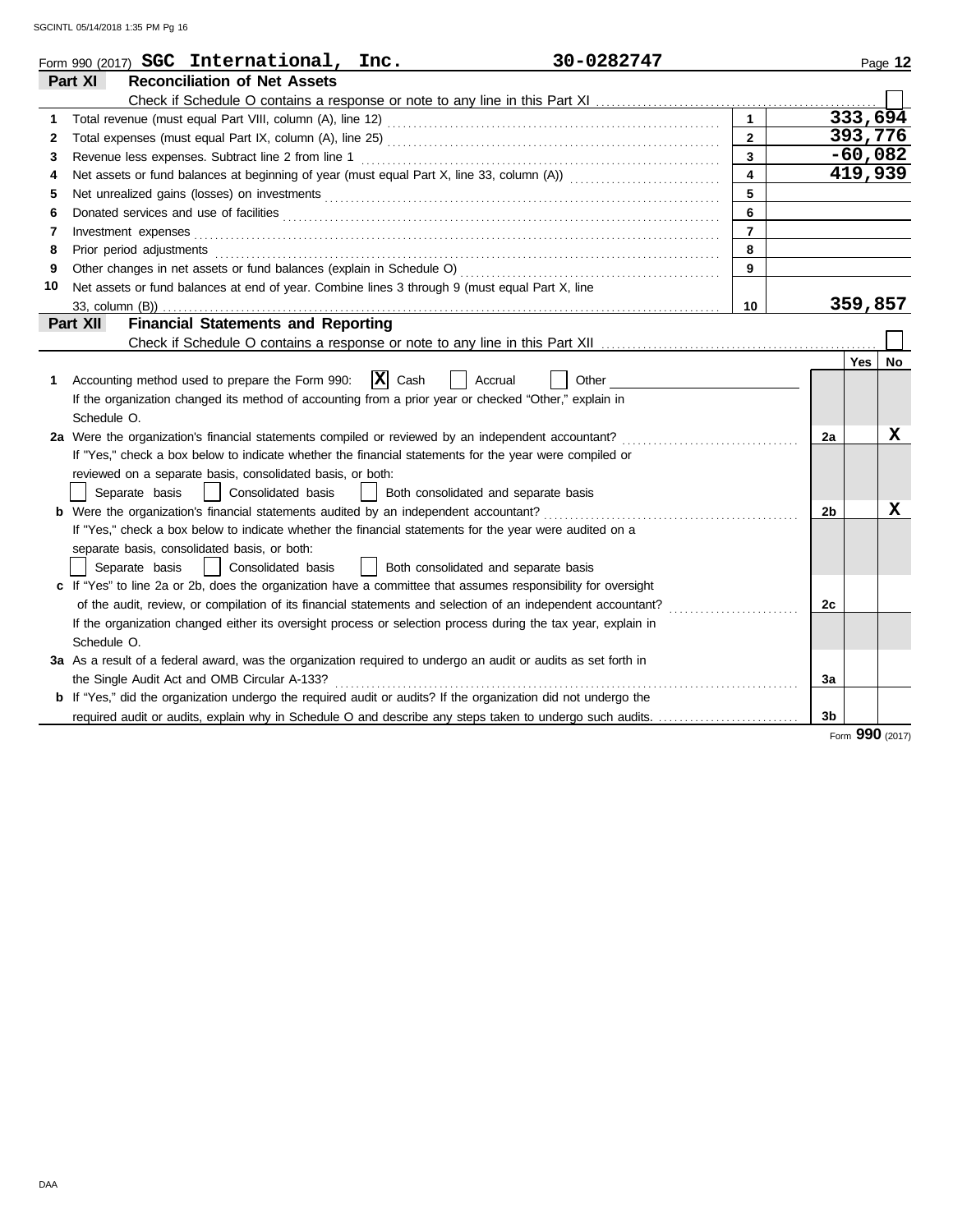**(Form 990 or 990-EZ)**

# **SCHEDULE A Public Charity Status and Public Support**

**Complete if the organization is a section 501(c)(3) organization or a section 4947(a)(1) nonexempt charitable trust.**

u **Attach to Form 990 or Form 990-EZ.**

OMB No. 1545-0047

|  | Open to Public |
|--|----------------|
|  | Inspection     |

| Department of the Treasury<br>U Attach to Form 990 or Form 990-EZ.<br>Internal Revenue Service |             |                                                                                                                                                                                                |  |                                                            |                                                                                                                                                                                                                                                                 |     | Open to Public           |                        |                                              |                    |
|------------------------------------------------------------------------------------------------|-------------|------------------------------------------------------------------------------------------------------------------------------------------------------------------------------------------------|--|------------------------------------------------------------|-----------------------------------------------------------------------------------------------------------------------------------------------------------------------------------------------------------------------------------------------------------------|-----|--------------------------|------------------------|----------------------------------------------|--------------------|
|                                                                                                |             |                                                                                                                                                                                                |  |                                                            | <b>u</b> Go to <i>www.irs.gov/Form990</i> for instructions and the latest information.                                                                                                                                                                          |     |                          |                        |                                              | Inspection         |
|                                                                                                |             | Name of the organization                                                                                                                                                                       |  | <b>SGC</b>                                                 | International, Inc.                                                                                                                                                                                                                                             |     |                          |                        | Employer identification number<br>30-0282747 |                    |
|                                                                                                | Part I      |                                                                                                                                                                                                |  |                                                            | <b>Reason for Public Charity Status (All organizations must complete this part.) See instructions.</b>                                                                                                                                                          |     |                          |                        |                                              |                    |
|                                                                                                |             |                                                                                                                                                                                                |  |                                                            | The organization is not a private foundation because it is: (For lines 1 through 12, check only one box.)                                                                                                                                                       |     |                          |                        |                                              |                    |
| 1                                                                                              |             |                                                                                                                                                                                                |  |                                                            | A church, convention of churches, or association of churches described in <b>section 170(b)(1)(A)(i).</b>                                                                                                                                                       |     |                          |                        |                                              |                    |
|                                                                                                |             |                                                                                                                                                                                                |  |                                                            |                                                                                                                                                                                                                                                                 |     |                          |                        |                                              |                    |
| 2                                                                                              |             | A school described in section 170(b)(1)(A)(ii). (Attach Schedule E (Form 990 or 990-EZ).)<br>A hospital or a cooperative hospital service organization described in section 170(b)(1)(A)(iii). |  |                                                            |                                                                                                                                                                                                                                                                 |     |                          |                        |                                              |                    |
| 3                                                                                              |             |                                                                                                                                                                                                |  |                                                            |                                                                                                                                                                                                                                                                 |     |                          |                        |                                              |                    |
| 4                                                                                              |             | A medical research organization operated in conjunction with a hospital described in section 170(b)(1)(A)(iii). Enter the hospital's name,                                                     |  |                                                            |                                                                                                                                                                                                                                                                 |     |                          |                        |                                              |                    |
|                                                                                                |             | city, and state:                                                                                                                                                                               |  |                                                            |                                                                                                                                                                                                                                                                 |     |                          |                        |                                              |                    |
| 5                                                                                              |             | An organization operated for the benefit of a college or university owned or operated by a governmental unit described in                                                                      |  |                                                            |                                                                                                                                                                                                                                                                 |     |                          |                        |                                              |                    |
|                                                                                                |             |                                                                                                                                                                                                |  | section 170(b)(1)(A)(iv). (Complete Part II.)              |                                                                                                                                                                                                                                                                 |     |                          |                        |                                              |                    |
| 6                                                                                              |             |                                                                                                                                                                                                |  |                                                            | A federal, state, or local government or governmental unit described in section 170(b)(1)(A)(v).                                                                                                                                                                |     |                          |                        |                                              |                    |
| 7                                                                                              |             |                                                                                                                                                                                                |  |                                                            | An organization that normally receives a substantial part of its support from a governmental unit or from the general public                                                                                                                                    |     |                          |                        |                                              |                    |
|                                                                                                |             |                                                                                                                                                                                                |  | described in section 170(b)(1)(A)(vi). (Complete Part II.) |                                                                                                                                                                                                                                                                 |     |                          |                        |                                              |                    |
| 8                                                                                              |             |                                                                                                                                                                                                |  |                                                            | A community trust described in section 170(b)(1)(A)(vi). (Complete Part II.)                                                                                                                                                                                    |     |                          |                        |                                              |                    |
| 9                                                                                              |             |                                                                                                                                                                                                |  |                                                            | An agricultural research organization described in section 170(b)(1)(A)(ix) operated in conjunction with a land-grant college<br>or university or a non-land grant college of agriculture (see instructions). Enter the name, city, and state of the college or |     |                          |                        |                                              |                    |
|                                                                                                |             | university:                                                                                                                                                                                    |  |                                                            |                                                                                                                                                                                                                                                                 |     |                          |                        |                                              |                    |
| 10                                                                                             | $ {\bf x} $ |                                                                                                                                                                                                |  |                                                            | An organization that normally receives: (1) more than 33 1/3% of its support from contributions, membership fees, and gross                                                                                                                                     |     |                          |                        |                                              |                    |
|                                                                                                |             |                                                                                                                                                                                                |  |                                                            | receipts from activities related to its exempt functions—subject to certain exceptions, and (2) no more than 33 1/3% of its                                                                                                                                     |     |                          |                        |                                              |                    |
|                                                                                                |             |                                                                                                                                                                                                |  |                                                            | support from gross investment income and unrelated business taxable income (less section 511 tax) from businesses                                                                                                                                               |     |                          |                        |                                              |                    |
|                                                                                                |             |                                                                                                                                                                                                |  |                                                            | acquired by the organization after June 30, 1975. See section 509(a)(2). (Complete Part III.)                                                                                                                                                                   |     |                          |                        |                                              |                    |
| 11                                                                                             |             |                                                                                                                                                                                                |  |                                                            | An organization organized and operated exclusively to test for public safety. See section 509(a)(4).                                                                                                                                                            |     |                          |                        |                                              |                    |
| 12                                                                                             |             |                                                                                                                                                                                                |  |                                                            | An organization organized and operated exclusively for the benefit of, to perform the functions of, or to carry out the purposes                                                                                                                                |     |                          |                        |                                              |                    |
|                                                                                                |             |                                                                                                                                                                                                |  |                                                            | of one or more publicly supported organizations described in section 509(a)(1) or section 509(a)(2). See section 509(a)(3).                                                                                                                                     |     |                          |                        |                                              |                    |
|                                                                                                |             |                                                                                                                                                                                                |  |                                                            | Check the box in lines 12a through 12d that describes the type of supporting organization and complete lines 12e, 12f, and 12g.                                                                                                                                 |     |                          |                        |                                              |                    |
|                                                                                                | a           |                                                                                                                                                                                                |  |                                                            | Type I. A supporting organization operated, supervised, or controlled by its supported organization(s), typically by giving                                                                                                                                     |     |                          |                        |                                              |                    |
|                                                                                                |             |                                                                                                                                                                                                |  |                                                            | the supported organization(s) the power to regularly appoint or elect a majority of the directors or trustees of the<br>supporting organization. You must complete Part IV, Sections A and B.                                                                   |     |                          |                        |                                              |                    |
|                                                                                                | b           |                                                                                                                                                                                                |  |                                                            | Type II. A supporting organization supervised or controlled in connection with its supported organization(s), by having                                                                                                                                         |     |                          |                        |                                              |                    |
|                                                                                                |             |                                                                                                                                                                                                |  |                                                            | control or management of the supporting organization vested in the same persons that control or manage the supported                                                                                                                                            |     |                          |                        |                                              |                    |
|                                                                                                |             |                                                                                                                                                                                                |  |                                                            | organization(s). You must complete Part IV, Sections A and C.                                                                                                                                                                                                   |     |                          |                        |                                              |                    |
|                                                                                                | c           |                                                                                                                                                                                                |  |                                                            | Type III functionally integrated. A supporting organization operated in connection with, and functionally integrated with,                                                                                                                                      |     |                          |                        |                                              |                    |
|                                                                                                |             |                                                                                                                                                                                                |  |                                                            | its supported organization(s) (see instructions). You must complete Part IV, Sections A, D, and E.                                                                                                                                                              |     |                          |                        |                                              |                    |
|                                                                                                | d           |                                                                                                                                                                                                |  |                                                            | Type III non-functionally integrated. A supporting organization operated in connection with its supported organization(s)                                                                                                                                       |     |                          |                        |                                              |                    |
|                                                                                                |             |                                                                                                                                                                                                |  |                                                            | that is not functionally integrated. The organization generally must satisfy a distribution requirement and an attentiveness                                                                                                                                    |     |                          |                        |                                              |                    |
|                                                                                                |             |                                                                                                                                                                                                |  |                                                            | requirement (see instructions). You must complete Part IV, Sections A and D, and Part V.                                                                                                                                                                        |     |                          |                        |                                              |                    |
|                                                                                                | е           |                                                                                                                                                                                                |  |                                                            | Check this box if the organization received a written determination from the IRS that it is a Type I, Type II, Type III<br>functionally integrated, or Type III non-functionally integrated supporting organization.                                            |     |                          |                        |                                              |                    |
|                                                                                                |             |                                                                                                                                                                                                |  | Enter the number of supported organizations                |                                                                                                                                                                                                                                                                 |     |                          |                        |                                              |                    |
|                                                                                                | g           |                                                                                                                                                                                                |  |                                                            | Provide the following information about the supported organization(s).                                                                                                                                                                                          |     |                          |                        |                                              |                    |
|                                                                                                |             | (i) Name of supported                                                                                                                                                                          |  | (ii) EIN                                                   | (iii) Type of organization                                                                                                                                                                                                                                      |     | (iv) Is the organization | (v) Amount of monetary |                                              | (vi) Amount of     |
|                                                                                                |             | organization                                                                                                                                                                                   |  |                                                            | (described on lines 1-10                                                                                                                                                                                                                                        |     | listed in your governing | support (see           |                                              | other support (see |
|                                                                                                |             |                                                                                                                                                                                                |  |                                                            | above (see instructions))                                                                                                                                                                                                                                       |     | document?                | instructions)          |                                              | instructions)      |
|                                                                                                |             |                                                                                                                                                                                                |  |                                                            |                                                                                                                                                                                                                                                                 | Yes | No                       |                        |                                              |                    |
| (A)                                                                                            |             |                                                                                                                                                                                                |  |                                                            |                                                                                                                                                                                                                                                                 |     |                          |                        |                                              |                    |
|                                                                                                |             |                                                                                                                                                                                                |  |                                                            |                                                                                                                                                                                                                                                                 |     |                          |                        |                                              |                    |
| (B)                                                                                            |             |                                                                                                                                                                                                |  |                                                            |                                                                                                                                                                                                                                                                 |     |                          |                        |                                              |                    |
|                                                                                                |             |                                                                                                                                                                                                |  |                                                            |                                                                                                                                                                                                                                                                 |     |                          |                        |                                              |                    |
| (C)                                                                                            |             |                                                                                                                                                                                                |  |                                                            |                                                                                                                                                                                                                                                                 |     |                          |                        |                                              |                    |
| (D)                                                                                            |             |                                                                                                                                                                                                |  |                                                            |                                                                                                                                                                                                                                                                 |     |                          |                        |                                              |                    |
|                                                                                                |             |                                                                                                                                                                                                |  |                                                            |                                                                                                                                                                                                                                                                 |     |                          |                        |                                              |                    |
| (E)                                                                                            |             |                                                                                                                                                                                                |  |                                                            |                                                                                                                                                                                                                                                                 |     |                          |                        |                                              |                    |
|                                                                                                |             |                                                                                                                                                                                                |  |                                                            |                                                                                                                                                                                                                                                                 |     |                          |                        |                                              |                    |
| Total                                                                                          |             |                                                                                                                                                                                                |  |                                                            |                                                                                                                                                                                                                                                                 |     |                          |                        |                                              |                    |

**For Paperwork Reduction Act Notice, see the Instructions for Form 990 or 990-EZ.**

**Schedule A (Form 990 or 990-EZ) 2017**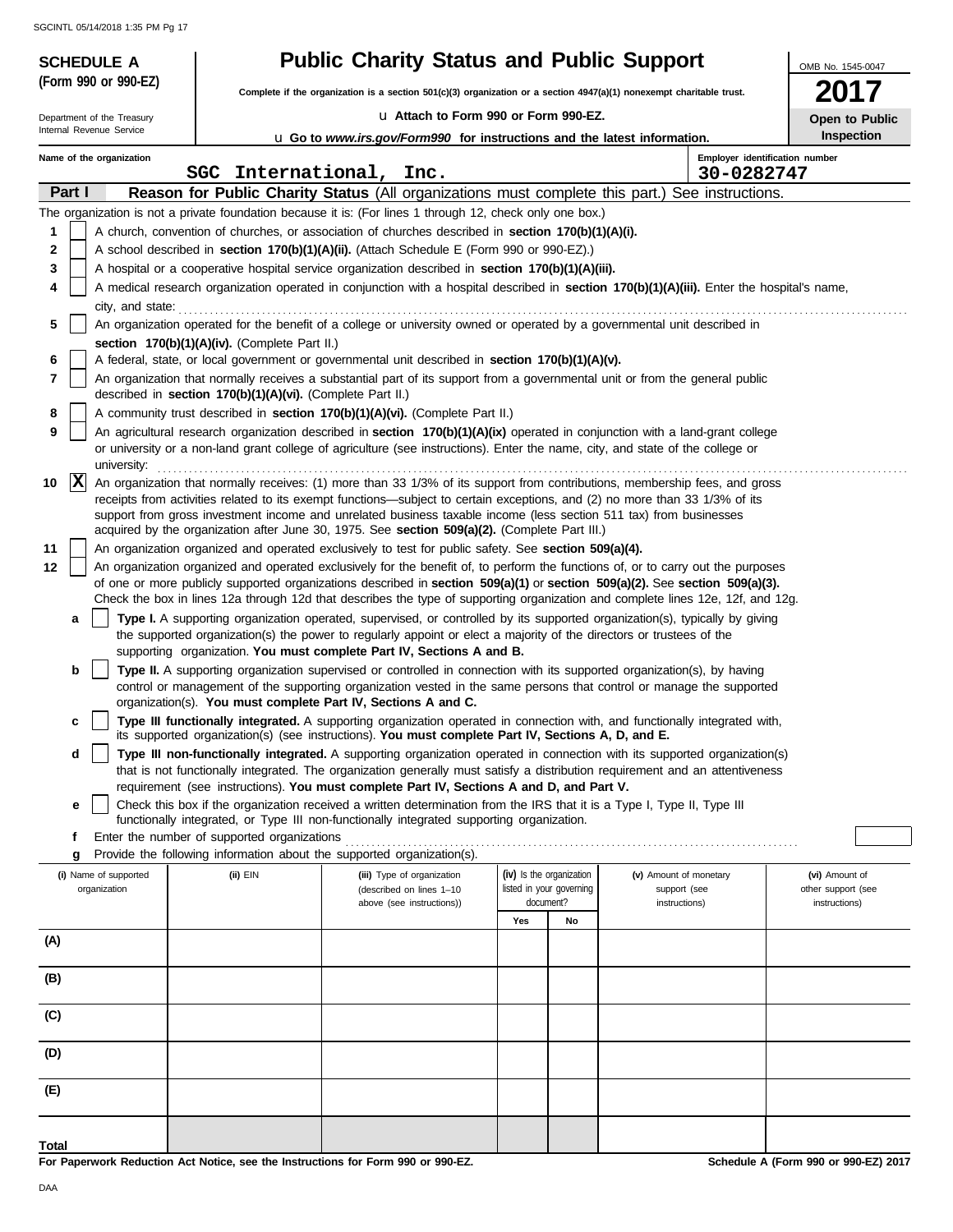### (Explain in Part VI.) . . . . . . . . . . . . . . . . . . . . . governmental unit or publicly **Section A. Public Support Total support.** Add lines 7 through 10 loss from the sale of capital assets Other income. Do not include gain or is regularly carried on ................... activities, whether or not the business Net income from unrelated business rents, royalties, and income from payments received on securities loans, Gross income from interest, dividends, line 1 that exceeds 2% of the amount supported organization) included on each person (other than a The portion of total contributions by **Total.** Add lines 1 through 3 The value of services or facilities to or expended on its behalf ............ organization's benefit and either paid Tax revenues levied for the First five years. If the Form 990 is for the organization's first, second, third, fourth, or fifth tax year as a section 501(c)(3) Gross receipts from related activities, etc. (see instructions) . . . . . . . . . . . . . . . . . . . . . . . . . . . . . . . . . . . . . . . . . . . . . . . . . . . . . . . . . . . . . . . . . . . . . Amounts from line 4 **Public support.** Subtract line 5 from line 4. include any "unusual grants.") . . . . . . . . . . membership fees received. (Do not Gifts, grants, contributions, and Schedule A (Form 990 or 990-EZ) 2017 Page **2 SGC International, Inc. 30-0282747 13 12 11 9 8 6 4 3 2 1 (a)** 2013 **(b)** 2014 **(c)** 2015 **(d)** 2016 **(e)** 2017 (Complete only if you checked the box on line 5, 7, or 8 of Part I or if the organization failed to qualify under **Part II Support Schedule for Organizations Described in Sections 170(b)(1)(A)(iv) and 170(b)(1)(A)(vi) Calendar year (or fiscal year beginning in) (f)** Total furnished by a governmental unit to the organization without charge .............. **5 Section B. Total Support 7** similar sources . . . . . . . . . . . . . . . . . . . . . . . . . . **10** organization, check this box and stop here **Section C. Computation of Public Support Percentage 12 14** Public support percentage for 2017 (line 6, column (f) divided by line 11, column (f)) . . . . . . . . . . . . . . . . . . . . . . . . . . . . . . . . . . . . . . . . . . . . Public support percentage from 2016 Schedule A, Part II, line 14 . . . . . . . . . . . . . . . . . . . . . . . . . . . . . . . . . . . . . . . . . . . . . . . . . . . . . . . . . . . . . . . . **15 16a 33 1/3% support test—2017.** If the organization did not check the box on line 13, and line 14 is 33 1/3% or more, check this box and **stop here.** The organization qualifies as a publicly supported organization . . . . . . . . . . . . . . . . . . . . . . . . . . . . . . . . . . . . . . . . . . . . . . . . . . . . . . . . . . . . . . . . . **b 33 1/3% support test—2016.** If the organization did not check a box on line 13 or 16a, and line 15 is 33 1/3% or more, check this box and **stop here.** The organization qualifies as a publicly supported organization . . . . . . . . . . . . . . . . . . . . . . . . . . . . . . . . . . . . . . . . . . . . . . . . . . . . . . . . . . . . **17a 10%-facts-and-circumstances test—2017.** If the organization did not check a box on line 13, 16a, or 16b, and line 14 is 10% or more, and if the organization meets the "facts-and-circumstances" test, check this box and **stop here.** Explain in Part VI how the organization meets the "facts-and-circumstances" test. The organization qualifies as a publicly supported **b 10%-facts-and-circumstances test—2016.** If the organization did not check a box on line 13, 16a, 16b, or 17a, and line Explain in Part VI how the organization meets the "facts-and-circumstances" test. The organization qualifies as a publicly 15 is 10% or more, and if the organization meets the "facts-and-circumstances" test, check this box and **stop here. 18 Private foundation.** If the organization did not check a box on line 13, 16a, 16b, 17a, or 17b, check this box and see **14 15 % %** Calendar year (or fiscal year beginning in)  $\bf{u}$  (a) 2013  $\bf{(b)}$  2014  $\bf{(c)}$  2015  $\bf{(d)}$  2016  $\bf{(e)}$  2017  $\bf{(f)}$  Total Part III. If the organization fails to qualify under the tests listed below, please complete Part III.) **(a)** 2013 shown on line 11, column (f)  $\ldots$ organization . . . . . . . . . . . . . . . . . . . . . . . . . . . . . . . . . . . . . . . . . . . . . . . . . . . . . . . . . . . . . . . . . . . . . . . . . . . . . . . . . . . . . . . . . . . . . . . . . . . . . . . . . . . . . . . . . . . . . . . . . . . . . . . . . . . . . . . . . . . supported organization with the contract of the contract or contract or contract or contract or contract or contract or contract or contract or contract or contract or contract or contract or contract or contract or contra **instructions** u **(b)** 2014 **(c)** 2015 **(d)** 2016 **(e)** 2017 u

**Schedule A (Form 990 or 990-EZ) 2017**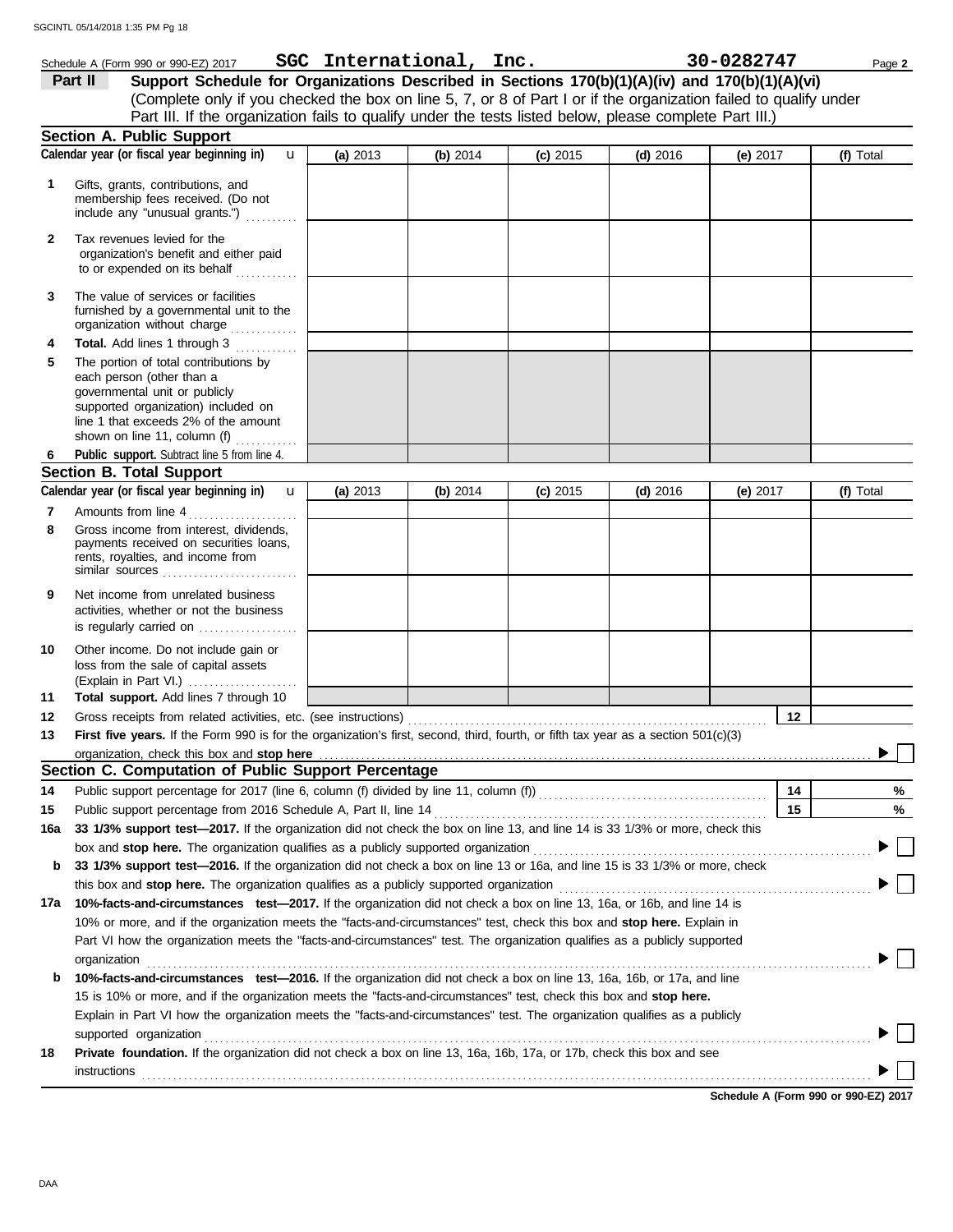**1**

**2**

**3**

**1,305,329**

unrelated trade or business under section 513 **Part III Support Schedule for Organizations Described in Section 509(a)(2)** (Complete only if you checked the box on line 10 of Part I or if the organization failed to qualify under Part II. Schedule A (Form 990 or 990-EZ) 2017 Page **3 SGC International, Inc. 30-0282747** Gifts, grants, contributions, and membership fees received. (Do not include any "unusual grants.") . . . Gross receipts from admissions, merchandise sold or services performed, or facilities furnished in any activity that is related to the Gross receipts from activities that are not an **Section A. Public Support** organization's tax-exempt purpose ......... **4** Tax revenues levied for the organization's benefit and either paid **(a)** 2013 **(b)** 2014 **(c)** 2015 **(d)** 2016 **(e)** 2017 **(f)** Total **Calendar year (or fiscal year beginning in)**  If the organization fails to qualify under the tests listed below, please complete Part II.) u **1,101 1,101 62,284 380,724 126,625 402,002 332,593 1,304,228**

organization without charge .............. furnished by a governmental unit to the **5** The value of services or facilities

to or expended on its behalf  $\ldots$ 

- **6 Total.** Add lines 1 through 5 **7a** Amounts included on lines 1, 2, and 3 received from disqualified persons **b** Amounts included on lines 2 and 3 **62,284 380,724 126,625 402,002 333,694 1,305,329**
- received from other than disqualified persons that exceed the greater of \$5,000 or 1% of the amount on line 13 for the year  $\ldots$ **c** Add lines 7a and 7b . . . . . . . . . . . . . . . . . . . . .
- **8 Public support.** (Subtract line 7c from line 6.) . . . . . . . . . . . . . . . . . . . . . . . . . . . . . . . . . . .

### **Section B. Total Support**

|     | Calendar year (or fiscal year beginning in)<br>$\mathbf{u}$                                                                                                                                                                                                                                                                                                          | (a) 2013 | (b) 2014 | (c) 2015 | $(d)$ 2016 | (e) $2017$ | (f) Total                                |
|-----|----------------------------------------------------------------------------------------------------------------------------------------------------------------------------------------------------------------------------------------------------------------------------------------------------------------------------------------------------------------------|----------|----------|----------|------------|------------|------------------------------------------|
| 9   | Amounts from line 6<br>.                                                                                                                                                                                                                                                                                                                                             | 62,284   | 380,724  | 126,625  | 402,002    | 333,694    | 1,305,329                                |
| 10a | Gross income from interest, dividends,<br>payments received on securities loans, rents,<br>royalties, and income from similar sources                                                                                                                                                                                                                                |          |          |          |            |            |                                          |
| b   | Unrelated business taxable income (less<br>section 511 taxes) from businesses<br>acquired after June 30, 1975                                                                                                                                                                                                                                                        |          |          |          |            |            |                                          |
| C   | Add lines 10a and 10b<br>in a change and a change of the same of                                                                                                                                                                                                                                                                                                     |          |          |          |            |            |                                          |
| 11  | Net income from unrelated business<br>activities not included in line 10b, whether<br>or not the business is regularly carried on                                                                                                                                                                                                                                    |          |          |          |            |            |                                          |
| 12  | Other income. Do not include gain or<br>loss from the sale of capital assets<br>(Explain in Part VI.)<br>.                                                                                                                                                                                                                                                           |          |          |          |            |            |                                          |
| 13  | Total support. (Add lines 9, 10c, 11,                                                                                                                                                                                                                                                                                                                                |          |          |          |            |            |                                          |
|     | and 12.)                                                                                                                                                                                                                                                                                                                                                             | 62, 284  | 380,724  | 126,625  | 402,002    | 333,694    | 1,305,329                                |
| 14  | First five years. If the Form 990 is for the organization's first, second, third, fourth, or fifth tax year as a section 501(c)(3)<br>organization, check this box and stop here manufactured and content of the state of the state of the state of the state of the state of the state of the state of the state of the state of the state of the state of the stat |          |          |          |            |            |                                          |
|     | Section C. Computation of Public Support Percentage                                                                                                                                                                                                                                                                                                                  |          |          |          |            |            |                                          |
| 15  | Public support percentage for 2017 (line 8, column (f) divided by line 13, column (f) [[[[[[[[[[[[[[[[[[[[[[[                                                                                                                                                                                                                                                        |          |          |          |            | 15         | $100.00\,\%$                             |
| 16  |                                                                                                                                                                                                                                                                                                                                                                      |          |          |          |            | 16         | 100.00%                                  |
|     | Section D. Computation of Investment Income Percentage                                                                                                                                                                                                                                                                                                               |          |          |          |            |            |                                          |
| 17  |                                                                                                                                                                                                                                                                                                                                                                      |          |          |          |            | 17         | %                                        |
| 18  | Investment income percentage from 2016 Schedule A, Part III, line 17                                                                                                                                                                                                                                                                                                 |          |          |          |            | 18         | %                                        |
| 19a | 33 1/3% support tests—2017. If the organization did not check the box on line 14, and line 15 is more than 33 1/3%, and line                                                                                                                                                                                                                                         |          |          |          |            |            |                                          |
|     |                                                                                                                                                                                                                                                                                                                                                                      |          |          |          |            |            | $\blacktriangleright$ $\boxed{\text{X}}$ |
|     | <b>b</b> 33 1/3% support tests—2016. If the organization did not check a box on line 14 or line 19a, and line 16 is more than 33 1/3%, and                                                                                                                                                                                                                           |          |          |          |            |            |                                          |

line 18 is not more than 33 1/3%, check this box and stop here. The organization qualifies as a publicly supported organization ..............

**20 Private foundation.** If the organization did not check a box on line 14, 19a, or 19b, check this box and see instructions . . . . . . . . . . . . . . . . . . . . . . . . .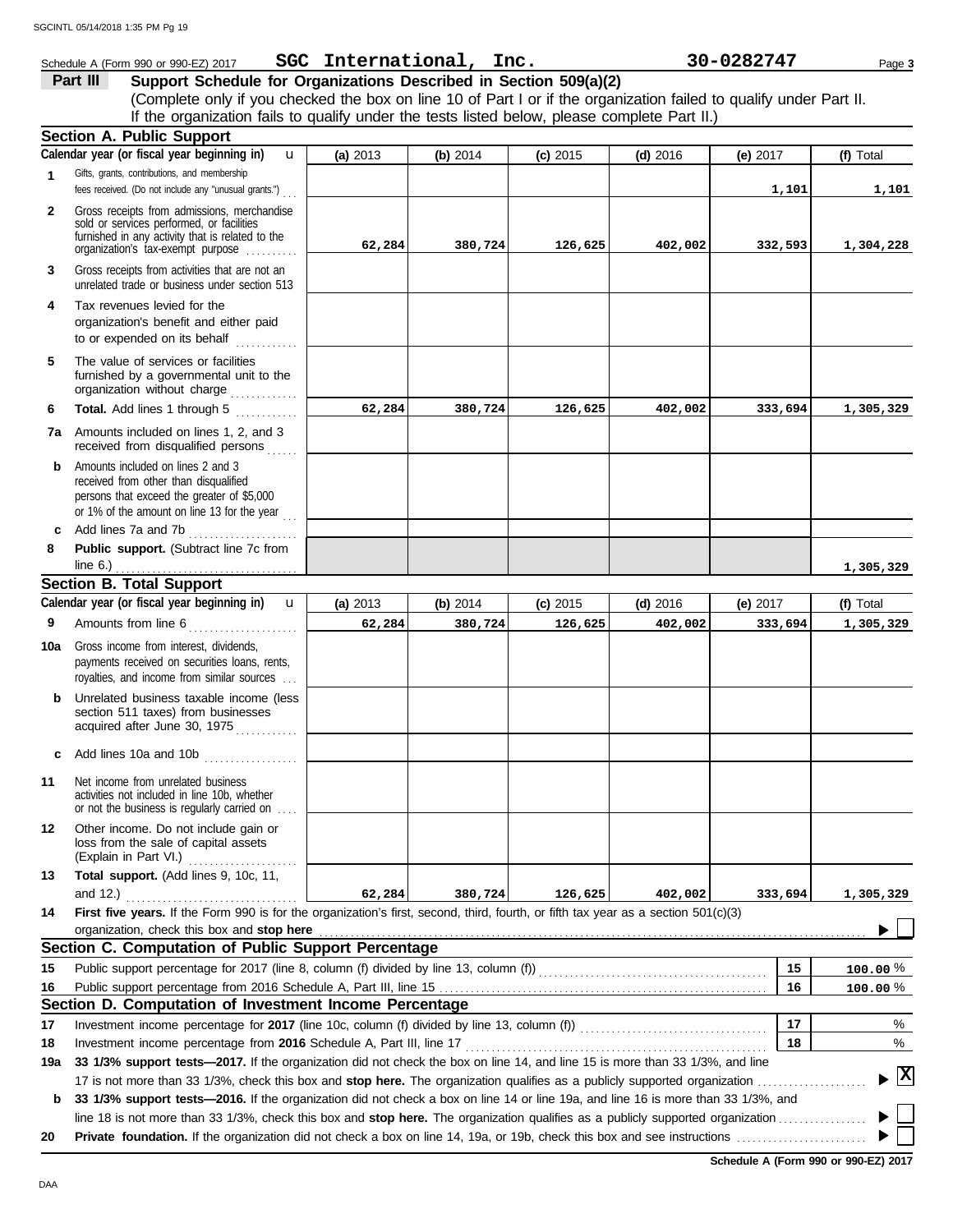|     | SGC International, Inc.<br>Schedule A (Form 990 or 990-EZ) 2017                                                                                                                                                                   | 30-0282747  |     | Page 4 |
|-----|-----------------------------------------------------------------------------------------------------------------------------------------------------------------------------------------------------------------------------------|-------------|-----|--------|
|     | Part IV<br><b>Supporting Organizations</b>                                                                                                                                                                                        |             |     |        |
|     | (Complete only if you checked a box in line 12 on Part I. If you checked 12a of Part I, complete Sections A                                                                                                                       |             |     |        |
|     | and B. If you checked 12b of Part I, complete Sections A and C. If you checked 12c of Part I, complete                                                                                                                            |             |     |        |
|     | Sections A, D, and E. If you checked 12d of Part I, complete Sections A and D, and complete Part V.)                                                                                                                              |             |     |        |
|     | Section A. All Supporting Organizations                                                                                                                                                                                           |             |     |        |
|     |                                                                                                                                                                                                                                   |             | Yes | No     |
| 1   | Are all of the organization's supported organizations listed by name in the organization's governing                                                                                                                              |             |     |        |
|     | documents? If "No," describe in Part VI how the supported organizations are designated. If designated by                                                                                                                          |             |     |        |
|     | class or purpose, describe the designation. If historic and continuing relationship, explain.                                                                                                                                     | 1           |     |        |
| 2   | Did the organization have any supported organization that does not have an IRS determination of status                                                                                                                            |             |     |        |
|     | under section 509(a)(1) or (2)? If "Yes," explain in Part VI how the organization determined that the supported                                                                                                                   |             |     |        |
|     | organization was described in section $509(a)(1)$ or (2).                                                                                                                                                                         | $\mathbf 2$ |     |        |
| За  | Did the organization have a supported organization described in section $501(c)(4)$ , (5), or (6)? If "Yes," answer                                                                                                               |             |     |        |
|     | $(b)$ and $(c)$ below.                                                                                                                                                                                                            | За          |     |        |
| b   | Did the organization confirm that each supported organization qualified under section 501(c)(4), (5), or (6) and                                                                                                                  |             |     |        |
|     | satisfied the public support tests under section 509(a)(2)? If "Yes," describe in Part VI when and how the                                                                                                                        |             |     |        |
|     | organization made the determination.                                                                                                                                                                                              | 3b          |     |        |
| c   | Did the organization ensure that all support to such organizations was used exclusively for section $170(c)(2)(B)$                                                                                                                |             |     |        |
|     | purposes? If "Yes," explain in Part VI what controls the organization put in place to ensure such use.                                                                                                                            | 3c          |     |        |
| 4a  | Was any supported organization not organized in the United States ("foreign supported organization")? If                                                                                                                          |             |     |        |
|     | "Yes," and if you checked 12a or 12b in Part I, answer (b) and (c) below.                                                                                                                                                         | 4a          |     |        |
| b   | Did the organization have ultimate control and discretion in deciding whether to make grants to the foreign                                                                                                                       |             |     |        |
|     | supported organization? If "Yes," describe in Part VI how the organization had such control and discretion                                                                                                                        |             |     |        |
|     | despite being controlled or supervised by or in connection with its supported organizations.                                                                                                                                      | 4b          |     |        |
| c   | Did the organization support any foreign supported organization that does not have an IRS determination                                                                                                                           |             |     |        |
|     | under sections $501(c)(3)$ and $509(a)(1)$ or (2)? If "Yes," explain in Part VI what controls the organization used                                                                                                               |             |     |        |
|     | to ensure that all support to the foreign supported organization was used exclusively for section $170(c)(2)(B)$                                                                                                                  |             |     |        |
|     | purposes.                                                                                                                                                                                                                         | 4c          |     |        |
| 5a  | Did the organization add, substitute, or remove any supported organizations during the tax year? If "Yes,"                                                                                                                        |             |     |        |
|     | answer (b) and (c) below (if applicable). Also, provide detail in Part VI, including (i) the names and EIN                                                                                                                        |             |     |        |
|     | numbers of the supported organizations added, substituted, or removed; (ii) the reasons for each such action;                                                                                                                     |             |     |        |
|     | (iii) the authority under the organization's organizing document authorizing such action; and (iv) how the action                                                                                                                 |             |     |        |
|     | was accomplished (such as by amendment to the organizing document).                                                                                                                                                               | 5a          |     |        |
| b   | Type I or Type II only. Was any added or substituted supported organization part of a class already                                                                                                                               |             |     |        |
|     | designated in the organization's organizing document?                                                                                                                                                                             | 5b          |     |        |
| c   | Substitutions only. Was the substitution the result of an event beyond the organization's control?                                                                                                                                | 5с          |     |        |
| 6   | Did the organization provide support (whether in the form of grants or the provision of services or facilities) to                                                                                                                |             |     |        |
|     | anyone other than (i) its supported organizations, (ii) individuals that are part of the charitable class benefited                                                                                                               |             |     |        |
|     | by one or more of its supported organizations, or (iii) other supporting organizations that also support or                                                                                                                       |             |     |        |
| 7   | benefit one or more of the filing organization's supported organizations? If "Yes," provide detail in Part VI.<br>Did the organization provide a grant, loan, compensation, or other similar payment to a substantial contributor | 6           |     |        |
|     | (defined in section $4958(c)(3)(C)$ ), a family member of a substantial contributor, or a 35% controlled entity with                                                                                                              |             |     |        |
|     | regard to a substantial contributor? If "Yes," complete Part I of Schedule L (Form 990 or 990-EZ).                                                                                                                                | 7           |     |        |
| 8   | Did the organization make a loan to a disqualified person (as defined in section 4958) not described in line 7?                                                                                                                   |             |     |        |
|     | If "Yes," complete Part I of Schedule L (Form 990 or 990-EZ).                                                                                                                                                                     | 8           |     |        |
| 9а  | Was the organization controlled directly or indirectly at any time during the tax year by one or more                                                                                                                             |             |     |        |
|     | disqualified persons as defined in section 4946 (other than foundation managers and organizations described                                                                                                                       |             |     |        |
|     | in section $509(a)(1)$ or (2))? If "Yes," provide detail in Part VI.                                                                                                                                                              | 9а          |     |        |
| b   | Did one or more disqualified persons (as defined in line 9a) hold a controlling interest in any entity in which                                                                                                                   |             |     |        |
|     | the supporting organization had an interest? If "Yes," provide detail in Part VI.                                                                                                                                                 | 9b          |     |        |
|     | Did a disqualified person (as defined in line 9a) have an ownership interest in, or derive any personal benefit                                                                                                                   |             |     |        |
| c   | from, assets in which the supporting organization also had an interest? If "Yes," provide detail in Part VI.                                                                                                                      | 9c          |     |        |
| 10a | Was the organization subject to the excess business holdings rules of section 4943 because of section                                                                                                                             |             |     |        |
|     | 4943(f) (regarding certain Type II supporting organizations, and all Type III non-functionally integrated                                                                                                                         |             |     |        |
|     | supporting organizations)? If "Yes," answer 10b below.                                                                                                                                                                            | 10a         |     |        |
|     | the execution house only execes business heldings in the toy year? (Lee Cabadule C, Ferm                                                                                                                                          |             |     |        |

**b** Did the organization have any excess business holdings in the tax year? *(Use Schedule C, Form 4720, to determine whether the organization had excess business holdings.)*

**Schedule A (Form 990 or 990-EZ) 2017 10b**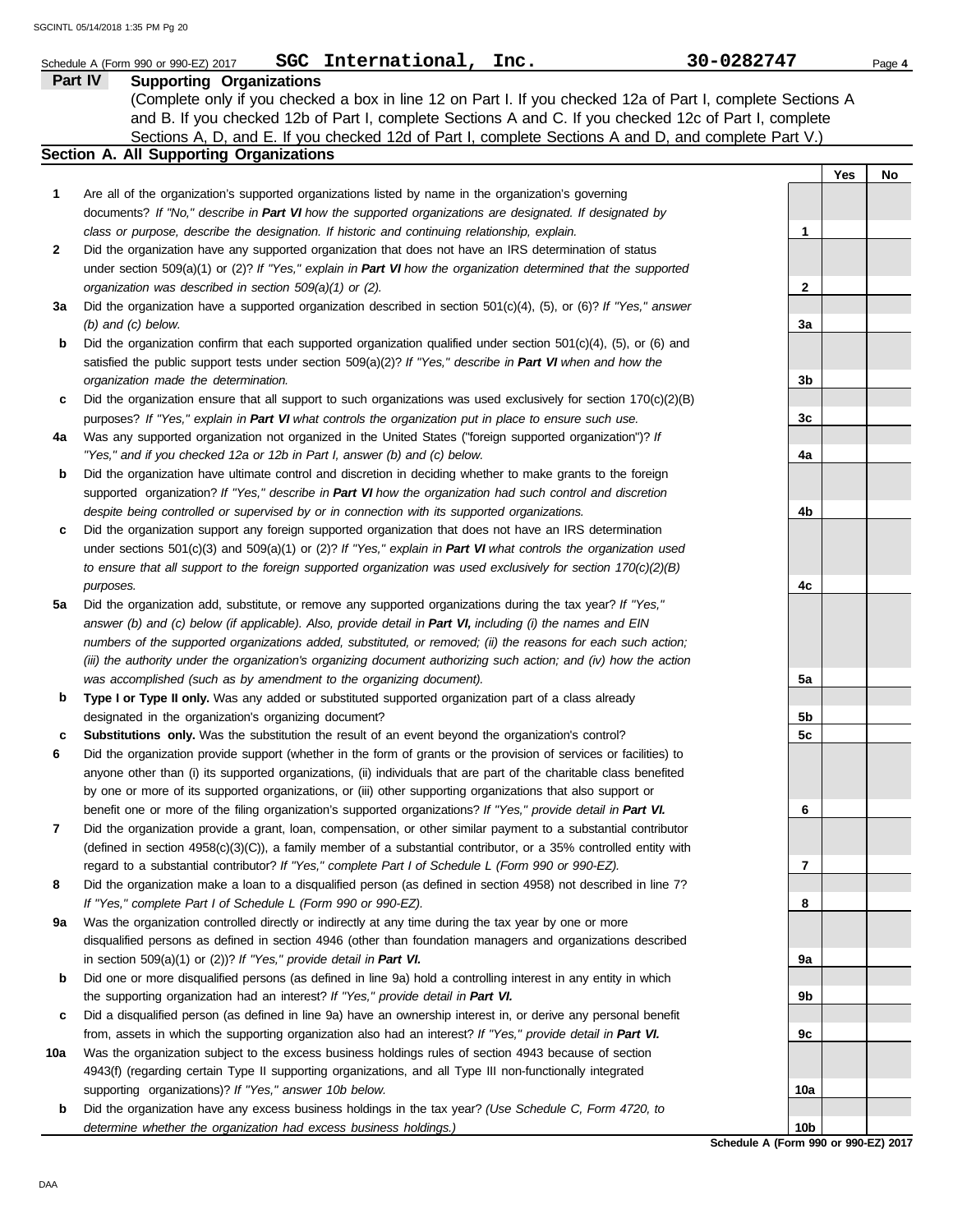|              | International,<br><b>SGC</b><br>Inc.<br>Schedule A (Form 990 or 990-EZ) 2017                                                      | 30-0282747      |     | Page 5 |
|--------------|-----------------------------------------------------------------------------------------------------------------------------------|-----------------|-----|--------|
| Part IV      | <b>Supporting Organizations (continued)</b>                                                                                       |                 |     |        |
| 11           | Has the organization accepted a gift or contribution from any of the following persons?                                           |                 | Yes | No     |
| а            | A person who directly or indirectly controls, either alone or together with persons described in (b) and (c)                      |                 |     |        |
|              | below, the governing body of a supported organization?                                                                            | 11a             |     |        |
|              | <b>b</b> A family member of a person described in (a) above?                                                                      | 11 <sub>b</sub> |     |        |
| C            | A 35% controlled entity of a person described in (a) or (b) above? If "Yes" to a, b, or c, provide detail in Part VI.             | 11c             |     |        |
|              | <b>Section B. Type I Supporting Organizations</b>                                                                                 |                 |     |        |
|              |                                                                                                                                   |                 | Yes | No     |
| 1            | Did the directors, trustees, or membership of one or more supported organizations have the power to                               |                 |     |        |
|              | regularly appoint or elect at least a majority of the organization's directors or trustees at all times during the                |                 |     |        |
|              | tax year? If "No," describe in Part VI how the supported organization(s) effectively operated, supervised, or                     |                 |     |        |
|              | controlled the organization's activities. If the organization had more than one supported organization,                           |                 |     |        |
|              | describe how the powers to appoint and/or remove directors or trustees were allocated among the supported                         |                 |     |        |
|              | organizations and what conditions or restrictions, if any, applied to such powers during the tax year.                            | 1               |     |        |
| 2            | Did the organization operate for the benefit of any supported organization other than the supported                               |                 |     |        |
|              | organization(s) that operated, supervised, or controlled the supporting organization? If "Yes," explain in Part                   |                 |     |        |
|              | VI how providing such benefit carried out the purposes of the supported organization(s) that operated,                            |                 |     |        |
|              | supervised, or controlled the supporting organization.                                                                            | 2               |     |        |
|              | Section C. Type II Supporting Organizations                                                                                       |                 |     |        |
| 1            | Were a majority of the organization's directors or trustees during the tax year also a majority of the directors                  |                 | Yes | No     |
|              | or trustees of each of the organization's supported organization(s)? If "No," describe in Part VI how control                     |                 |     |        |
|              | or management of the supporting organization was vested in the same persons that controlled or managed                            |                 |     |        |
|              | the supported organization(s).                                                                                                    | 1               |     |        |
|              | Section D. All Type III Supporting Organizations                                                                                  |                 |     |        |
|              |                                                                                                                                   |                 | Yes | No     |
| 1            | Did the organization provide to each of its supported organizations, by the last day of the fifth month of the                    |                 |     |        |
|              | organization's tax year, (i) a written notice describing the type and amount of support provided during the prior tax             |                 |     |        |
|              | year, (ii) a copy of the Form 990 that was most recently filed as of the date of notification, and (iii) copies of the            |                 |     |        |
|              | organization's governing documents in effect on the date of notification, to the extent not previously provided?                  | 1               |     |        |
| 2            | Were any of the organization's officers, directors, or trustees either (i) appointed or elected by the supported                  |                 |     |        |
|              | organization(s) or (ii) serving on the governing body of a supported organization? If "No," explain in Part VI how                |                 |     |        |
|              | the organization maintained a close and continuous working relationship with the supported organization(s).                       | 2               |     |        |
| 3            | By reason of the relationship described in (2), did the organization's supported organizations have a                             |                 |     |        |
|              | significant voice in the organization's investment policies and in directing the use of the organization's                        |                 |     |        |
|              | income or assets at all times during the tax year? If "Yes," describe in Part VI the role the organization's                      |                 |     |        |
|              | supported organizations played in this regard.                                                                                    | 3               |     |        |
|              | Section E. Type III Functionally-Integrated Supporting Organizations                                                              |                 |     |        |
| 1            | Check the box next to the method that the organization used to satisfy the Integral Part Test during the year (see instructions). |                 |     |        |
| a            | The organization satisfied the Activities Test. Complete line 2 below.                                                            |                 |     |        |
| b            | The organization is the parent of each of its supported organizations. Complete line 3 below.                                     |                 |     |        |
| c            | The organization supported a governmental entity. Describe in Part VI how you supported a government entity (see instructions).   |                 |     |        |
| $\mathbf{z}$ | Activities Test. Answer (a) and (b) below.                                                                                        |                 | Yes | No     |
| a            | Did substantially all of the organization's activities during the tax year directly further the exempt purposes of                |                 |     |        |
|              | the supported organization(s) to which the organization was responsive? If "Yes," then in Part VI identify                        |                 |     |        |
|              | those supported organizations and explain how these activities directly furthered their exempt purposes,                          |                 |     |        |
|              | how the organization was responsive to those supported organizations, and how the organization determined                         |                 |     |        |
|              | that these activities constituted substantially all of its activities.                                                            | 2a              |     |        |
| b            | Did the activities described in (a) constitute activities that, but for the organization's involvement, one or more               |                 |     |        |
|              | of the organization's supported organization(s) would have been engaged in? If "Yes," explain in Part VI the                      |                 |     |        |
|              | reasons for the organization's position that its supported organization(s) would have engaged in these                            |                 |     |        |
|              | activities but for the organization's involvement.                                                                                | 2b              |     |        |
| 3            | Parent of Supported Organizations. Answer (a) and (b) below.                                                                      |                 |     |        |
| а            | Did the organization have the power to regularly appoint or elect a majority of the officers, directors, or                       |                 |     |        |
|              | trustees of each of the supported organizations? Provide details in Part VI.                                                      | 3a              |     |        |

**b** Did the organization exercise a substantial degree of direction over the policies, programs, and activities of each of its supported organizations? *If "Yes," describe in Part VI the role played by the organization in this regard.*

DAA **Schedule A (Form 990 or 990-EZ) 2017 3b**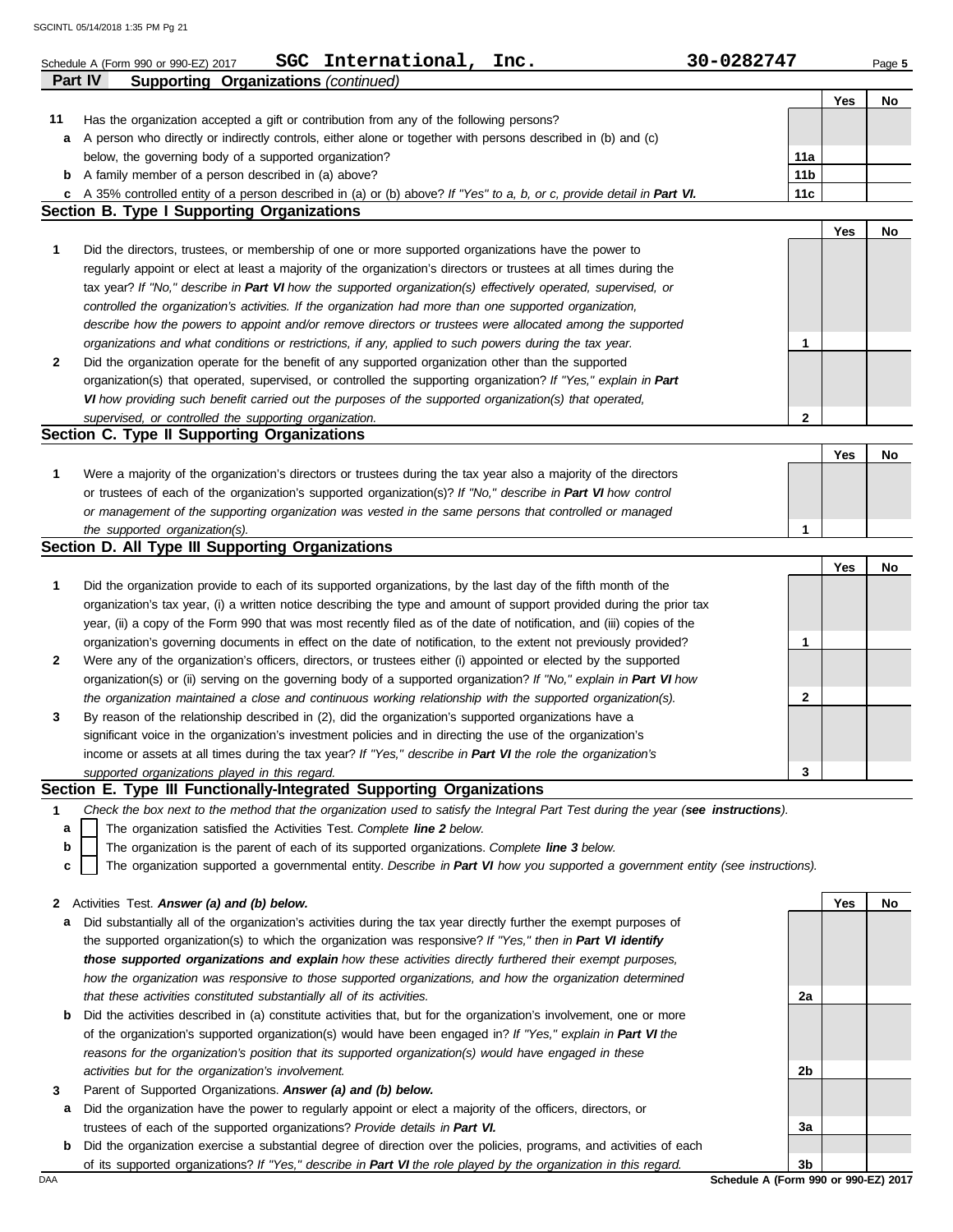| SGC International,<br>Inc.<br>Schedule A (Form 990 or 990-EZ) 2017                                                                               |                | 30-0282747     | Page 6                         |
|--------------------------------------------------------------------------------------------------------------------------------------------------|----------------|----------------|--------------------------------|
| Type III Non-Functionally Integrated 509(a)(3) Supporting Organizations<br>Part V                                                                |                |                |                                |
| $\mathbf{1}$<br>Check here if the organization satisfied the Integral Part Test as a qualifying trust on Nov. 20, 1970 (explain in Part VI). See |                |                |                                |
| instructions. All other Type III non-functionally integrated supporting organizations must complete Sections A through E.                        |                |                |                                |
| Section A - Adjusted Net Income                                                                                                                  |                | (A) Prior Year | (B) Current Year<br>(optional) |
| Net short-term capital gain<br>1                                                                                                                 | 1              |                |                                |
| $\mathbf{2}$<br>Recoveries of prior-year distributions                                                                                           | $\mathbf{2}$   |                |                                |
| Other gross income (see instructions)<br>3                                                                                                       | 3              |                |                                |
| 4<br>Add lines 1 through 3.                                                                                                                      | 4              |                |                                |
| 5<br>Depreciation and depletion                                                                                                                  | 5              |                |                                |
| Portion of operating expenses paid or incurred for production or<br>6                                                                            |                |                |                                |
| collection of gross income or for management, conservation, or                                                                                   |                |                |                                |
| maintenance of property held for production of income (see instructions)                                                                         | 6              |                |                                |
| $\mathbf{7}$<br>Other expenses (see instructions)                                                                                                | $\overline{7}$ |                |                                |
| Adjusted Net Income (subtract lines 5, 6 and 7 from line 4).<br>8                                                                                | 8              |                |                                |
| <b>Section B - Minimum Asset Amount</b>                                                                                                          |                | (A) Prior Year | (B) Current Year<br>(optional) |
| Aggregate fair market value of all non-exempt-use assets (see<br>1                                                                               |                |                |                                |
| instructions for short tax year or assets held for part of year):                                                                                |                |                |                                |
| Average monthly value of securities<br>a                                                                                                         | 1a             |                |                                |
| b<br>Average monthly cash balances                                                                                                               | 1b             |                |                                |
| <b>c</b> Fair market value of other non-exempt-use assets                                                                                        | 1 <sub>c</sub> |                |                                |
| <b>Total</b> (add lines 1a, 1b, and 1c)<br>d                                                                                                     | 1 <sub>d</sub> |                |                                |
| <b>Discount</b> claimed for blockage or other<br>e                                                                                               |                |                |                                |
| factors (explain in detail in <b>Part VI</b> ):                                                                                                  |                |                |                                |
| $\mathbf{2}$<br>Acquisition indebtedness applicable to non-exempt-use assets                                                                     | $\mathbf{2}$   |                |                                |
| 3<br>Subtract line 2 from line 1d.                                                                                                               | 3              |                |                                |
| 4<br>Cash deemed held for exempt use. Enter 1-1/2% of line 3 (for greater amount,                                                                |                |                |                                |
| see instructions).                                                                                                                               | 4              |                |                                |
| 5<br>Net value of non-exempt-use assets (subtract line 4 from line 3)                                                                            | 5              |                |                                |
| 6<br>Multiply line 5 by .035.                                                                                                                    | 6              |                |                                |
| Recoveries of prior-year distributions<br>7                                                                                                      | 7              |                |                                |
| Minimum Asset Amount (add line 7 to line 6)<br>8                                                                                                 | 8              |                |                                |
| Section C - Distributable Amount                                                                                                                 |                |                | Current Year                   |
| Adjusted net income for prior year (from Section A, line 8, Column A)<br>1                                                                       | 1              |                |                                |
| $\mathbf{2}$<br>Enter 85% of line 1.                                                                                                             | $\mathbf{2}$   |                |                                |
| 3<br>Minimum asset amount for prior year (from Section B, line 8, Column A)                                                                      | 3              |                |                                |
| 4<br>Enter greater of line 2 or line 3.                                                                                                          | 4              |                |                                |
| 5<br>Income tax imposed in prior year                                                                                                            | 5              |                |                                |
| <b>Distributable Amount.</b> Subtract line 5 from line 4, unless subject to<br>6                                                                 |                |                |                                |
| emergency temporary reduction (see instructions)                                                                                                 | 6              |                |                                |

**7** | Check here if the current year is the organization's first as a non-functionally integrated Type III supporting organization (see instructions).

**Schedule A (Form 990 or 990-EZ) 2017**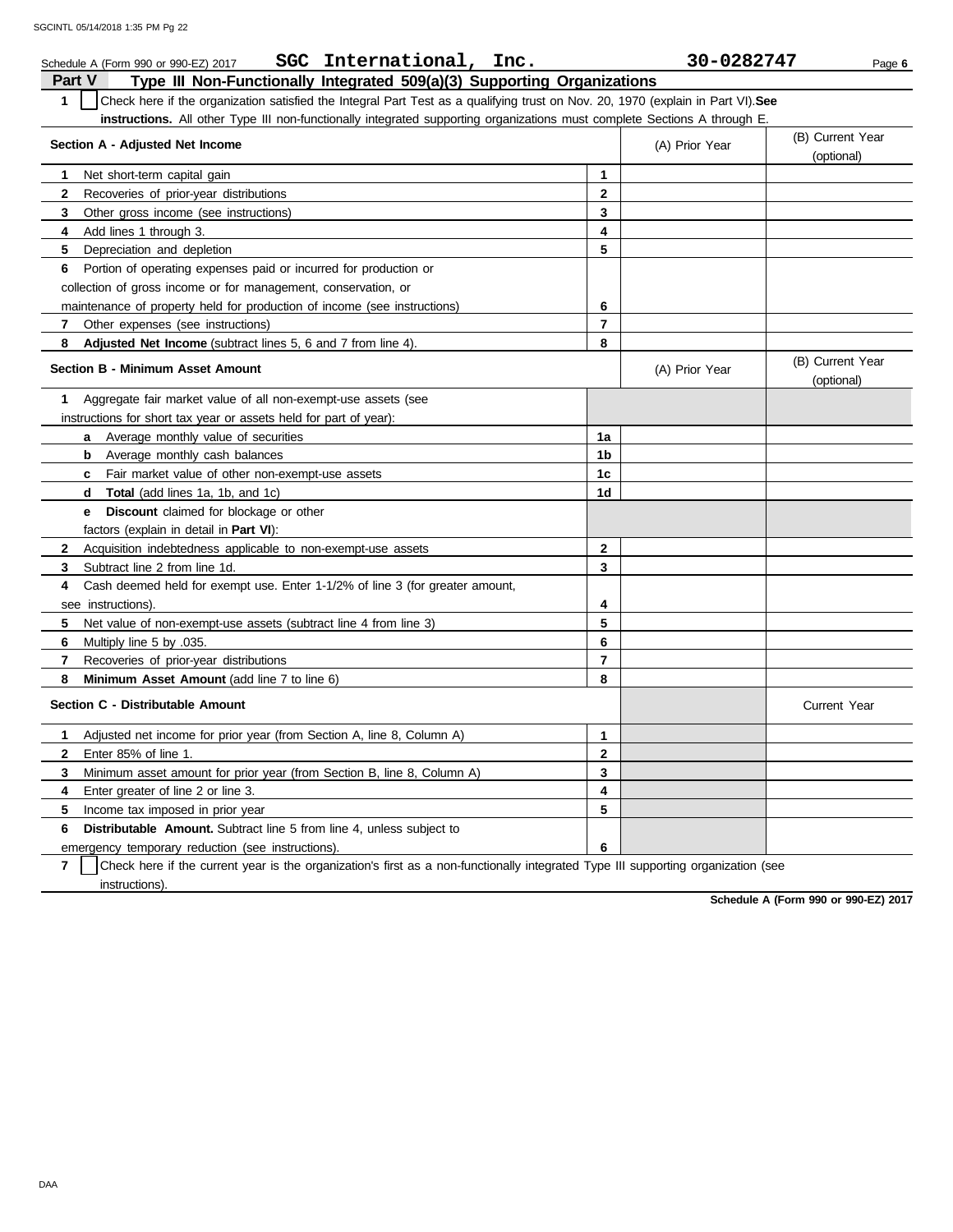| <b>Part V</b> | SGC International, Inc.<br>Schedule A (Form 990 or 990-EZ) 2017<br>Type III Non-Functionally Integrated 509(a)(3) Supporting Organizations (continued) |                             | 30-0282747                | Page 7               |
|---------------|--------------------------------------------------------------------------------------------------------------------------------------------------------|-----------------------------|---------------------------|----------------------|
|               | <b>Section D - Distributions</b>                                                                                                                       |                             |                           | <b>Current Year</b>  |
| 1             | Amounts paid to supported organizations to accomplish exempt purposes                                                                                  |                             |                           |                      |
| 2             | Amounts paid to perform activity that directly furthers exempt purposes of supported                                                                   |                             |                           |                      |
|               | organizations, in excess of income from activity                                                                                                       |                             |                           |                      |
| 3             | Administrative expenses paid to accomplish exempt purposes of supported organizations                                                                  |                             |                           |                      |
| 4             | Amounts paid to acquire exempt-use assets                                                                                                              |                             |                           |                      |
| 5             | Qualified set-aside amounts (prior IRS approval required)                                                                                              |                             |                           |                      |
| 6             | Other distributions (describe in Part VI). See instructions.                                                                                           |                             |                           |                      |
| 7             | Total annual distributions. Add lines 1 through 6.                                                                                                     |                             |                           |                      |
| 8             | Distributions to attentive supported organizations to which the organization is responsive                                                             |                             |                           |                      |
|               | (provide details in Part VI). See instructions.                                                                                                        |                             |                           |                      |
| 9             | Distributable amount for 2017 from Section C, line 6                                                                                                   |                             |                           |                      |
| 10            | Line 8 amount divided by line 9 amount                                                                                                                 |                             |                           |                      |
|               |                                                                                                                                                        | (i)                         | (ii)                      | (iii)                |
|               | Section E - Distribution Allocations (see instructions)                                                                                                | <b>Excess Distributions</b> | <b>Underdistributions</b> | <b>Distributable</b> |
|               |                                                                                                                                                        |                             | Pre-2017                  | Amount for 2017      |
| 1             | Distributable amount for 2017 from Section C, line 6                                                                                                   |                             |                           |                      |
| $\mathbf{2}$  | Underdistributions, if any, for years prior to 2017                                                                                                    |                             |                           |                      |
|               | (reasonable cause required-explain in Part VI). See                                                                                                    |                             |                           |                      |
|               | instructions.                                                                                                                                          |                             |                           |                      |
| 3             | Excess distributions carryover, if any, to 2017:                                                                                                       |                             |                           |                      |
| a             |                                                                                                                                                        |                             |                           |                      |
|               | $b$ From 2013                                                                                                                                          |                             |                           |                      |
|               |                                                                                                                                                        |                             |                           |                      |
|               |                                                                                                                                                        |                             |                           |                      |
|               | f Total of lines 3a through e                                                                                                                          |                             |                           |                      |
|               |                                                                                                                                                        |                             |                           |                      |
|               | g Applied to underdistributions of prior years<br>h Applied to 2017 distributable amount                                                               |                             |                           |                      |
|               | Carryover from 2012 not applied (see instructions)                                                                                                     |                             |                           |                      |
|               | Remainder. Subtract lines 3g, 3h, and 3i from 3f.                                                                                                      |                             |                           |                      |
| 4             | Distributions for 2017 from                                                                                                                            |                             |                           |                      |
|               | \$<br>Section D, line 7:                                                                                                                               |                             |                           |                      |
|               | a Applied to underdistributions of prior years                                                                                                         |                             |                           |                      |
|               | <b>b</b> Applied to 2017 distributable amount                                                                                                          |                             |                           |                      |
|               | c Remainder. Subtract lines 4a and 4b from 4.                                                                                                          |                             |                           |                      |
| 5             | Remaining underdistributions for years prior to 2017, if                                                                                               |                             |                           |                      |
|               | any. Subtract lines 3g and 4a from line 2. For result                                                                                                  |                             |                           |                      |
|               | greater than zero, explain in Part VI. See instructions.                                                                                               |                             |                           |                      |
| 6             | Remaining underdistributions for 2017. Subtract lines 3h                                                                                               |                             |                           |                      |
|               | and 4b from line 1. For result greater than zero, explain in                                                                                           |                             |                           |                      |
|               | <b>Part VI.</b> See instructions.                                                                                                                      |                             |                           |                      |
| 7             | Excess distributions carryover to 2018. Add lines 3j                                                                                                   |                             |                           |                      |
|               | and 4c.                                                                                                                                                |                             |                           |                      |
| 8             | Breakdown of line 7:                                                                                                                                   |                             |                           |                      |
|               | a Excess from 2013                                                                                                                                     |                             |                           |                      |
|               |                                                                                                                                                        |                             |                           |                      |
|               | c Excess from 2015                                                                                                                                     |                             |                           |                      |
|               | d Excess from 2016                                                                                                                                     |                             |                           |                      |
|               | e Excess from 2017                                                                                                                                     |                             |                           |                      |

**Schedule A (Form 990 or 990-EZ) 2017**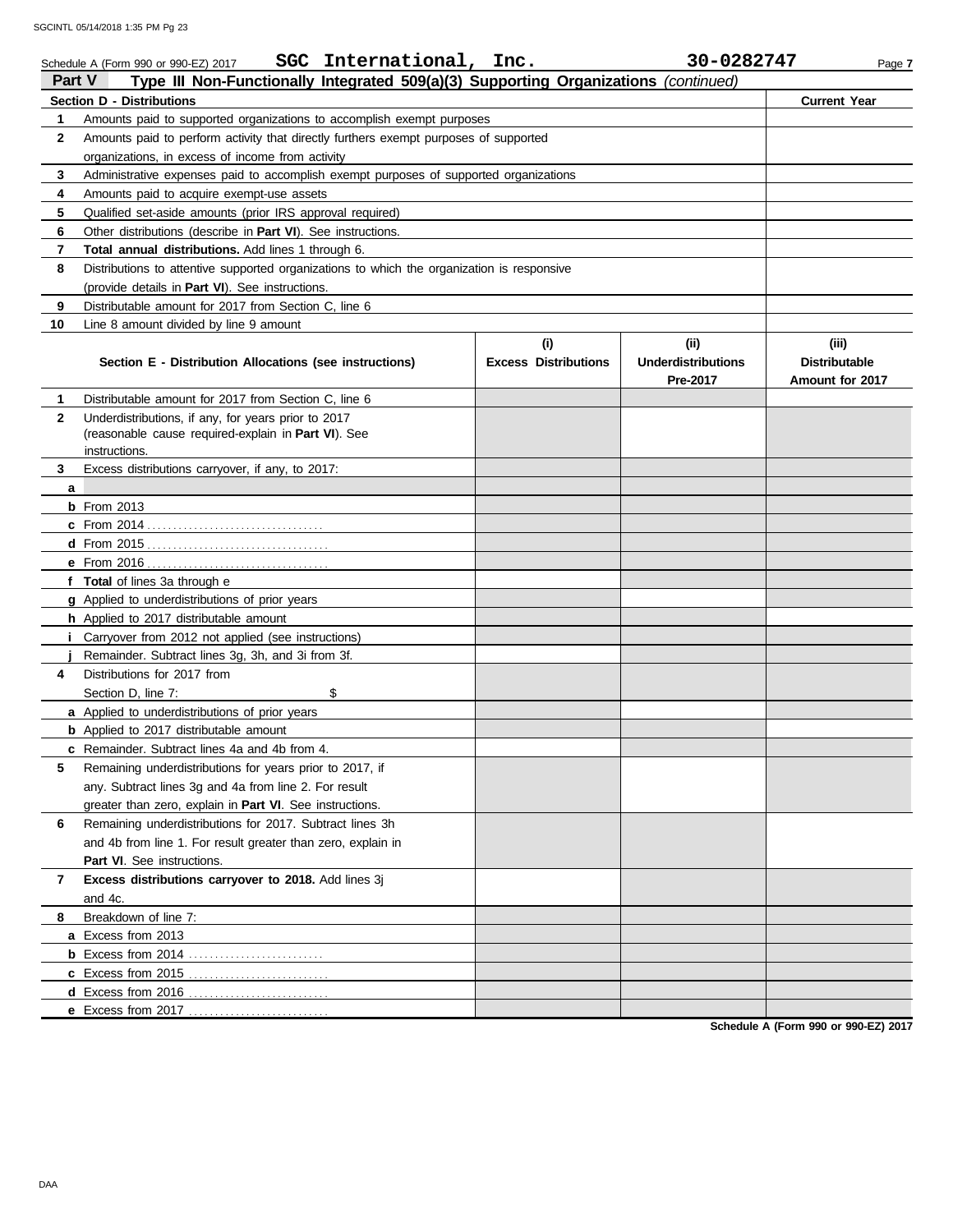|         | Schedule A (Form 990 or 990-EZ) 2017 | SGC International, Inc. |                                                                                                | 30-0282747                                                                                                                                                                                                                                                                                                                                                                                                                                                                               | Page 8 |
|---------|--------------------------------------|-------------------------|------------------------------------------------------------------------------------------------|------------------------------------------------------------------------------------------------------------------------------------------------------------------------------------------------------------------------------------------------------------------------------------------------------------------------------------------------------------------------------------------------------------------------------------------------------------------------------------------|--------|
| Part VI |                                      |                         | lines 2, 5, and 6. Also complete this part for any additional information. (See instructions.) | Supplemental Information. Provide the explanations required by Part II, line 10; Part II, line 17a or 17b; Part<br>III, line 12; Part IV, Section A, lines 1, 2, 3b, 3c, 4b, 4c, 5a, 6, 9a, 9b, 9c, 11a, 11b, and 11c; Part IV, Section<br>B, lines 1 and 2; Part IV, Section C, line 1; Part IV, Section D, lines 2 and 3; Part IV, Section E, lines 1c, 2a, 2b,<br>3a and 3b; Part V, line 1; Part V, Section B, line 1e; Part V, Section D, lines 5, 6, and 8; and Part V, Section E, |        |
|         |                                      |                         |                                                                                                |                                                                                                                                                                                                                                                                                                                                                                                                                                                                                          |        |
|         |                                      |                         |                                                                                                |                                                                                                                                                                                                                                                                                                                                                                                                                                                                                          |        |
|         |                                      |                         |                                                                                                |                                                                                                                                                                                                                                                                                                                                                                                                                                                                                          |        |
|         |                                      |                         |                                                                                                |                                                                                                                                                                                                                                                                                                                                                                                                                                                                                          |        |
|         |                                      |                         |                                                                                                |                                                                                                                                                                                                                                                                                                                                                                                                                                                                                          |        |
|         |                                      |                         |                                                                                                |                                                                                                                                                                                                                                                                                                                                                                                                                                                                                          |        |
|         |                                      |                         |                                                                                                |                                                                                                                                                                                                                                                                                                                                                                                                                                                                                          |        |
|         |                                      |                         |                                                                                                |                                                                                                                                                                                                                                                                                                                                                                                                                                                                                          |        |
|         |                                      |                         |                                                                                                |                                                                                                                                                                                                                                                                                                                                                                                                                                                                                          |        |
|         |                                      |                         |                                                                                                |                                                                                                                                                                                                                                                                                                                                                                                                                                                                                          |        |
|         |                                      |                         |                                                                                                |                                                                                                                                                                                                                                                                                                                                                                                                                                                                                          |        |
|         |                                      |                         |                                                                                                |                                                                                                                                                                                                                                                                                                                                                                                                                                                                                          |        |
|         |                                      |                         |                                                                                                |                                                                                                                                                                                                                                                                                                                                                                                                                                                                                          |        |
|         |                                      |                         |                                                                                                |                                                                                                                                                                                                                                                                                                                                                                                                                                                                                          |        |
|         |                                      |                         |                                                                                                |                                                                                                                                                                                                                                                                                                                                                                                                                                                                                          |        |
|         |                                      |                         |                                                                                                |                                                                                                                                                                                                                                                                                                                                                                                                                                                                                          |        |
|         |                                      |                         |                                                                                                |                                                                                                                                                                                                                                                                                                                                                                                                                                                                                          |        |
|         |                                      |                         |                                                                                                |                                                                                                                                                                                                                                                                                                                                                                                                                                                                                          |        |
|         |                                      |                         |                                                                                                |                                                                                                                                                                                                                                                                                                                                                                                                                                                                                          |        |
|         |                                      |                         |                                                                                                |                                                                                                                                                                                                                                                                                                                                                                                                                                                                                          |        |
|         |                                      |                         |                                                                                                |                                                                                                                                                                                                                                                                                                                                                                                                                                                                                          |        |
|         |                                      |                         |                                                                                                |                                                                                                                                                                                                                                                                                                                                                                                                                                                                                          |        |
|         |                                      |                         |                                                                                                |                                                                                                                                                                                                                                                                                                                                                                                                                                                                                          |        |
|         |                                      |                         |                                                                                                |                                                                                                                                                                                                                                                                                                                                                                                                                                                                                          |        |
|         |                                      |                         |                                                                                                |                                                                                                                                                                                                                                                                                                                                                                                                                                                                                          |        |
|         |                                      |                         |                                                                                                |                                                                                                                                                                                                                                                                                                                                                                                                                                                                                          |        |
|         |                                      |                         |                                                                                                |                                                                                                                                                                                                                                                                                                                                                                                                                                                                                          |        |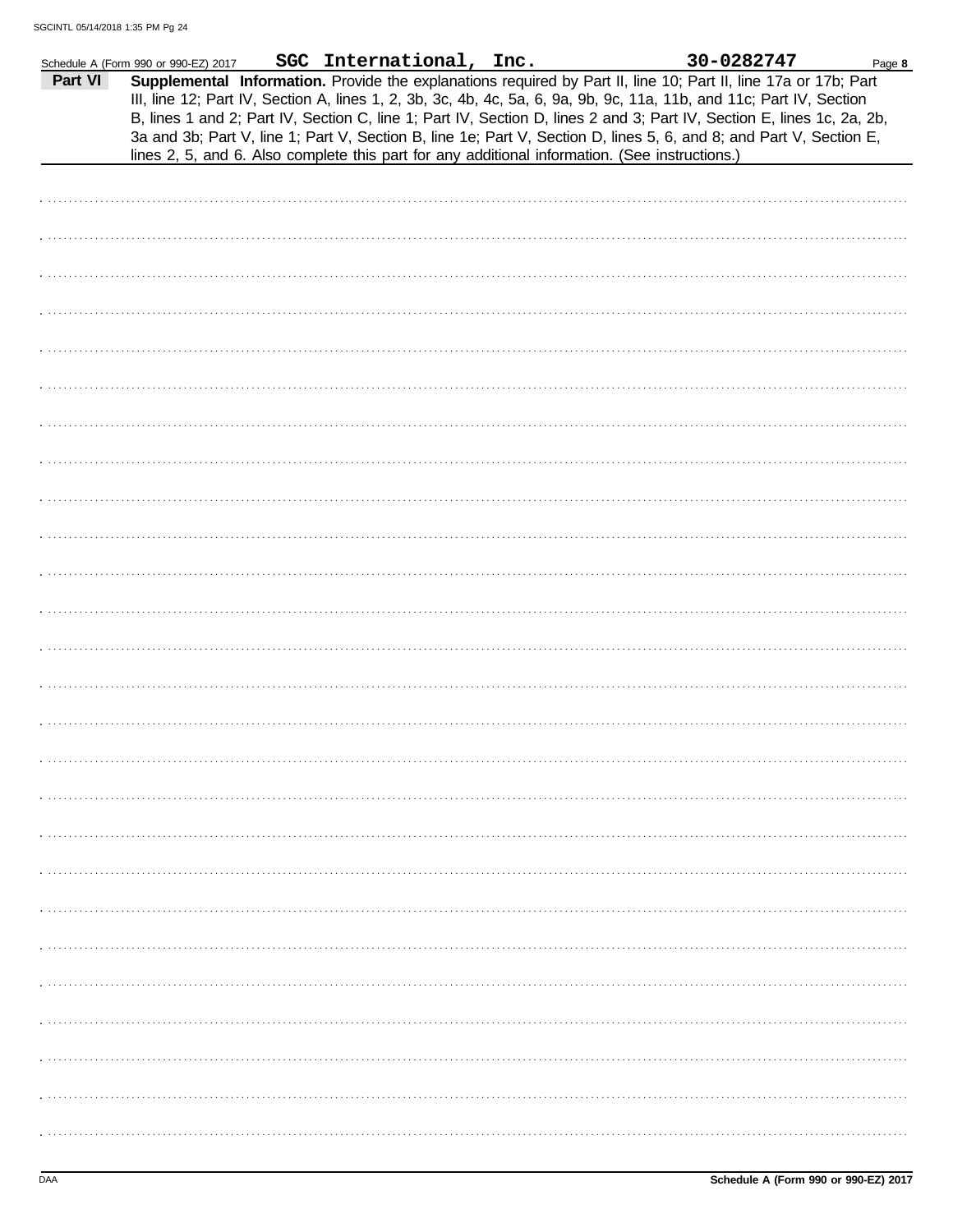**(Form 990)**

Department of the Treasury Internal Revenue Service **Name of the organization**

# **SCHEDULE D Supplemental Financial Statements**

**Part IV, line 6, 7, 8, 9, 10, 11a, 11b, 11c, 11d, 11e, 11f, 12a, or 12b.** u **Complete if the organization answered "Yes" on Form 990,**

u **Attach to Form 990.** 

u **Go to** *www.irs.gov/Form990* **for instructions and the latest information.**

**2017** OMB No. 1545-0047 **Open to Public Inspection**

**Employer identification number**

|    | International, Inc.<br>SGC                                                                                                                |                                                    | 30-0282747                      |  |  |  |  |
|----|-------------------------------------------------------------------------------------------------------------------------------------------|----------------------------------------------------|---------------------------------|--|--|--|--|
|    | Organizations Maintaining Donor Advised Funds or Other Similar Funds or Accounts.<br>Part I                                               |                                                    |                                 |  |  |  |  |
|    | Complete if the organization answered "Yes" on Form 990, Part IV, line 6.                                                                 |                                                    |                                 |  |  |  |  |
|    |                                                                                                                                           | (a) Donor advised funds                            | (b) Funds and other accounts    |  |  |  |  |
| 1. | Total number at end of year                                                                                                               |                                                    |                                 |  |  |  |  |
| 2  |                                                                                                                                           |                                                    |                                 |  |  |  |  |
| З  |                                                                                                                                           |                                                    |                                 |  |  |  |  |
| 4  | Aggregate value at end of year                                                                                                            |                                                    |                                 |  |  |  |  |
| 5  | Did the organization inform all donors and donor advisors in writing that the assets held in donor advised                                |                                                    |                                 |  |  |  |  |
|    |                                                                                                                                           |                                                    | Yes<br>No                       |  |  |  |  |
| 6  | Did the organization inform all grantees, donors, and donor advisors in writing that grant funds can be used                              |                                                    |                                 |  |  |  |  |
|    | only for charitable purposes and not for the benefit of the donor or donor advisor, or for any other purpose                              |                                                    |                                 |  |  |  |  |
|    |                                                                                                                                           |                                                    | <b>Yes</b><br>No                |  |  |  |  |
|    | <b>Conservation Easements.</b><br>Part II                                                                                                 |                                                    |                                 |  |  |  |  |
|    | Complete if the organization answered "Yes" on Form 990, Part IV, line 7.                                                                 |                                                    |                                 |  |  |  |  |
| 1  | Purpose(s) of conservation easements held by the organization (check all that apply).                                                     |                                                    |                                 |  |  |  |  |
|    | Preservation of land for public use (e.g., recreation or education)                                                                       | Preservation of a historically important land area |                                 |  |  |  |  |
|    | Protection of natural habitat                                                                                                             | Preservation of a certified historic structure     |                                 |  |  |  |  |
|    | Preservation of open space                                                                                                                |                                                    |                                 |  |  |  |  |
| 2  | Complete lines 2a through 2d if the organization held a qualified conservation contribution in the form of a conservation                 |                                                    |                                 |  |  |  |  |
|    | easement on the last day of the tax year.                                                                                                 |                                                    | Held at the End of the Tax Year |  |  |  |  |
| a  |                                                                                                                                           |                                                    | 2a                              |  |  |  |  |
| b  |                                                                                                                                           |                                                    | 2b                              |  |  |  |  |
| с  | Number of conservation easements on a certified historic structure included in (a) [[[[[[[[[[[[[[[[[[[[[[[[[]]]]]]]                       |                                                    | 2c                              |  |  |  |  |
| d  | Number of conservation easements included in (c) acquired after 7/25/06, and not on a                                                     |                                                    |                                 |  |  |  |  |
|    | historic structure listed in the National Register                                                                                        |                                                    | 2d                              |  |  |  |  |
| 3  | Number of conservation easements modified, transferred, released, extinguished, or terminated by the organization during the              |                                                    |                                 |  |  |  |  |
|    | tax year $\mathbf u$                                                                                                                      |                                                    |                                 |  |  |  |  |
|    | Number of states where property subject to conservation easement is located <b>u</b>                                                      |                                                    |                                 |  |  |  |  |
| 5  | Does the organization have a written policy regarding the periodic monitoring, inspection, handling of                                    |                                                    |                                 |  |  |  |  |
|    |                                                                                                                                           |                                                    | Yes<br>No                       |  |  |  |  |
| 6  | Staff and volunteer hours devoted to monitoring, inspecting, handling of violations, and enforcing conservation easements during the year |                                                    |                                 |  |  |  |  |
|    | u <sub></sub> .                                                                                                                           |                                                    |                                 |  |  |  |  |
| 7  | Amount of expenses incurred in monitoring, inspecting, handling of violations, and enforcing conservation easements during the year       |                                                    |                                 |  |  |  |  |
|    | u\$                                                                                                                                       |                                                    |                                 |  |  |  |  |
| 8  | Does each conservation easement reported on line $2(d)$ above satisfy the requirements of section $170(h)(4)(B)(i)$                       |                                                    |                                 |  |  |  |  |
|    | and section $170(h)(4)(B)(ii)?$                                                                                                           |                                                    | Yes<br>No                       |  |  |  |  |
| 9  | In Part XIII, describe how the organization reports conservation easements in its revenue and expense statement, and                      |                                                    |                                 |  |  |  |  |
|    | balance sheet, and include, if applicable, the text of the footnote to the organization's financial statements that describes the         |                                                    |                                 |  |  |  |  |
|    | organization's accounting for conservation easements.                                                                                     |                                                    |                                 |  |  |  |  |
|    | Organizations Maintaining Collections of Art, Historical Treasures, or Other Similar Assets.<br>Part III                                  |                                                    |                                 |  |  |  |  |
|    | Complete if the organization answered "Yes" on Form 990, Part IV, line 8.                                                                 |                                                    |                                 |  |  |  |  |
|    | 1a If the organization elected, as permitted under SFAS 116 (ASC 958), not to report in its revenue statement and balance sheet           |                                                    |                                 |  |  |  |  |
|    | works of art, historical treasures, or other similar assets held for public exhibition, education, or research in furtherance of          |                                                    |                                 |  |  |  |  |
|    | public service, provide, in Part XIII, the text of the footnote to its financial statements that describes these items.                   |                                                    |                                 |  |  |  |  |
|    | <b>b</b> If the organization elected, as permitted under SFAS 116 (ASC 958), to report in its revenue statement and balance sheet         |                                                    |                                 |  |  |  |  |
|    | works of art, historical treasures, or other similar assets held for public exhibition, education, or research in furtherance of          |                                                    |                                 |  |  |  |  |
|    | public service, provide the following amounts relating to these items:                                                                    |                                                    |                                 |  |  |  |  |
|    |                                                                                                                                           |                                                    |                                 |  |  |  |  |
|    | (ii) Assets included in Form 990, Part X                                                                                                  |                                                    |                                 |  |  |  |  |
| 2  | If the organization received or held works of art, historical treasures, or other similar assets for financial gain, provide the          |                                                    |                                 |  |  |  |  |
|    | following amounts required to be reported under SFAS 116 (ASC 958) relating to these items:                                               |                                                    |                                 |  |  |  |  |
| a  |                                                                                                                                           |                                                    |                                 |  |  |  |  |
|    |                                                                                                                                           |                                                    |                                 |  |  |  |  |

DAA **For Paperwork Reduction Act Notice, see the Instructions for Form 990.**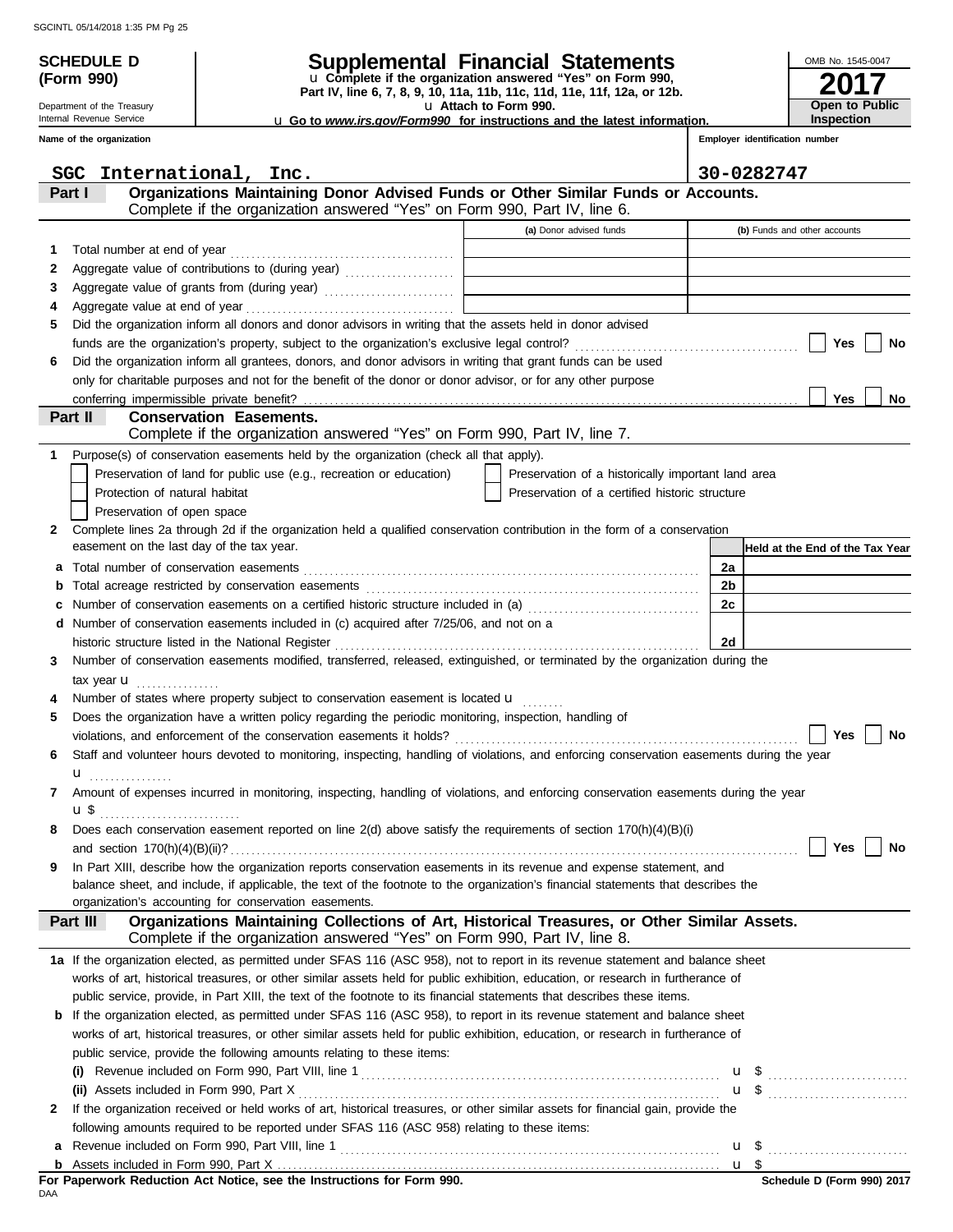|    | Schedule D (Form 990) 2017 SGC International, Inc.                                                                                                                                                                                  |                         |                           |                    | 30-0282747      |                      |                |                     | Page 2    |
|----|-------------------------------------------------------------------------------------------------------------------------------------------------------------------------------------------------------------------------------------|-------------------------|---------------------------|--------------------|-----------------|----------------------|----------------|---------------------|-----------|
|    | Organizations Maintaining Collections of Art, Historical Treasures, or Other Similar Assets (continued)<br>Part III                                                                                                                 |                         |                           |                    |                 |                      |                |                     |           |
|    | Using the organization's acquisition, accession, and other records, check any of the following that are a significant use of its<br>3<br>collection items (check all that apply):                                                   |                         |                           |                    |                 |                      |                |                     |           |
| a  | Public exhibition                                                                                                                                                                                                                   | d                       | Loan or exchange programs |                    |                 |                      |                |                     |           |
| b  | Scholarly research                                                                                                                                                                                                                  | е                       |                           |                    |                 |                      |                |                     |           |
| c  | Preservation for future generations                                                                                                                                                                                                 |                         |                           |                    |                 |                      |                |                     |           |
|    | Provide a description of the organization's collections and explain how they further the organization's exempt purpose in Part                                                                                                      |                         |                           |                    |                 |                      |                |                     |           |
|    | XIII.                                                                                                                                                                                                                               |                         |                           |                    |                 |                      |                |                     |           |
| 5. | During the year, did the organization solicit or receive donations of art, historical treasures, or other similar                                                                                                                   |                         |                           |                    |                 |                      |                |                     |           |
|    |                                                                                                                                                                                                                                     |                         |                           |                    |                 |                      | Yes            |                     | No        |
|    | Part IV<br><b>Escrow and Custodial Arrangements.</b>                                                                                                                                                                                |                         |                           |                    |                 |                      |                |                     |           |
|    | Complete if the organization answered "Yes" on Form 990, Part IV, line 9, or reported an amount on Form                                                                                                                             |                         |                           |                    |                 |                      |                |                     |           |
|    | 990, Part X, line 21.                                                                                                                                                                                                               |                         |                           |                    |                 |                      |                |                     |           |
|    | 1a Is the organization an agent, trustee, custodian or other intermediary for contributions or other assets not                                                                                                                     |                         |                           |                    |                 |                      |                |                     |           |
|    |                                                                                                                                                                                                                                     |                         |                           |                    |                 |                      |                | Yes                 | No        |
|    | b If "Yes," explain the arrangement in Part XIII and complete the following table:                                                                                                                                                  |                         |                           |                    |                 |                      |                |                     |           |
|    |                                                                                                                                                                                                                                     |                         |                           |                    |                 |                      | Amount         |                     |           |
| c  |                                                                                                                                                                                                                                     |                         |                           |                    |                 | 1c                   |                |                     |           |
| d  | Additions during the year contains and all the year contained and all the year contains a set of the year contains and all the year contains a set of the year contains a set of the year of the year of the year of the year       |                         |                           |                    |                 | 1 <sub>d</sub>       |                |                     |           |
| е  |                                                                                                                                                                                                                                     |                         |                           |                    |                 | 1е                   |                |                     |           |
| f  | Ending balance <b>construction and the construction of the construction</b> of the construction of the construction of the construction of the construction of the construction of the construction of the construction of the cons |                         |                           |                    |                 | 1f                   |                |                     |           |
|    | 2a Did the organization include an amount on Form 990, Part X, line 21, for escrow or custodial account liability?                                                                                                                  |                         |                           |                    |                 |                      | Yes            |                     | <b>No</b> |
|    |                                                                                                                                                                                                                                     |                         |                           |                    |                 |                      |                |                     |           |
|    | <b>Endowment Funds.</b><br>Part V                                                                                                                                                                                                   |                         |                           |                    |                 |                      |                |                     |           |
|    | Complete if the organization answered "Yes" on Form 990, Part IV, line 10.                                                                                                                                                          |                         |                           |                    |                 |                      |                |                     |           |
|    |                                                                                                                                                                                                                                     | (a) Current year        | (b) Prior year            | (c) Two years back |                 | (d) Three years back |                | (e) Four years back |           |
|    | 1a Beginning of year balance                                                                                                                                                                                                        |                         |                           |                    |                 |                      |                |                     |           |
| b  |                                                                                                                                                                                                                                     |                         |                           |                    |                 |                      |                |                     |           |
| c  | Net investment earnings, gains, and                                                                                                                                                                                                 |                         |                           |                    |                 |                      |                |                     |           |
|    |                                                                                                                                                                                                                                     |                         |                           |                    |                 |                      |                |                     |           |
|    | d Grants or scholarships                                                                                                                                                                                                            |                         |                           |                    |                 |                      |                |                     |           |
|    | e Other expenditures for facilities and                                                                                                                                                                                             |                         |                           |                    |                 |                      |                |                     |           |
|    |                                                                                                                                                                                                                                     |                         |                           |                    |                 |                      |                |                     |           |
|    | f Administrative expenses                                                                                                                                                                                                           |                         |                           |                    |                 |                      |                |                     |           |
| g  |                                                                                                                                                                                                                                     |                         |                           |                    |                 |                      |                |                     |           |
| 2  | Provide the estimated percentage of the current year end balance (line 1g, column (a)) held as:                                                                                                                                     |                         |                           |                    |                 |                      |                |                     |           |
| a  | Board designated or quasi-endowment <b>u</b>                                                                                                                                                                                        | %                       |                           |                    |                 |                      |                |                     |           |
|    | Permanent endowment <b>u</b>                                                                                                                                                                                                        |                         |                           |                    |                 |                      |                |                     |           |
| С  | Temporarily restricted endowment <b>u</b>                                                                                                                                                                                           | %                       |                           |                    |                 |                      |                |                     |           |
|    | The percentages on lines 2a, 2b, and 2c should equal 100%.                                                                                                                                                                          |                         |                           |                    |                 |                      |                |                     |           |
|    | 3a Are there endowment funds not in the possession of the organization that are held and administered for the                                                                                                                       |                         |                           |                    |                 |                      |                |                     |           |
|    | organization by:                                                                                                                                                                                                                    |                         |                           |                    |                 |                      |                | Yes                 | No        |
|    |                                                                                                                                                                                                                                     |                         |                           |                    |                 |                      | 3a(i)          |                     |           |
|    |                                                                                                                                                                                                                                     |                         |                           |                    |                 |                      | 3a(ii)         |                     |           |
|    |                                                                                                                                                                                                                                     |                         |                           |                    |                 |                      | 3b             |                     |           |
|    | Describe in Part XIII the intended uses of the organization's endowment funds.                                                                                                                                                      |                         |                           |                    |                 |                      |                |                     |           |
|    | Land, Buildings, and Equipment.<br>Part VI                                                                                                                                                                                          |                         |                           |                    |                 |                      |                |                     |           |
|    | Complete if the organization answered "Yes" on Form 990, Part IV, line 11a. See Form 990, Part X, line 10.                                                                                                                          |                         |                           |                    |                 |                      |                |                     |           |
|    | Description of property                                                                                                                                                                                                             | (a) Cost or other basis | (b) Cost or other basis   |                    | (c) Accumulated |                      | (d) Book value |                     |           |
|    |                                                                                                                                                                                                                                     | (investment)            | (other)                   |                    | depreciation    |                      |                |                     |           |
|    |                                                                                                                                                                                                                                     |                         |                           |                    |                 |                      |                |                     |           |
| b  |                                                                                                                                                                                                                                     |                         |                           |                    |                 |                      |                |                     |           |
| С  | Leasehold improvements                                                                                                                                                                                                              |                         |                           |                    |                 |                      |                |                     |           |
| d  |                                                                                                                                                                                                                                     |                         |                           |                    |                 |                      |                |                     |           |
|    |                                                                                                                                                                                                                                     |                         |                           |                    |                 |                      |                |                     |           |
|    |                                                                                                                                                                                                                                     |                         |                           |                    |                 | $\mathbf{u}$         |                |                     |           |

**Schedule D (Form 990) 2017**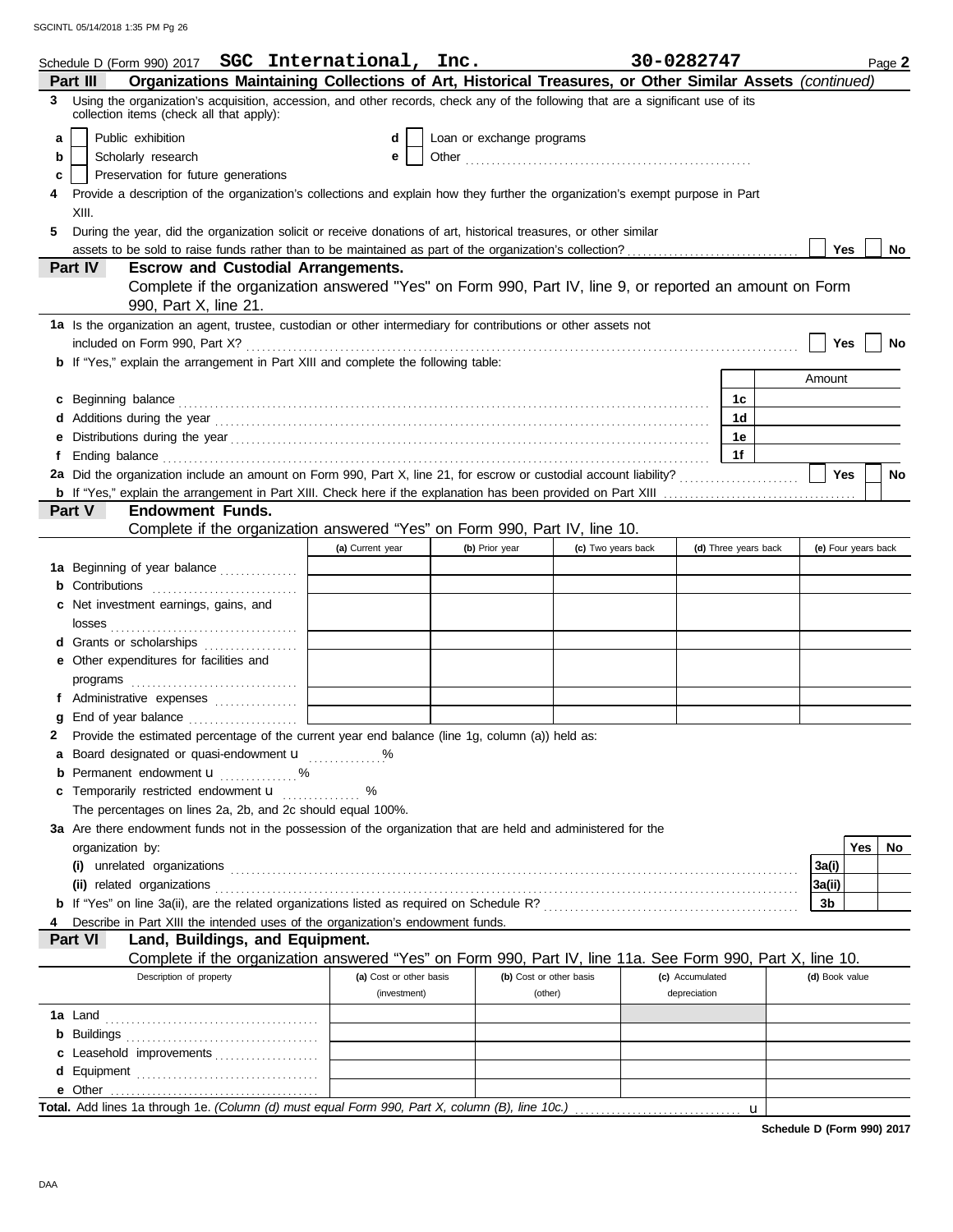|                           | SGC International, Inc.<br>Schedule D (Form 990) 2017                                                      |                | 30-0282747                       | Page 3         |
|---------------------------|------------------------------------------------------------------------------------------------------------|----------------|----------------------------------|----------------|
| <b>Part VII</b>           | Investments-Other Securities.                                                                              |                |                                  |                |
|                           | Complete if the organization answered "Yes" on Form 990, Part IV, line 11b. See Form 990, Part X, line 12. |                |                                  |                |
|                           | (a) Description of security or category                                                                    | (b) Book value | (c) Method of valuation:         |                |
|                           | (including name of security)                                                                               |                | Cost or end-of-year market value |                |
| (1) Financial derivatives |                                                                                                            |                |                                  |                |
|                           | (2) Closely-held equity interests                                                                          |                |                                  |                |
| (3) Other                 |                                                                                                            |                |                                  |                |
| (A)                       |                                                                                                            |                |                                  |                |
| (B)                       |                                                                                                            |                |                                  |                |
| (C)                       |                                                                                                            |                |                                  |                |
| (D)                       |                                                                                                            |                |                                  |                |
| (E)                       |                                                                                                            |                |                                  |                |
| (F)                       |                                                                                                            |                |                                  |                |
| (G)                       |                                                                                                            |                |                                  |                |
| (H)                       |                                                                                                            |                |                                  |                |
|                           | Total. (Column (b) must equal Form 990, Part X, col. (B) line 12.) u                                       |                |                                  |                |
| Part VIII                 | Investments-Program Related.                                                                               |                |                                  |                |
|                           | Complete if the organization answered "Yes" on Form 990, Part IV, line 11c. See Form 990, Part X, line 13. |                |                                  |                |
|                           | (a) Description of investment                                                                              | (b) Book value | (c) Method of valuation:         |                |
|                           |                                                                                                            |                | Cost or end-of-year market value |                |
| (1)                       |                                                                                                            |                |                                  |                |
| (2)                       |                                                                                                            |                |                                  |                |
| (3)                       |                                                                                                            |                |                                  |                |
| (4)                       |                                                                                                            |                |                                  |                |
| (5)                       |                                                                                                            |                |                                  |                |
| (6)                       |                                                                                                            |                |                                  |                |
| (7)                       |                                                                                                            |                |                                  |                |
| (8)                       |                                                                                                            |                |                                  |                |
| (9)                       |                                                                                                            |                |                                  |                |
|                           | Total. (Column (b) must equal Form 990, Part X, col. (B) line 13.) u                                       |                |                                  |                |
| Part IX                   | Other Assets.                                                                                              |                |                                  |                |
|                           | Complete if the organization answered "Yes" on Form 990, Part IV, line 11d. See Form 990, Part X, line 15. |                |                                  |                |
|                           | (a) Description                                                                                            |                |                                  | (b) Book value |
| (1)                       | Deposits                                                                                                   |                |                                  | 20,000         |
| (2)                       |                                                                                                            |                |                                  |                |
| (3)                       |                                                                                                            |                |                                  |                |
| (4)                       |                                                                                                            |                |                                  |                |
| (5)                       |                                                                                                            |                |                                  |                |
| (6)                       |                                                                                                            |                |                                  |                |
| (7)                       |                                                                                                            |                |                                  |                |
| (8)                       |                                                                                                            |                |                                  |                |
| (9)                       |                                                                                                            |                |                                  |                |
|                           | Total. (Column (b) must equal Form 990, Part X, col. (B) line 15.)                                         |                | u                                | 20,000         |
| Part X                    | Other Liabilities.                                                                                         |                |                                  |                |
|                           | Complete if the organization answered "Yes" on Form 990, Part IV, line 11e or 11f. See Form 990, Part X,   |                |                                  |                |
|                           | line 25.                                                                                                   |                |                                  |                |
| 1.                        | (a) Description of liability                                                                               | (b) Book value |                                  |                |
| (1)                       | Federal income taxes                                                                                       |                |                                  |                |
| (2)                       |                                                                                                            |                |                                  |                |
| (3)                       |                                                                                                            |                |                                  |                |
| (4)                       |                                                                                                            |                |                                  |                |
| (5)                       |                                                                                                            |                |                                  |                |

| (6)                                                                            |  |
|--------------------------------------------------------------------------------|--|
|                                                                                |  |
| (8)                                                                            |  |
| (9)                                                                            |  |
| Total. (Column (b) must equal Form 990, Part X, col. (B) line 25.) $\mathbf u$ |  |

Liability for uncertain tax positions. In Part XIII, provide the text of the footnote to the organization's financial statements that reports the **2.** organization's liability for uncertain tax positions under FIN 48 (ASC 740). Check here if the text of the footnote has been provided in Part XIII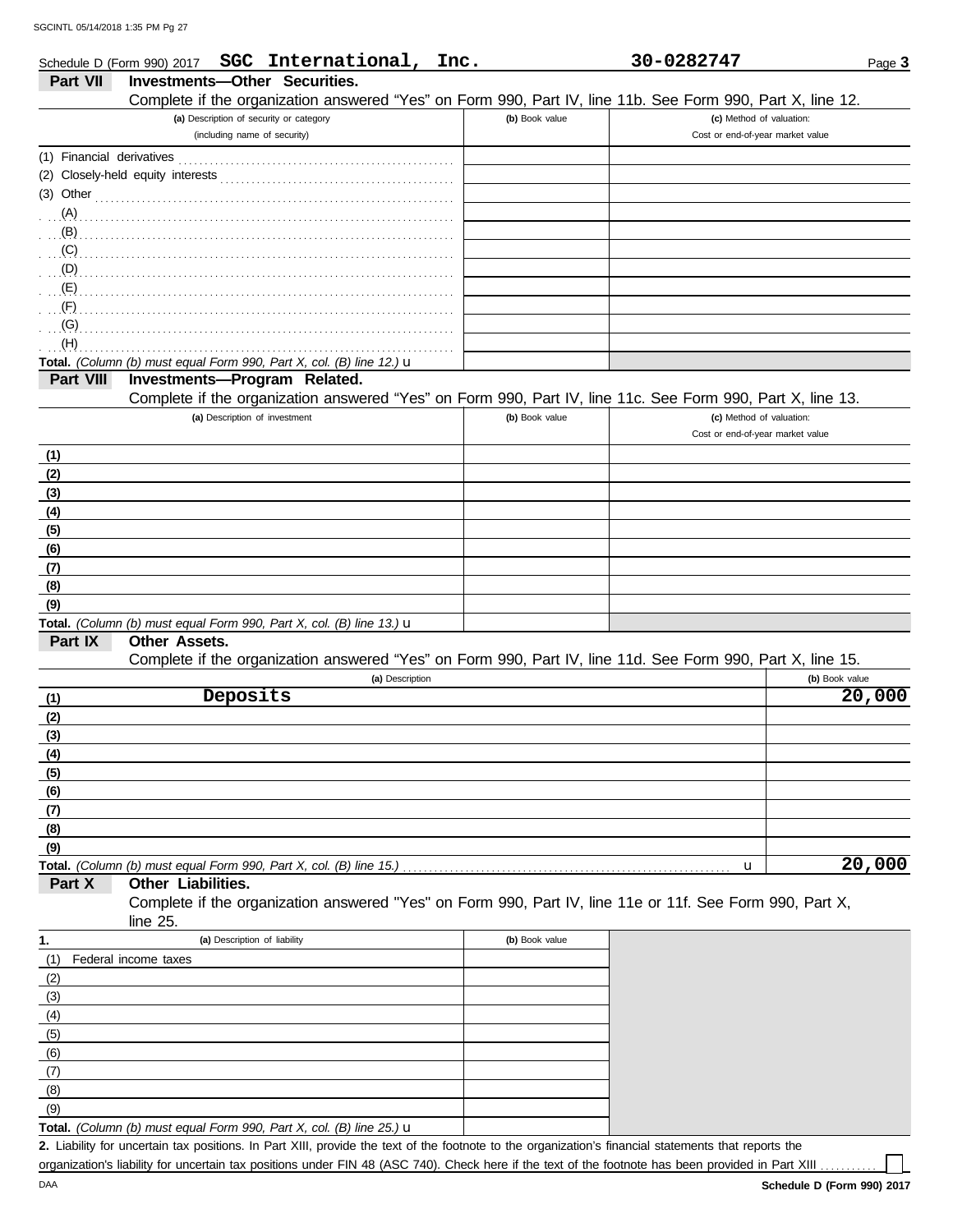|    | Schedule D (Form 990) 2017 SGC International, Inc.                                                                                                                                                                            |                | 30-0282747 | Page 4 |
|----|-------------------------------------------------------------------------------------------------------------------------------------------------------------------------------------------------------------------------------|----------------|------------|--------|
|    | Reconciliation of Revenue per Audited Financial Statements With Revenue per Return.<br>Part XI                                                                                                                                |                |            |        |
|    | Complete if the organization answered "Yes" on Form 990, Part IV, line 12a.                                                                                                                                                   |                |            |        |
| 1  |                                                                                                                                                                                                                               |                | 1          |        |
| 2  | Amounts included on line 1 but not on Form 990, Part VIII, line 12:                                                                                                                                                           |                |            |        |
| a  |                                                                                                                                                                                                                               | 2a             |            |        |
| b  |                                                                                                                                                                                                                               | 2 <sub>b</sub> |            |        |
| c  |                                                                                                                                                                                                                               | 2c             |            |        |
| d  |                                                                                                                                                                                                                               | 2d             |            |        |
| е  | Add lines 2a through 2d [11] Additional Property and Property and Property and Property and Property and Property and Property and Property and Property and Property and Property and Property and Property and Property and |                | 2e         |        |
| З  |                                                                                                                                                                                                                               |                | 3          |        |
| 4  | Amounts included on Form 990, Part VIII, line 12, but not on line 1:                                                                                                                                                          |                |            |        |
| a  |                                                                                                                                                                                                                               | 4a             |            |        |
| b  |                                                                                                                                                                                                                               | 4b             |            |        |
| c  | Add lines 4a and 4b                                                                                                                                                                                                           |                | 4c         |        |
| 5  |                                                                                                                                                                                                                               |                | 5          |        |
|    | Reconciliation of Expenses per Audited Financial Statements With Expenses per Return.<br><b>Part XII</b>                                                                                                                      |                |            |        |
|    | Complete if the organization answered "Yes" on Form 990, Part IV, line 12a.                                                                                                                                                   |                |            |        |
|    |                                                                                                                                                                                                                               |                |            |        |
| 1  | Total expenses and losses per audited financial statements                                                                                                                                                                    |                | 1          |        |
| 2  | Amounts included on line 1 but not on Form 990, Part IX, line 25:                                                                                                                                                             |                |            |        |
| a  |                                                                                                                                                                                                                               | 2a             |            |        |
| b  |                                                                                                                                                                                                                               | 2 <sub>b</sub> |            |        |
| c  |                                                                                                                                                                                                                               | 2c             |            |        |
| d  |                                                                                                                                                                                                                               | 2d             |            |        |
| е  | Add lines 2a through 2d [11] Additional Property and Property and Property and Property and Property and Property and Property and Property and Property and Property and Property and Property and Property and Property and |                | 2e         |        |
| З  |                                                                                                                                                                                                                               |                | 3          |        |
| 4  | Amounts included on Form 990, Part IX, line 25, but not on line 1:                                                                                                                                                            |                |            |        |
| a  |                                                                                                                                                                                                                               | 4a             |            |        |
|    |                                                                                                                                                                                                                               | 4b             |            |        |
|    | c Add lines 4a and 4b                                                                                                                                                                                                         |                | 4с         |        |
| 5. |                                                                                                                                                                                                                               |                | 5          |        |
|    | Part XIII Supplemental Information.                                                                                                                                                                                           |                |            |        |
|    | Provide the descriptions required for Part II, lines 3, 5, and 9; Part III, lines 1a and 4; Part IV, lines 1b and 2b; Part V, line 4; Part X, line                                                                            |                |            |        |
|    | 2; Part XI, lines 2d and 4b; and Part XII, lines 2d and 4b. Also complete this part to provide any additional information.                                                                                                    |                |            |        |
|    |                                                                                                                                                                                                                               |                |            |        |
|    |                                                                                                                                                                                                                               |                |            |        |
|    |                                                                                                                                                                                                                               |                |            |        |
|    |                                                                                                                                                                                                                               |                |            |        |
|    |                                                                                                                                                                                                                               |                |            |        |
|    |                                                                                                                                                                                                                               |                |            |        |
|    |                                                                                                                                                                                                                               |                |            |        |
|    |                                                                                                                                                                                                                               |                |            |        |
|    |                                                                                                                                                                                                                               |                |            |        |
|    |                                                                                                                                                                                                                               |                |            |        |
|    |                                                                                                                                                                                                                               |                |            |        |
|    |                                                                                                                                                                                                                               |                |            |        |
|    |                                                                                                                                                                                                                               |                |            |        |
|    |                                                                                                                                                                                                                               |                |            |        |
|    |                                                                                                                                                                                                                               |                |            |        |
|    |                                                                                                                                                                                                                               |                |            |        |
|    |                                                                                                                                                                                                                               |                |            |        |
|    |                                                                                                                                                                                                                               |                |            |        |
|    |                                                                                                                                                                                                                               |                |            |        |
|    |                                                                                                                                                                                                                               |                |            |        |
|    |                                                                                                                                                                                                                               |                |            |        |
|    |                                                                                                                                                                                                                               |                |            |        |
|    |                                                                                                                                                                                                                               |                |            |        |
|    |                                                                                                                                                                                                                               |                |            |        |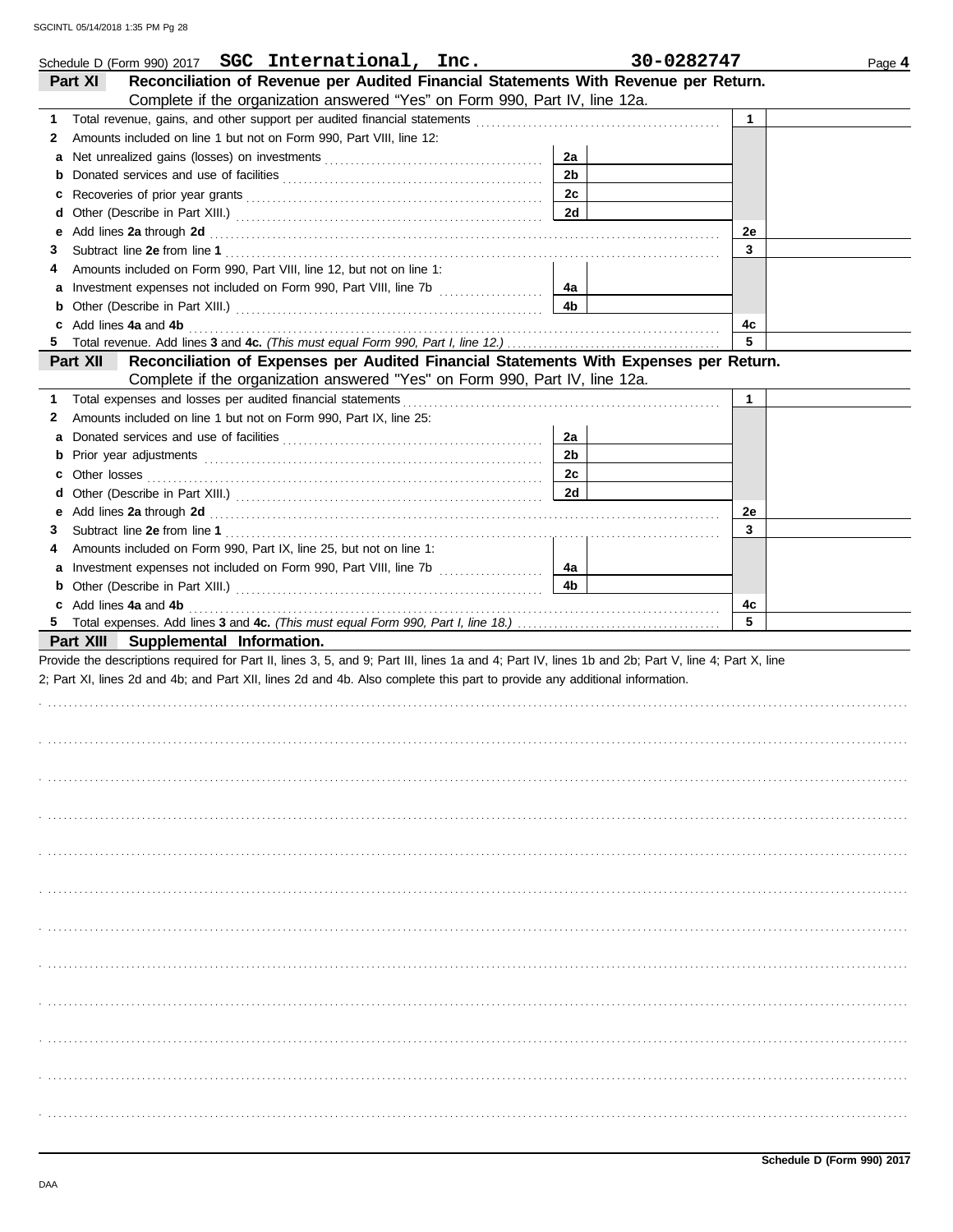| Schedule D (Form 990) 2017 SGC International, Inc. | 30-0282747 | Page 5 |
|----------------------------------------------------|------------|--------|
| Supplemental Information (continued)<br>Part XIII  |            |        |
|                                                    |            |        |
|                                                    |            |        |
|                                                    |            |        |
|                                                    |            |        |
|                                                    |            |        |
|                                                    |            |        |
|                                                    |            |        |
|                                                    |            |        |
|                                                    |            |        |
|                                                    |            |        |
|                                                    |            |        |
|                                                    |            |        |
|                                                    |            |        |
|                                                    |            |        |
|                                                    |            |        |
|                                                    |            |        |
|                                                    |            |        |
|                                                    |            |        |
|                                                    |            |        |
|                                                    |            |        |
|                                                    |            |        |
|                                                    |            |        |
|                                                    |            |        |
|                                                    |            |        |
|                                                    |            |        |
|                                                    |            |        |
|                                                    |            |        |
|                                                    |            |        |
|                                                    |            |        |
|                                                    |            |        |
|                                                    |            |        |
|                                                    |            |        |
|                                                    |            |        |
|                                                    |            |        |
|                                                    |            |        |
|                                                    |            |        |
|                                                    |            |        |
|                                                    |            |        |
|                                                    |            |        |